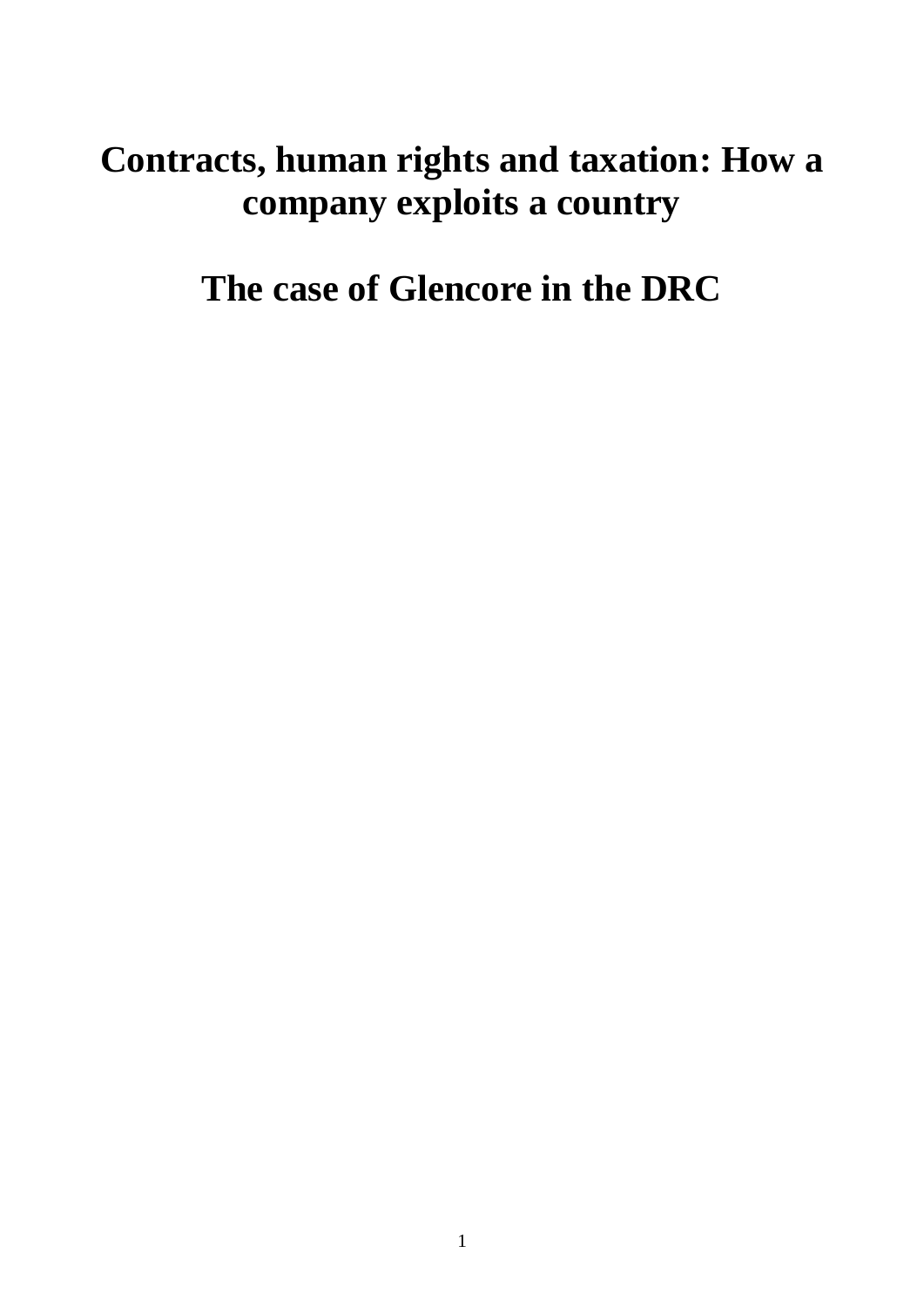# **Contracts, human rights and taxation: How a company exploits a country.**

# **The case of Glencore in the Democratic Republic of Congo.** 1

Study written by Chantal Peyer in collaboration with Yvan Maillard (*Bread for Al*l)

Fieldwork in the Democratic Republic of Congo led by Freek Cronje, Jean-Didier Losamgo Nzinga, Vidette Bester and David van Wyk (*Bench Marks Foundation*)

1

<sup>1</sup> <sup>1</sup>Original Title: **« Contrats, droits humains et fiscalité: comment une entreprise dépouille un pays. Le cas de Glencore en République Démocratique du Congo. »**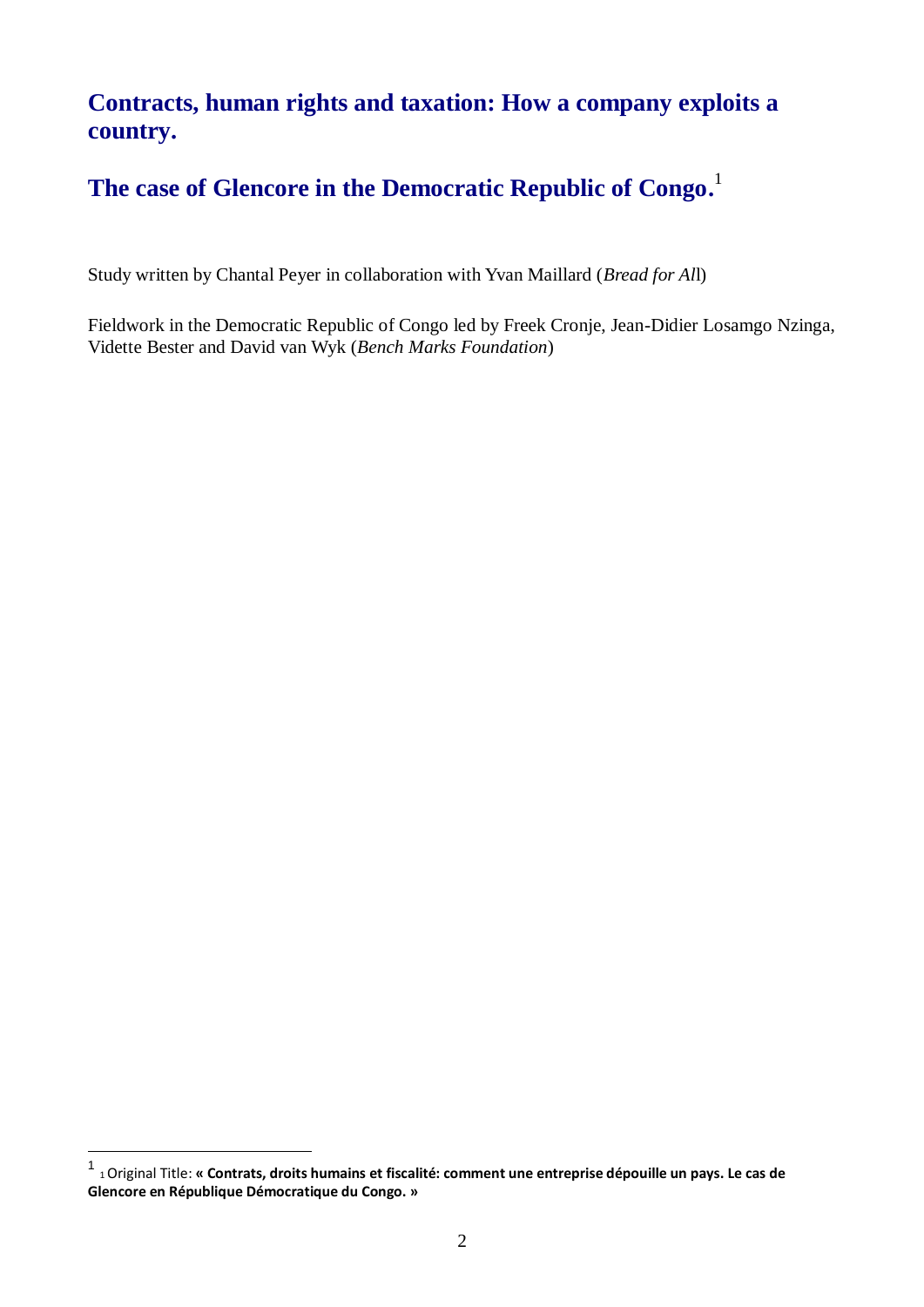# **Contents**

| 2.2 Glencore's subsidiary in the DRC: Katanga Mining Limited (KML)  12                         |  |
|------------------------------------------------------------------------------------------------|--|
|                                                                                                |  |
| 2.3 Glencore and Katanga Mining Limited: the tentacles of the empire  14                       |  |
|                                                                                                |  |
|                                                                                                |  |
|                                                                                                |  |
|                                                                                                |  |
|                                                                                                |  |
| 3. Contracts, human rights, environment and taxes: the negative balance sheet of Glencore . 18 |  |
|                                                                                                |  |
|                                                                                                |  |
|                                                                                                |  |
|                                                                                                |  |
|                                                                                                |  |
|                                                                                                |  |
|                                                                                                |  |
|                                                                                                |  |
|                                                                                                |  |
|                                                                                                |  |
|                                                                                                |  |
|                                                                                                |  |
|                                                                                                |  |
|                                                                                                |  |
|                                                                                                |  |
|                                                                                                |  |
|                                                                                                |  |
|                                                                                                |  |
|                                                                                                |  |
| 3.4 Katanga Mining Limited and Glencore: companies carefully avoiding paying tax  29           |  |
|                                                                                                |  |
|                                                                                                |  |
|                                                                                                |  |
|                                                                                                |  |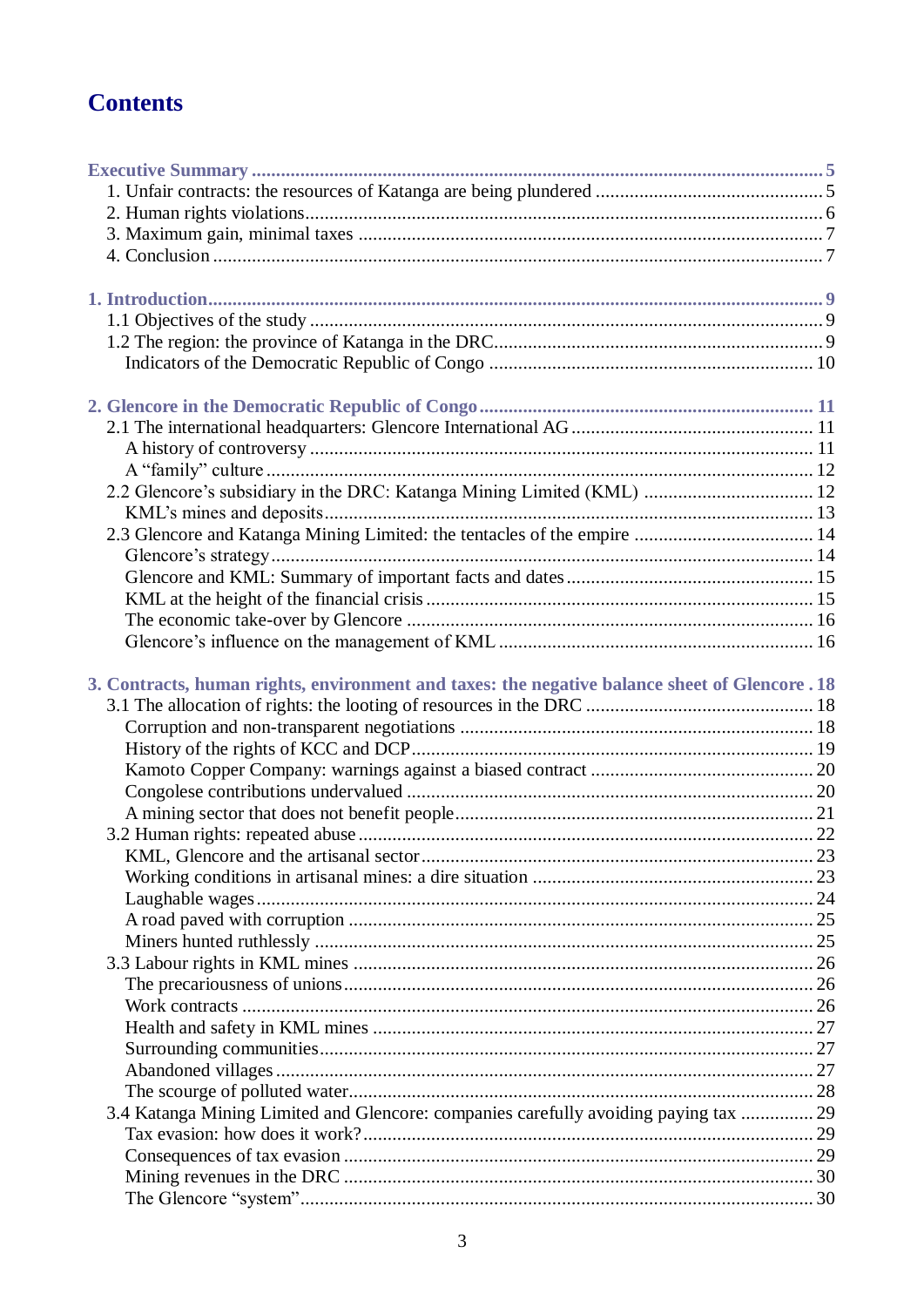| 4. Social and environmental responsibility: a comparative analysis of Glencore International |  |
|----------------------------------------------------------------------------------------------|--|
|                                                                                              |  |
|                                                                                              |  |
|                                                                                              |  |
|                                                                                              |  |
|                                                                                              |  |
|                                                                                              |  |
|                                                                                              |  |
|                                                                                              |  |
|                                                                                              |  |
|                                                                                              |  |
|                                                                                              |  |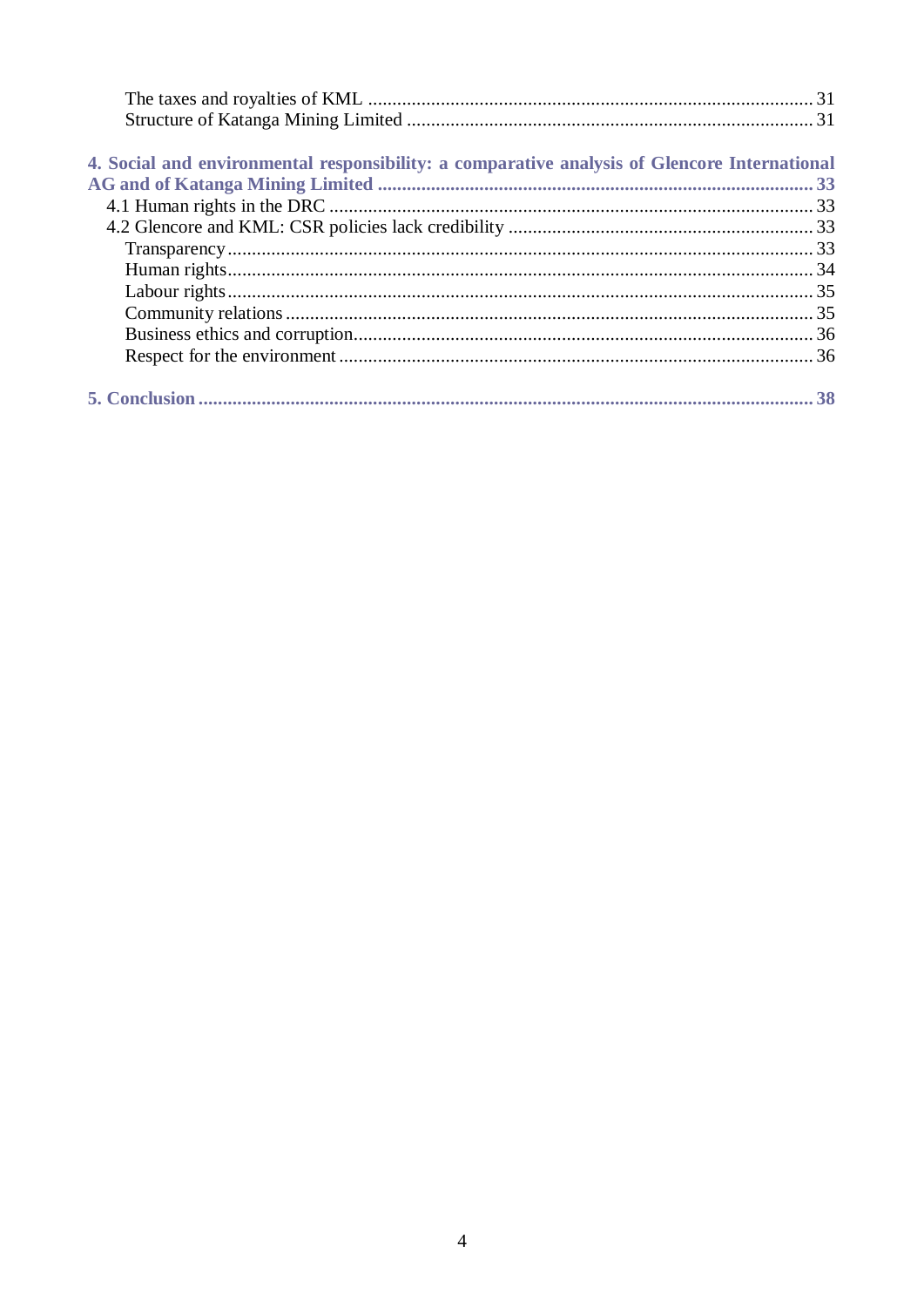# <span id="page-4-0"></span>**Executive Summary**

*As part of the ecumenical campaign 2011, Bread for all and the Swiss Catholic Lenten fund in cooperation with the South African Bench Marks Foundation have conducted an exclusive study on the activities of the Swiss commodities group Glencore International AG in the Democratic Republic of Congo (DRC). The study, based on a desk research carried out in Switzerland and a field visit of four researchers in the DRC, aimed at assessing the impact of Glencore's investments on the Congolese economy, society and environment. The study reveals disturbing results.* 

In recent years, Glencore has become one of the leading commodities groups in the world. The company, based in Baar in Switzerland, has offices or factories and mines in 40 countries. In terms of revenues, with USD 145 billion in the year 2010, Glencore is far ahead of all other Swiss corporations. However, the company is still not well known by ordinary Swiss consumers: Glencore's customers are corporations in sectors such as the car, steel or energy industry.

Since 2002, Glencore pursues the strategy of expanding control over the entire value chain of commodity business. This includes investments in Africa, especially in Zambia through the Mopani Copper Mine and more recently in DR Congo, through Katanga Mining Limited (KML). Glencore International granted KML in November 2007 a first loan of USD 150 million and in January 2009 a second of USD 100 million, partly convertible into shares of KML. Glencore converted its convertible loans in spring 2009 and today owns nearly 75 per cent of KML. This deal with KML involved a contract which entitled Glencore to sell for the next ten years the cobalt and copper extracted in the mines of KML.

The investment promises a significant return. KML has six copper and cobalt deposits in the Katanga province spread over an area of more than 40 km2, which is more than the area of the Swiss canton Basel-Stadt. Thanks to further investments, KML aims to become the world's largest provider of cobalt and the most important producer of copper in Africa by 2015 (with respectively 30'000 tons and 310'000 tons of annual production).

The investigation of the Swiss Catholic Lenten Fund, *Bread for all* and the Bench Mark Foundation highlights that despite high yields, Glencore and its subsidiary KML don't seem to care about the economic, environmental and social impact of their mining activities. The criticism concerns in particular three areas: contracts, compliance with human rights and tax issues.

#### <span id="page-4-1"></span>**1. Unfair contracts: the resources of Katanga are being plundered**

The activities of KML, including the mines in Katanga, are based on concessions that were negotiated after the Mobutu dictatorship and the civil war in a devastated country with widespread corruption. Therefore, the contracts for the award of exploration licenses were reviewed from 2002 to 2005 by the DRC government and parliament, but also by global audit firms mandated by the World Bank. All these assessments denounced these contracts for being unbalanced and contrary to the interests of the Congolese population. Contrary to the requirements in the Congolese Mining Code ("Code Minier Congolais"), the mining concessions were never put out to tender or renegotiated. Also, no independent body has been called upon to determine the value of the assets contributed by the Congolese state. Rather, the Directorate of the state-run company Gécamines negotiated behind closed doors with Belgian and Canadian private investors. Despite these flaws, DRC President Kabila accepted in late 2005 the creation of two joint venture companies (Kamoto Copper Company (KCC) and Copper and Cobalt Project (CCP)) and the assignment of key fields of the former public company Gécamines.

When the rights to exploit these deposits were definitively handed over to KML, the terms of contract were not fundamentally changed and remained unfair: Gécamines handed over not only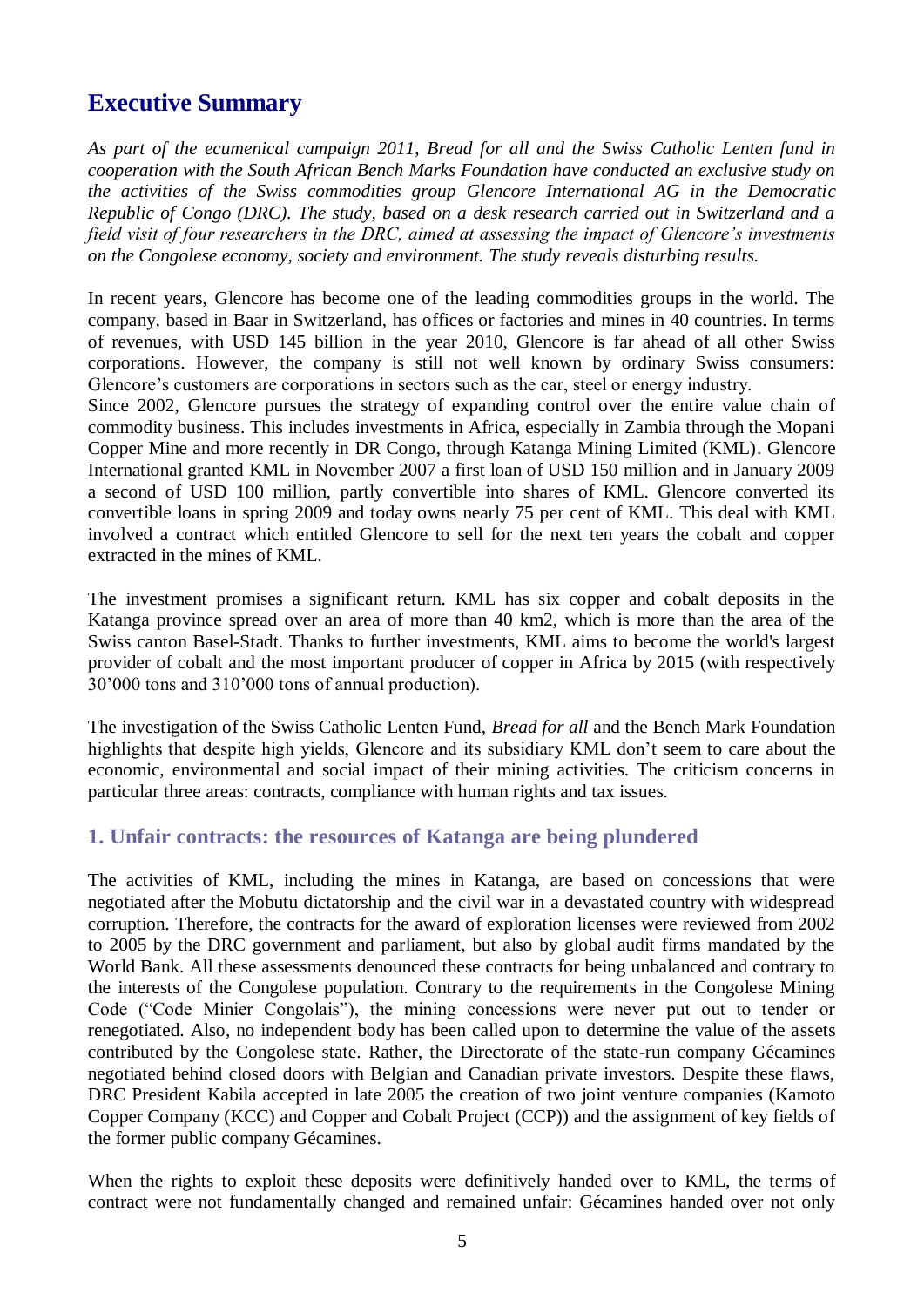large deposits of copper and cobalt (about 15.9 million tons of proved reserves), but also two manufacturing plants. Despite these contributed assets, the former state-owned company Gécamines today owns only 25 per cent of the joint venture, when it should own 50%. In other words, Glencore exploits one of the richest deposits of the world in natural resources, without leaving a fair share to the Congolese side. Instead, the mining activities consume a significant portion of the scarce electricity in the region, put an extra strain on the bad roads and pollute the environment.

# <span id="page-5-0"></span>**2. Human rights violations**

The investigation in the mining region of Katanga impressively demonstrates what the social consequences are and how human rights are constantly violated. The most serious problems are: the precarious situation of artisanal miners, the working conditions in the mines of KML and the impact on communities in their vicinity.

*First*, artisanal miners: According to the field survey, KML buys minerals from artisanal miners working on its concessions including Tilwezembe and Luilu. However, the subsidiary of Glencore buys the copper and cobalt not directly from the miners. Suppliers are rather middlemen who work primarily in the city of Kolwezi. In the artisanal mines, catastrophic working conditions prevail: without protective clothing and appropriate equipment, sometimes almost with their bare hands, the miners are digging holes and tunnels. To descend into the mines, they have to climb huge rubble hills, where they are constantly threatened by slide and rock fall. Therefore, accidents in the mines are frequent. The miners, who have no insurance or social protection, often can't afford to pay for medical expenses. Child labour is widespread: For the Katanga region alone, the study speaks of over 30'000 children and young people, who carry heavy bags of 20 kg of ore, clean minerals in rivers or dig the earth. A lot of children were observed, selling ore near the mines, where KML buys its minerals.

However, once KML wants to extend the industrial mining to areas with artisanal mines, smallscale miners are ruthlessly expelled. According to the study of *Bread for all* and the Catholic Lenten Fund, more than 10'000 miners were driven out of two mines between August 2010 and February 2011. In one case, according to local sources, the police had also used violence and several people have been injured.

*Secondly*, working conditions in the mines of KML: According to multiple sources, the Kamoto underground mine, which belongs to KML, is one of the most dangerous mines in Katanga province. On the site, the safety regulations are rarely respected, and signs with basic safety rules are largely absent. The result: in a timespan of only eleven months, between April 2009 and February 2010, three fatalities occurred.

In terms of health, the miners receive no protective clothing, even though studies have found high radiation levels, including uranium, in these mines. This radiation can cause health problems such as anaemia, diabetes, kidney problems and infertility.

The precarious security situation in the mines of KML is accentuated by the high rate of short-term contracts. In the mine of Kamoto, four out of ten miners do not have permanent contracts. Accordingly, they are less experienced and trained, which increases the risk of accidents.

*Thirdly*, living conditions in villages around the mines: KML doesn't implement a credible and systematic policy of dialogue with the communities situated around its mines. According to the field study, many village houses suffered damage (cracks as well as collapsed walls) as a result of regular blasting. In a letter to the leaders of the T17 mine, the residents of Moroni, a nearby village, pointed to such damages, but never received any response or compensation.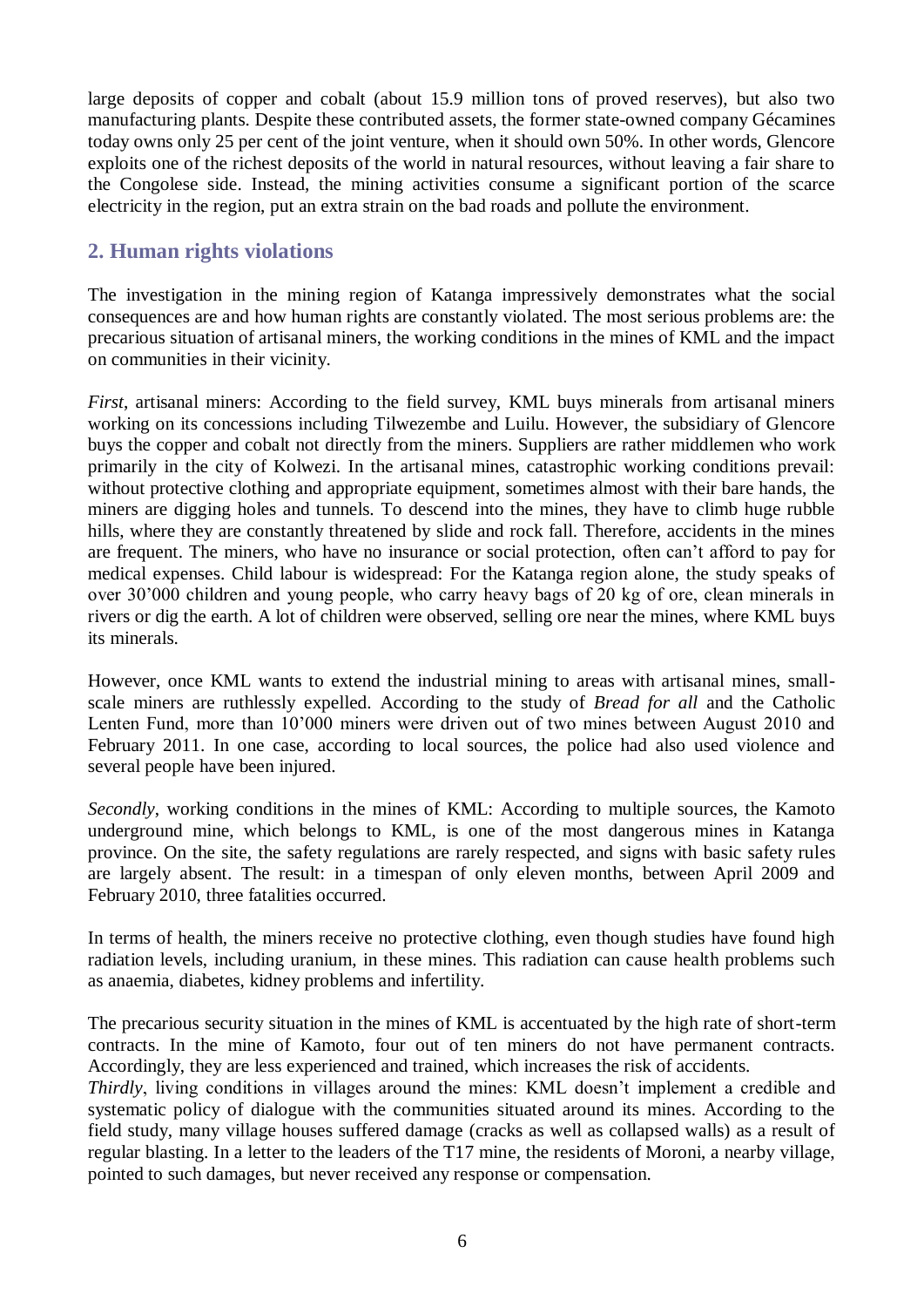Another problem for communities living near the mines of KML concerns the pollution of streams and groundwater. The water pipes used for the mines are often in poor condition, therefore contaminated water regularly leaks out. Sometimes waste water is discharged directly into rivers, despite its high concentration of heavy metals, including uranium, of sulphur and of explosives residues.

#### <span id="page-6-0"></span>**3. Maximum gain, minimal taxes**

In DRC, the mining tax revenues have shrunk in recent decades. While the mining sector accounted for 70% of total government revenues in the province of Katanga in the 80s, and for 30% in 2002, this percentage has dropped to 7% in 2006, despite the fact that mining production has increased significantly after the turmoil of civil war. This drop is mainly due to the many "tricks" mining companies use to evade taxes and duties: Examples are forged documents, illegal export of minerals or false information on quantities and concentrations of minerals. In addition, they also benefit from corruption within the administration. According to an investigation in 2007 by the Senate on the situation in the mining industry ("Rapport Mutamba"), the Congolese Treasury received only USD 92 million out of USD 205 million actually owed.

Glencore has a long and dark history in relationship with tax authorities. Let us recall the company's founder, Marc Rich, who already in 1983 was globally persecuted by US authorities because of tax fraud and trading with the enemy. Today, the headquarters of Glencore is situated in Baar, in the canton of Zug, in Switzerland, known for its low taxes. In addition, Glencore has several subsidiaries located in tax havens such as Bermuda Islands. This structure allows the group to shift profits and avoid taxes. In February 2011, the "system Glencore" attracted attention due to public investigations around the Zambian Mopani Copper Mine owned by Glencore. The major producer of copper and cobalt is accused of large-scale tax evasion.

Katanga Mining Limited, a subsidiary of Glencore in the DRC, appears to have also adopted the "Glencore system": KML has three subsidiaries situated respectively in Bermuda, Virgin Islands and the Isle of Man, which are all known as tax haven. Additionally, KML, which is on the way to become the largest copper producer in the DRC, will pay for the years 2010 to 2013 only a minimum annual tax of USD 1 million. This is nothing compared to the tax amounts paid by competitors such as First Quantum Minerals which is of similar size in respect to business activities but which paid USD 57 million in 2009.

#### <span id="page-6-1"></span>**4. Conclusion**

KML and Glencore emphasize in their documentation or on their web pages the importance of environmental protection in their activities and the principles of corporate social responsibility (CSR). Glencore highlights that its activities are guided by principles ("Glencore Corporate Practice") which include: "compliance with laws and human rights, environmental protection, promotion of employees' health and safety, promotion of all business partners as well as of the surrounding communities and their welfare." Despite these commitments, action unfortunately is missing. As the field survey conducted by *Bread for All*, Catholic Lenten Fund and Bench Marks Foundation reveals, labour rights as well as the interests of local people and the surrounding communities are constantly violated in the context of Glencore's investment in RDC.

The finding is not surprising: Besides the rhetoric, Glencore hasn't implemented credible corporate social responsibility policies. Glencore has so far made no serious effort to ensure that its subsidiary KML will comply with human rights and will minimize its environmental impact in the future. If Glencore applies as expected for listing on the stock market, a change in the corporate culture towards more transparency is necessary. However, the Swiss government must enact rules in order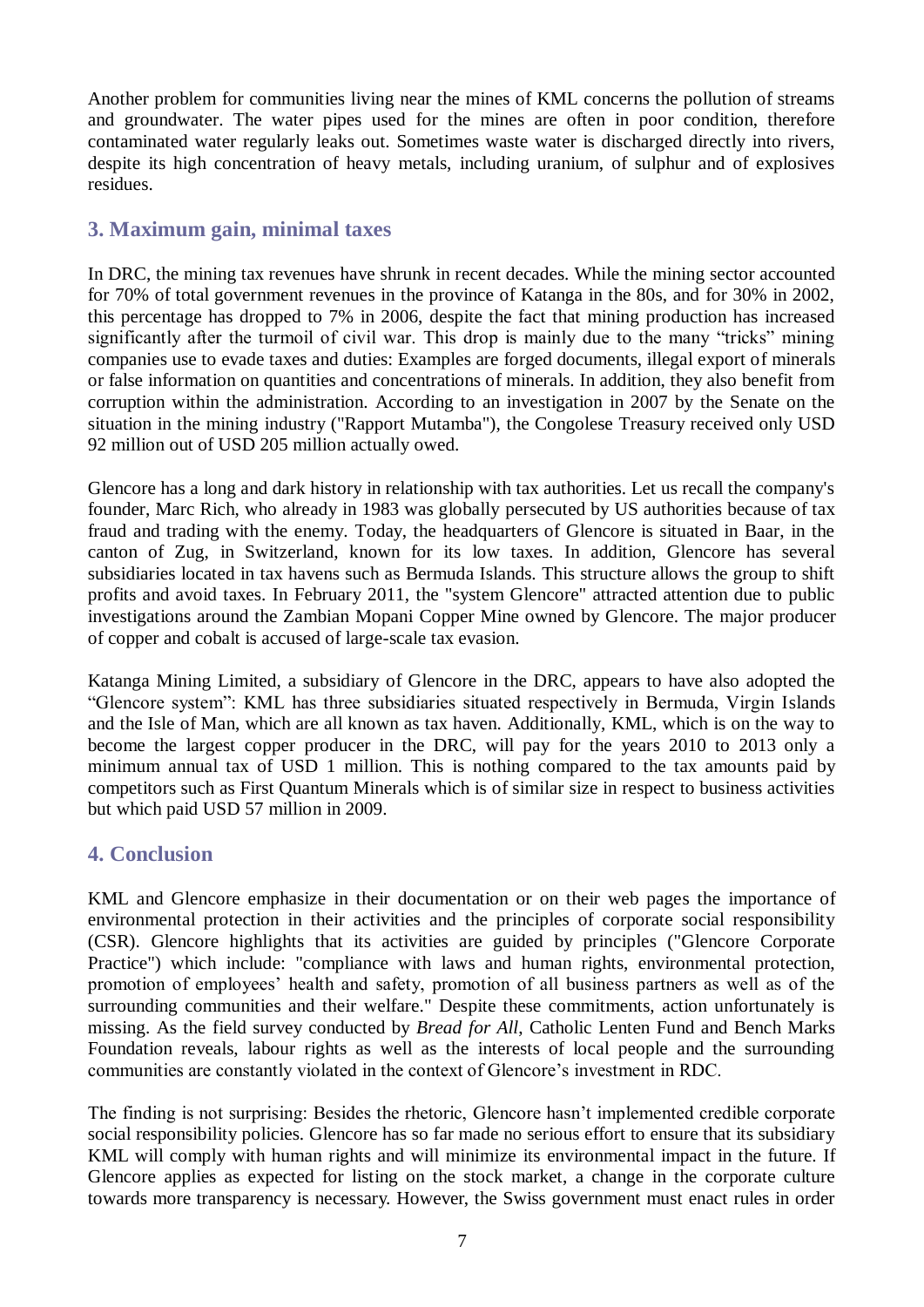to assure that companies like Glencore have to be accountable for human rights violations, also concerning the activities of their foreign subsidiaries.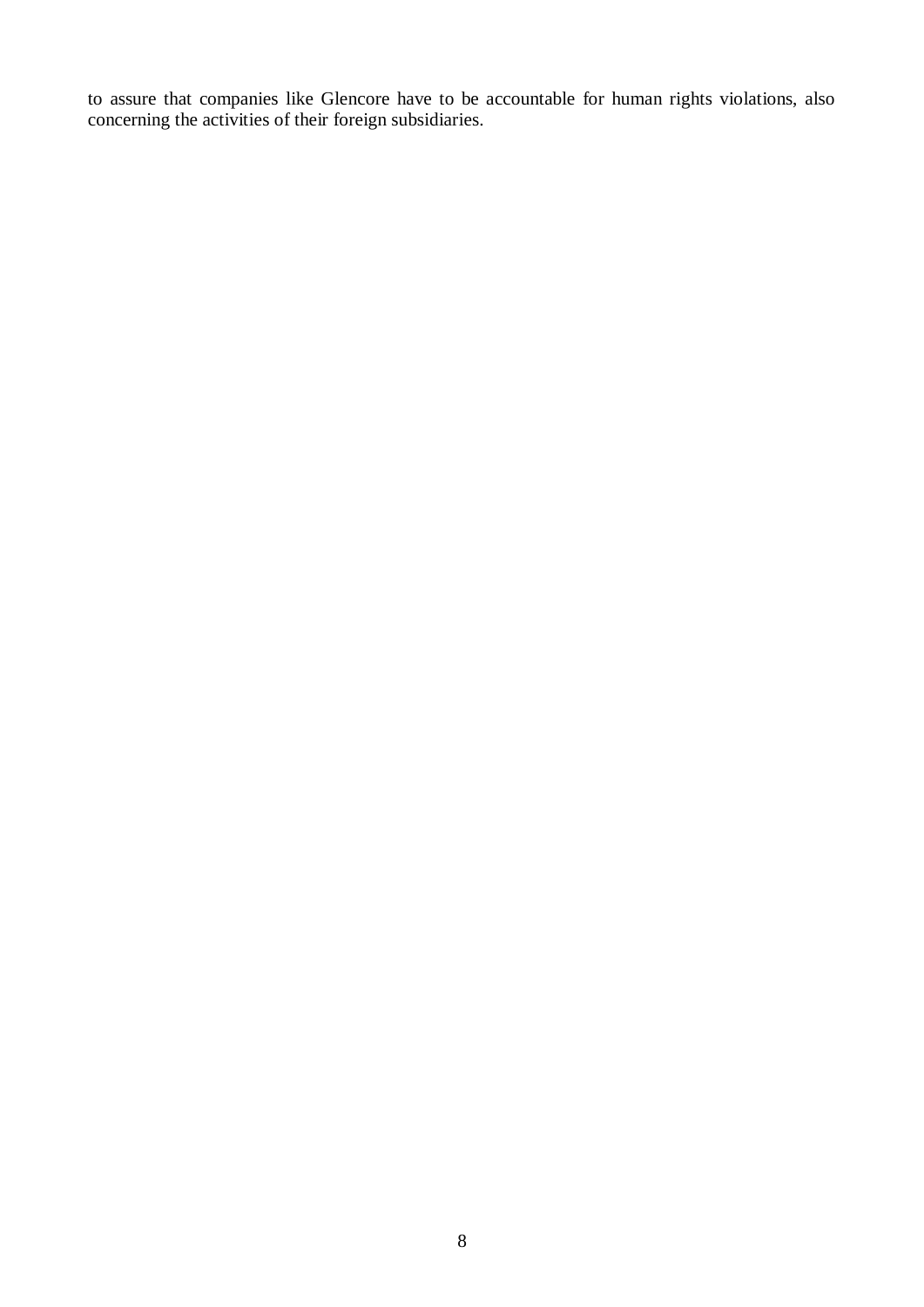# <span id="page-8-0"></span>**1. Introduction**

# <span id="page-8-1"></span>**1.1 Objectives of the study**

Switzerland hosts the largest number of transnational corporations in the world per inhabitant. Amongst these companies, there are well-known brands such as Nestlé, Novartis or Roche. There are also lesser-known companies active in the trading of raw materials. They are normally established in Geneva and Zug, two cities that have become main players in the world trade of raw materials. While Geneva mostly hosts societies active in the oil sector, Zug is the business centre of the mining industry's products. These companies are active around the world and have an impact on the existence of thousands of people in Africa, Asia and Latin-America.

In the context of their 2011 Annual Campaign, Bread for All and Action of Careme have chosen to examine one Swiss mining company, Glencore, to analyse the economic, social and environmental impact of its activities. Glencore, headquartered in Baar in the Swiss canton of Zug, is one of the biggest suppliers of raw materials in the world. Glencore is also the Swiss corporation with the highest business revenue – US\$145 billion in 2010. This study analyses the strategies and commercial activities of Glencore in the Democratic Republic of Congo (DRC). With the country's problematic human rights record, the DRC has become, despite its instability, a focus for privileged foreign investments from mining corporations from the west and, more recently, also from the Chinese. Glencore started investing in the province of Katanga (in the south of the DRC) in 2007.

In the framework of this study, a desktop-research was undertaken in Switzerland. In addition, the Bench Marks Foundation, a partner organisation of Bread for All, has undertaken two survey missions in the field. As part of the field research (done in October 2010 and February 2011) the four researchers of the Bench Marks Foundation visited several mining sites. They met mineworkers, representatives of civil society as well as unions, governmental representatives, and members of the communities neighbouring the mines. The researchers also sent a detailed questionnaire to Glencore and its subsidiary in Congo – Katanga Mining Limited – but no reply was forthcoming at the time of the report being published, or after.



# <span id="page-8-2"></span>**1.2 The region: the province of Katanga in the DRC**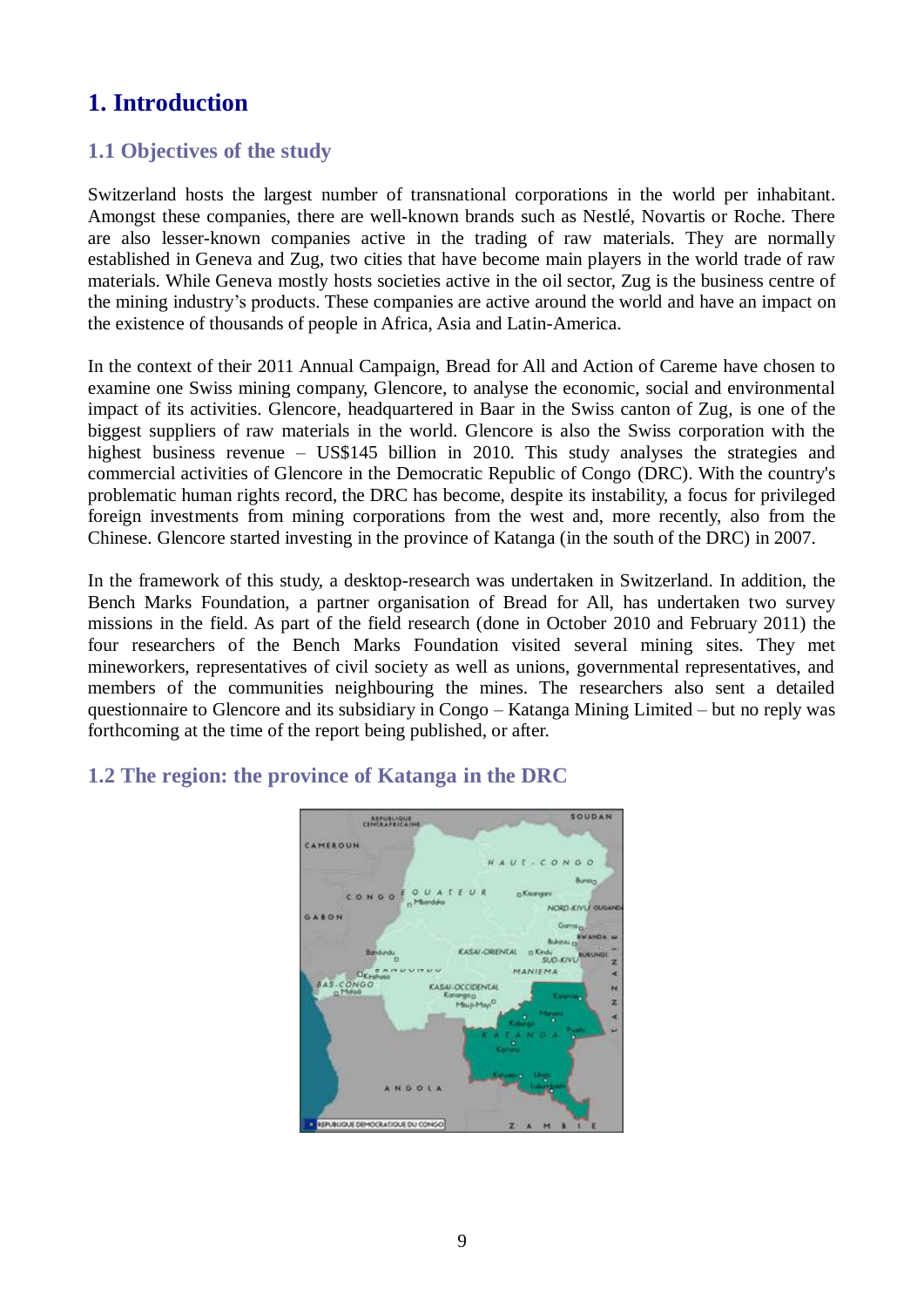#### <span id="page-9-0"></span>*Indicators of the Democratic Republic of Congo*

| <b>Gross Domestic Product</b>        | US\$300 per year and per inhabitant (in 2009, estimation) |
|--------------------------------------|-----------------------------------------------------------|
| % of population living with less 84% |                                                           |
| than 2 dollars per day               |                                                           |
| Life expectancy                      | $46/49$ years (m/f)                                       |
| Infant mortality                     | 1 infant out of 5 dies before reaching the age of 5       |
| Investment on health                 | US\$18 per inhabitant and per year                        |
| Literacy                             | 35%                                                       |
| Average of school enrolment          | 3.8 years                                                 |
| Underfed population                  | 76%                                                       |

The Democratic Republic of Congo has one of the richest subsoils in terms of mineral resources in the world. However, its population is still today one of the poorest on the planet. In 2010, the United Nations Development Programme classified the country as the second worst performing country on its Human Development Index  $(169<sup>th</sup>)$ .

The mines described in the report are located in Katanga, a province in the south-east of the DRC. The surface of Katanga is approximately  $496'877 \text{ km}^2$ , which is close to 12 times Switzerland's surface. Around 9 million people live in the region, where resources come mostly from agriculture and mining. Katanga hosts 34% of the world reserves of cobalt and 10% of the world reserves of copper, and is located in the so-called Copperbelt of Central Africa, which goes through Zambia and DRC.

Located in the southern part of Katanga, the village of Kolwezi is surrounded by the mines included in this study. This village was founded in 1937 to host the headquarters of the Belgian *Union minière du Haut Katanga* which, following nationalisation back in 1967, became the *Générale des carrières et des mines* (Gécamines), a state mining company. Once called in the 70s "the lung of the congolese economy" because of Gécamines' intense production, Kolwezi is today a village marked by recession, unemployment and poverty. The recession started at the end of the 90s, when financial and managerial hardships forced Gécamines to close down almost 90% of its production. In 2003, massive layoffs undertaken by the company in the framework of a privatisation programme (more than 10 600 workers were retrenched) aggravated the crisis and pushed many mineworkers into severe poverty.

Nowadays, two types of mining exploitation take place in Kolwezi: artisanal mining and industrial mining. Artisan miners work in the old concessions of Gécamines, sometimes with their bare hands. They are tolerated by local authorities, who do not have other activities to suggest to the poor miners. Their situation, however, remains precarious: if any concession is reclaimed by private investors, police will chase them away, not hesitating to use violence. Industrial mines are in the hands of foreign multinational corporations that have reclaimed old concessions of Gécamines privatised between 1997 and 2005. These new joint ventures today export the essential minerals of Katanga. The interaction between artisanal and industrial mining is characterised by trade exchanges and social tensions.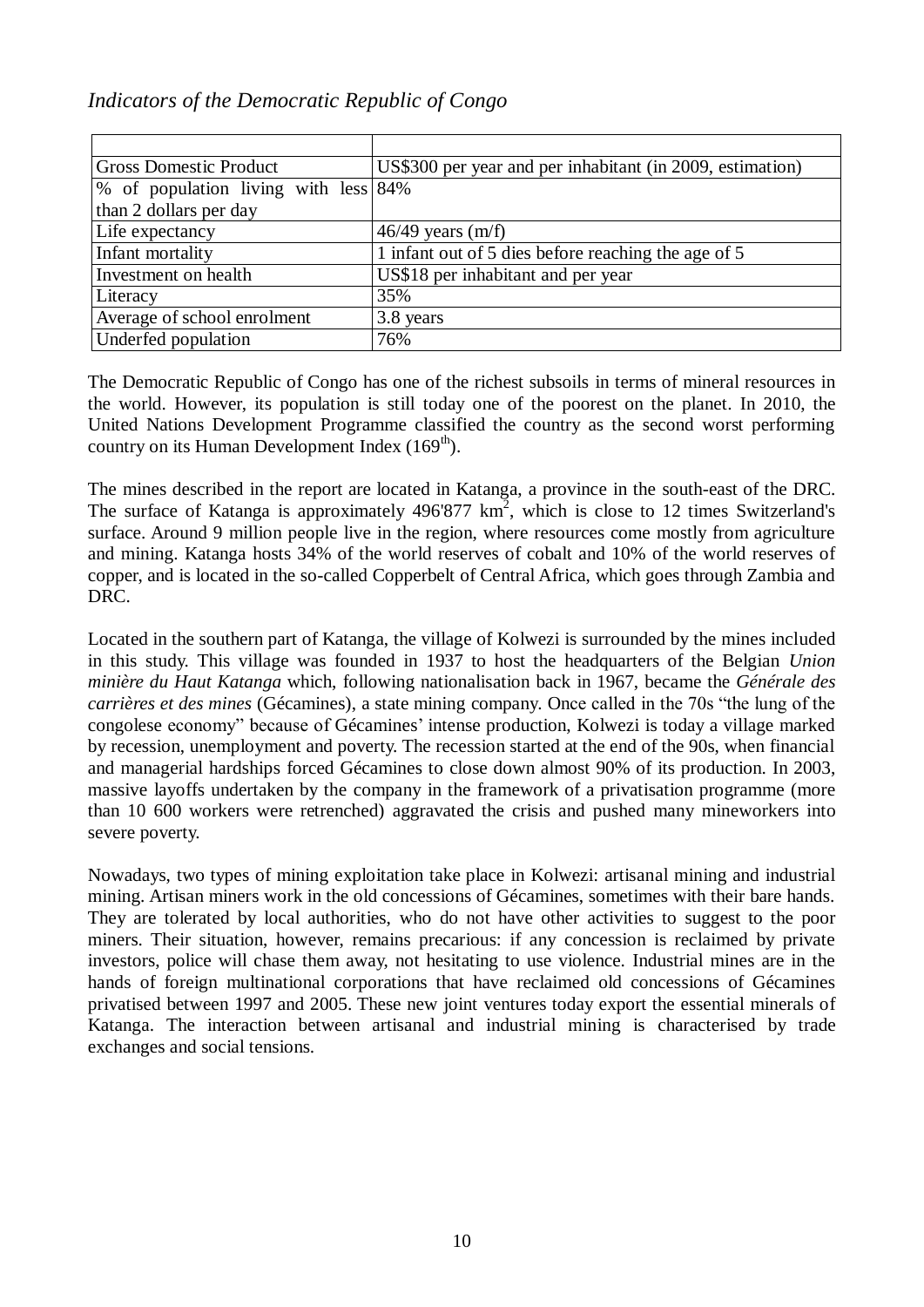# <span id="page-10-0"></span>**2. Glencore in the Democratic Republic of Congo**

### <span id="page-10-1"></span>**2.1 The international headquarters: Glencore International AG**

#### <span id="page-10-2"></span>*A history of controversy*

Glencore International is one of the world's largest suppliers and traders of raw materials. The company was created in 1974 by Marc Rich, a controversial businessman listed by the Federal Bureau of Investigation (FBI) as amongst the most wanted white-collar criminals. At the end of the 1970s, Marc Rich had built his fortune by bypassing the American embargo on Iran to sell oil to the Ayatollah Khomeini. A few years later, he also sold gold to the South African Apartheid regime, despite the UN embargo. For these actions he was wanted in 1983 by the American justice system where he is accused of more than 50 charges (tax evasion of more than US\$48 million, trading with the enemy, etc.). Theses charges, if convicted, would translate into more than 300 years in prison. Marc Rich then sought refuge in Switzerland and established the headquarters of his company in Zug. The Swiss government, thereafter, would always refuse to extradite him.

In 1994, Marc Rich passed on the management of Glencore International to his deputy, Willy Strothotte, who held the position of executive director for 8 years and today still heads its board of directors. Willy Strothotte is one of the main stakeholders at Glencore. With a fortune of more than 3 billion Swiss francs (2008), he is part of "the 20 patrons that make up Switzerland". Since 2002, Ivan Glasenberg took over the executive direction of the company. Glasenberg was also part of the close circle of Marc Rich. He worked at Glencore since 1989, in the post of head of the carbon sector since 1991, before becoming director of the international headquarters in 2002.

Since Strothotte and Glasenberg took the reins of Glencore, the reputation of the company, however, has not improved much as the following examples show. In 2004, the Nigerian government accused Glencore of fixing its taxes. In 2005, it was accused of bypassing the embargo against Iraq and of having bought oil from Saddam Hussein. According to a CIA report, Glencore paid more than US\$3 million of surcharges to Saddam Hussein for the petroleum. In 2007, the Bolivian government decided to take over one of the tin mines managed by the Swiss multinational, accusing Glencore of having under-paid for exploitation rights. Finally, a partner of Glencore was under investigation in Russia back in 2008 for "illegal commercial activities".

Today, Glencore International AG has more than 50 offices in about forty different countries, employing more than 2 700 people. The corporation also manages, directly or indirectly, mining exploitations in 30 countries, employing about 55 000 people. Finally, Glencore has important shares, some majorities, in many stock market listed companies, especially: Xstrata Plc, Century Aluminium, Katanga Mining, Minara Resources, Chemoil Energy, Recyclex and UCR.

Glencore is the company with the largest revenue in Switzerland, which in 2010, amounted to US\$145 billion. The total of their assets amounts to US\$79,8 billion and the funds of its employees are US\$19,6 billion. Yet Glencore is not listed in the stock market and the financial information given by the company is extremely brief, and incomplete.

In the beginning, Glencore focused its activities in the trading of metals, minerals and oil. During the 1980s, the company started to diversify its activities and invested in agricultural products – it acquired in particular a Dutch company active in the grain market**.** Since the 1990s, the company also started buying shares in the extraction, production, refining and smelting industries. During the last few years, and particularly under Glasenberg's reign, Glencore has increased its control over the whole production process. Through its investments in various companies of the mining sector, the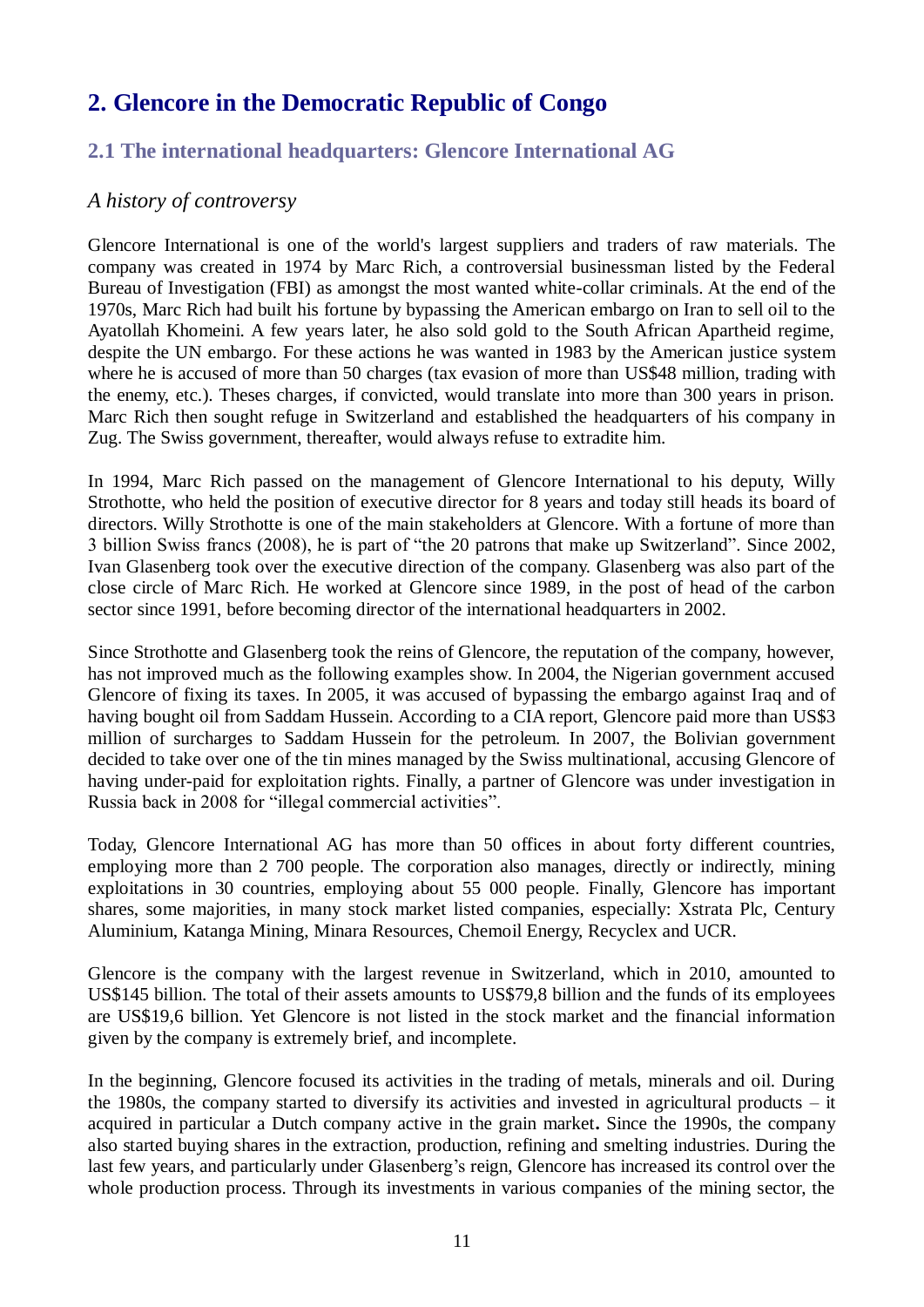company acquires minerals from key mining areas of the world in a manner that may be considered monopolistic. Its investments in Africa, in particular in Zambia with the Mopani Copper Mine, and more recently in the DRC with Katanga Mining Limited, are part of the strategy to control the whole of the production chain.

Today Glencore is one of the largest suppliers of raw materials in the world. The company resells the products to customers in the motor, steel, electronic and energy industries or even in the food processing industry.

# <span id="page-11-0"></span>*A "family" culture*

The company culture at Glencore is one of ambition – it comprises an elite group of managers and officers, considered as being amongst the best in the world. Their staff is young, competent, intelligent and work at 200% and "they have a culture that does not tolerate mediocrity", according to Bloomberg. Whenever a post becomes vacant, even at the higher echelons of management, Glencore rarely opens it to outsiders, preferring generally to employ from within. At the managerial level, the directors go from one board of directors within the group to another. Willy Strothotte, for instance (president of the board of directors of Glencore International AG), is also president of the board of directors of Xstrata. Even the executive director of Glencore International AG, Ivan Glasenberg, is also a member of the board of directors of Minara Resources, a company in Australia where Glencore has invested.

Loyalty is another value of the Glencore company culture. This loyalty is guaranteed by the prestige of working in one of the largest transnational corporations in the world, but equally by its particular system of rewards. Since the company is not (yet) listed on the stock market, it belongs to the employees. In particular, the Swiss company invests the majority of its profits in a fund that is then redistributed to (some of) its employees. The 12 top directors owned 31% of the profits of the shareholders fund, which was worth US\$16.7 billion, at the end of 2009. The other owners (around 435) share the rest of the cake. "If they left the company today, each of these top directors would take home an average fortune of US\$325 million. The other executives (also owners) would receive an average of US\$20 million. The employees still receive benefits up to 5 years after leaving the company," wrote a Bloomberg journalist.

# <span id="page-11-1"></span>**2.2 Glencore's subsidiary in the DRC: Katanga Mining Limited (KML)**

A subsidiary of Glencore in the DRC is Katanga Mining Limited (KML). The headquarters of KML are in Bermuda. Yet the corporation exploits six mining areas in the region of Katanga, in the DRC, through two joint ventures: the Kamoto Copper Company (KCC) and the DRC Copper and Cobalt Project (DCP). These two joint ventures were amalgamated into one through an agreement on July 25, 2009.

The exploitation rights of KML cover six different mining areas of copper and cobalt. The mining areas are located over a territory of more than  $40 \text{ km}^2$ , which is the size of the canton of Geneva (see the map below). They represent a total amount of 16 million tons of copper. The copper extracted from the subsoil of Katanga and the territories exploited by KML is of good quality: its density is of 3% to 5%. In comparison, the minerals extracted in Chile, for long considered the main world producer of copper, have a density average of only 1%.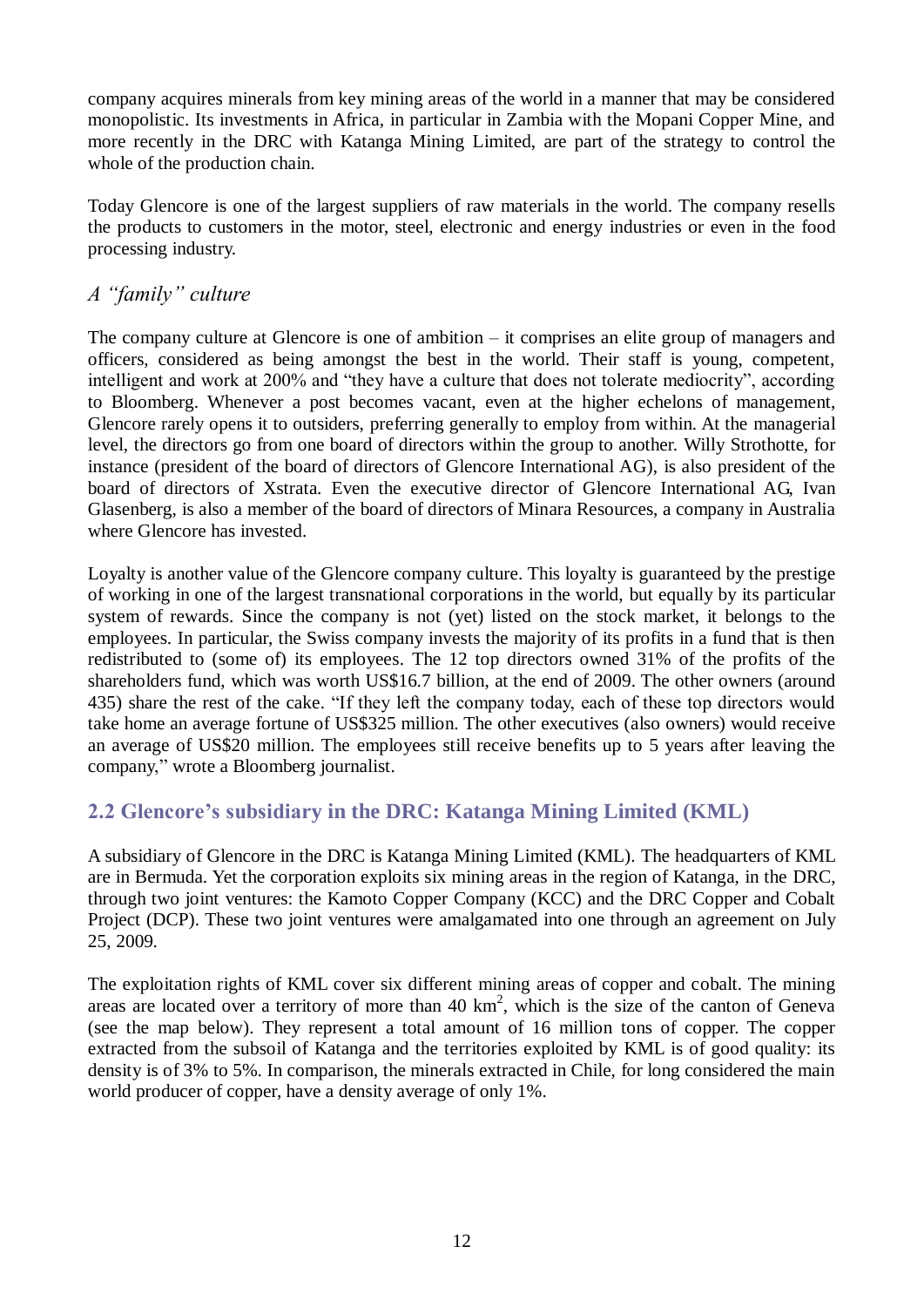

*Map of mining areas of KML. Copyright: D.Tillmanns.*

# <span id="page-12-0"></span>*KML's mines and deposits*

The joint venture agreement between Gécamines and KML also included the use by the latter of a number of plants and industrial goods that used to belong to Gécamines. This is the case of the Kamoto concentrator and of the hydrometallurgical plant of Luili. These infrastructures play an extremely important role as with them, KML concentrates its minerals. As a matter of fact, the minerals extracted from the mines are only a mixture of minerals. Thus before transporting and exporting these minerals, it is necessary (as well as profitable) for them to undergo certain treatment.

The concentrator of Kamoto undertakes a first step in the treatment of the minerals through operations involving its crushing, sieving, grinding and selecting. The process also involves floating the minerals in the water, followed by decantation which leads to the separation of the silt and residues from the richest part of the mineral.



*[www.katangamining.com](http://www.katangamining.com/)*

The Luili Metallurgical Plant undertakes the second step in the purification of the minerals. Using a concentration of copper (25% to 40%), it leads, through successive phases, to the cathodes**.** The copper plates obtained are almost pure (99%).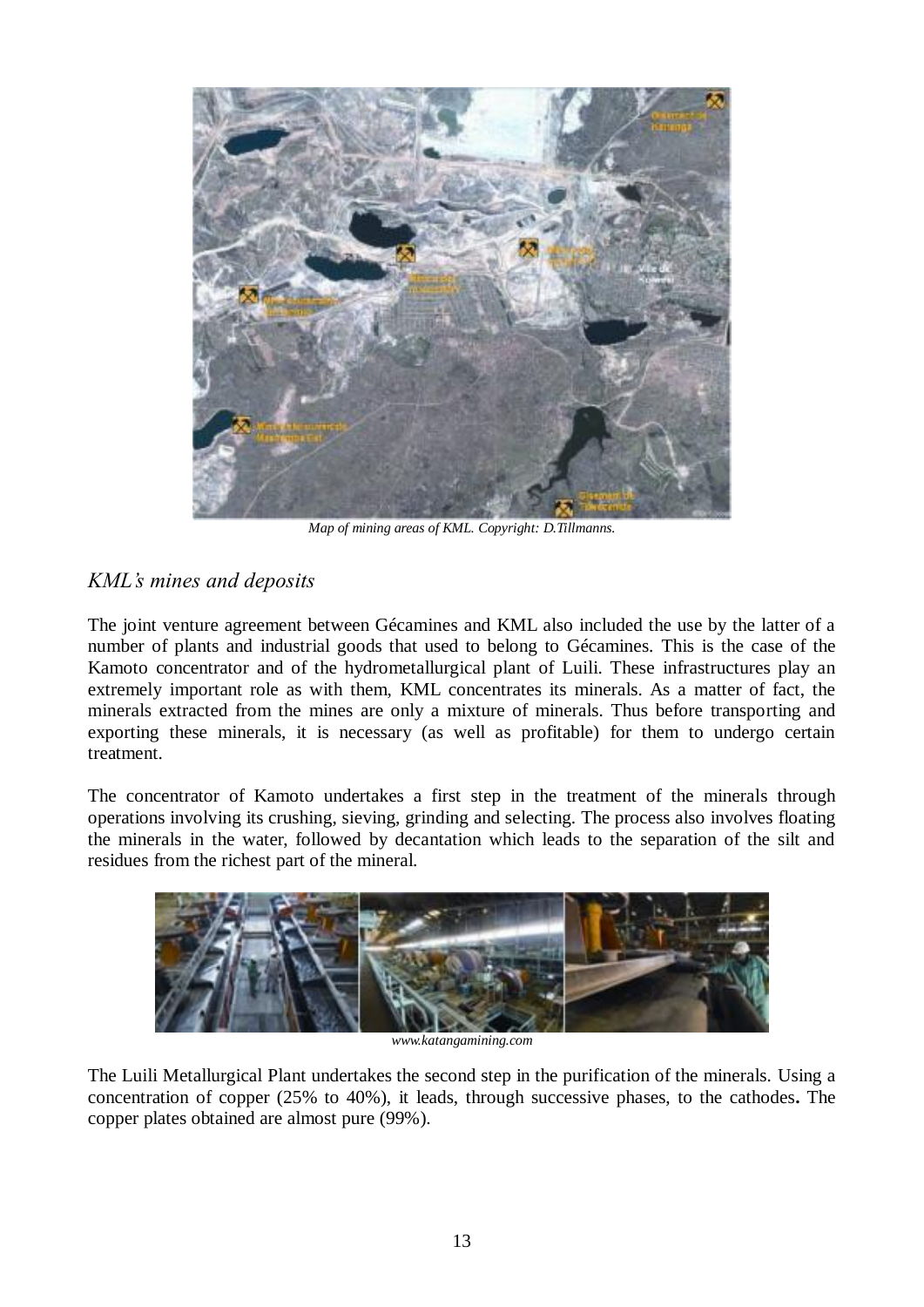

From the mines to the processing plants, KML has the means to control the whole cycle of the production of copper.

#### *The largest producer of copper in Africa*

Due to the rehabilitation of certain mines and infrastructures, the capacity of production of KML has not achieved its full potential. In 2009 - 2010 for instance, it was necessary to undertake several repairs in order to subtract water accumulated in an open pit mine in Kov. This was necessary so that extracting activities could be restarted, given that the reserves of that mining area were estimated to be approximately 15 million tons of copper. The potential is thus huge.

In 2010, KML produced almost 60 000 tons of copper and almost 3 500 tons of cobalt.

The company has the goal to become, by 2015, the largest producer of copper in Africa as well as the largest producer of cobalt in the world, with 310 000 tons of copper per year and 30 000 tons of cobalt per year.



*Open pit mine T-17 Musonoi Copyright: Katanga Mining*

# <span id="page-13-0"></span>**2.3 Glencore and Katanga Mining Limited: the tentacles of the empire**

#### <span id="page-13-1"></span>*Glencore's strategy*

In a poll conducted on the networks of the founder of Glencore, Marc Rich, *Business Week*'s journalists described in 2005 the economic strategy of Rich and his successors as follows: "The tactics of the "Rich Boys" are aggressive, but generally they are also perfectly legal. One of their investment strategies is to use the opportunities on offer by the East European countries and developing countries while these are in great need of financing capacity. Rich teaches his disciples –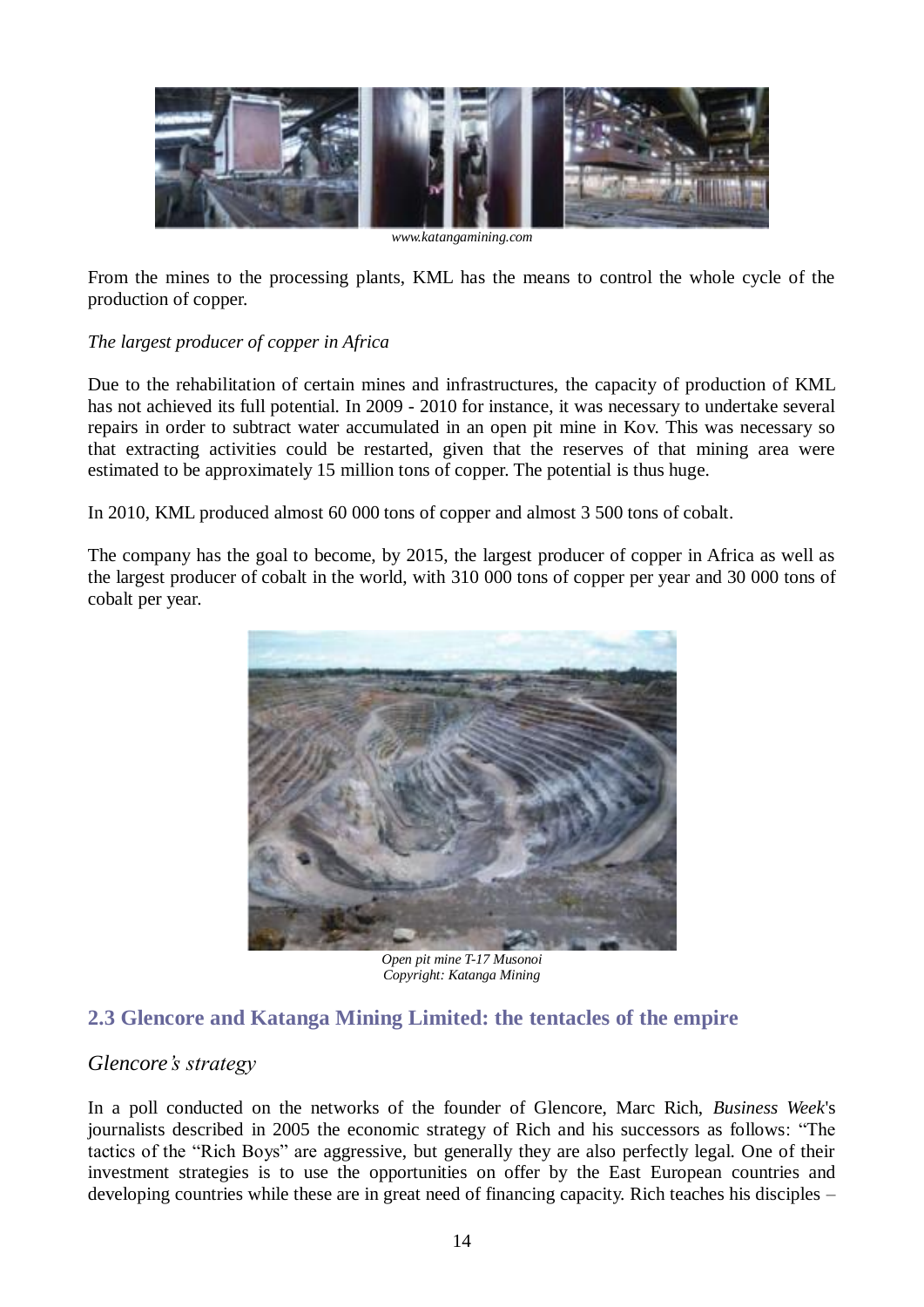called *lehrling* ("learners" in German) his strategy – to lend money to battered companies, so as to secure a quick right of purchase of their raw materials."

In the DRC, Ivan Glasenberg applied this strategy to the letter. Between 2007 and July 2009, at the height of a world financial crisis, Glencore slowly took an almost absolute control of the largest reserves of copper and minerals in the world. In less than three years, it bought out almost the whole of Katanga Mining Limited. With this investment, Glencore managed to diversify its suppliers of raw materials and thus increase its presence in the global market of copper and cobalt.

<span id="page-14-0"></span>

|                                                | <b>EVENTS</b>                                                                                                                                                                                                                                                                                                                                                                                                                                                                                                                           |
|------------------------------------------------|-----------------------------------------------------------------------------------------------------------------------------------------------------------------------------------------------------------------------------------------------------------------------------------------------------------------------------------------------------------------------------------------------------------------------------------------------------------------------------------------------------------------------------------------|
|                                                | November 2007 Glencore Finance offers a first loan close to US\$150 million to KML. At the<br>same time, KML and Glencore reach a commercial agreement which allows the<br>latter to buy, during six years, the 100% of the production of copper and cobalt in<br>Katanga Copper Company (KCC).                                                                                                                                                                                                                                         |
| October 2008                                   | Glencore nominates the new ad interim director at KML: Steven Isaacs, finance<br>director at Glencore International. He is seconded by Tim Henderson, executive<br>director for Africa at Glencore International.                                                                                                                                                                                                                                                                                                                       |
| January 2009                                   | Glencore lends US\$265 million to KML as convertible and non convertible<br>debts. Such loan entails:<br>The prolongation of the first loan of 150 million dollars back in 2007,<br>whose value has now increased and with the interests is now worth<br>US\$165.3 million.<br>A new loan of US\$100 million.<br>Simultaneously, KML and Glencore reach a new commercial agreement that will<br>allow the latter to buy during ten years the 100% of the production of copper and<br>cobalt of KML (that is, the mines of KCC and DCP). |
| April 2009                                     | Glencore offers a new loan of approximately US\$50 million to KML, non<br>convertible, and repayable in December 31, 2009.                                                                                                                                                                                                                                                                                                                                                                                                              |
| <b>Between</b><br>February<br><b>July 2009</b> | Glencore becomes majority shareholder at KML, with 77% of the shares. In<br>and October, Glencore will resell some of these shares and establish its participation<br>with 74.4% of the shares.                                                                                                                                                                                                                                                                                                                                         |

# <span id="page-14-1"></span>*KML at the height of the financial crisis*

Glencore invests for the first time in KML in November 2007. At the time, the economy in Katanga gets going again thanks to the rise in the price of copper on the international markets. A ton of copper is sold then for more than US\$7 000, given the sudden rise in the demand of raw materials in China and India. The second investment of Glencore arrives at the end of 2008, at the height of the financial crisis. In one year, the context has radically changed: the prices have fallen 60% and a ton of copper is sold for US\$2 800. In Katanga, the situation is worrying as in only a few months, more than 40 mining companies have closed their doors and several foreign investors, especially the Chinese investors, packed their bags and left. An observer pointed out: "When Katanga coughs, the international market of copper sneezes... With the financial crisis, the contrary has happened – the mineworker in Katanga has sneezed, agonizingly."

During this period, KML also experienced difficulties. In November 2008, given the weak price of cobalt, the company had to stop the exploitation of its cobalt mine in Tilwenzembe and suspend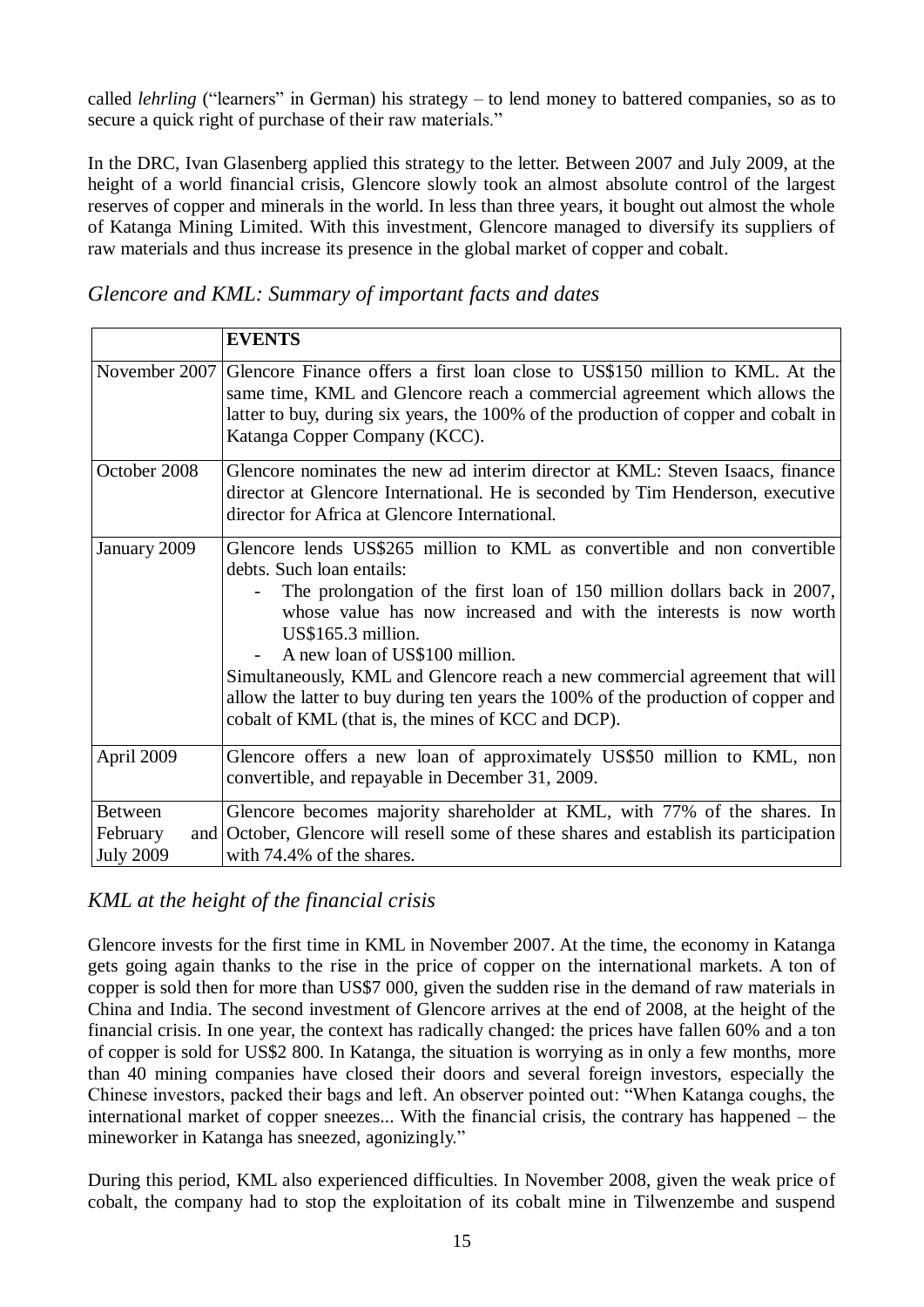mining at the concentrator in Kolwezi. The situation looked even bleaker for KML, as it had undertaken during the year several financial investments to repair some infrastructures. In addition, it undertook a series of repairs and investments which sought to improve the performance of the concentrator Kamoto, so as to increase the volume of minerals extracted there. Finally, the ongoing merger of the joint venture agreements of Kamoto Copper Company (KCC) and DRC Copper and Cobalt Project (DCP) meant that the company needed to increase from 1 to 100 million dollars its capital stock. In the autumn of 2008, KML was in urgent need of cash, which gave Glencore International the opportunity to offer to KML the necessary life saving measures and thus allow for the recapitalisation of the company.

#### <span id="page-15-0"></span>*The economic take-over by Glencore*

As the Swiss company points out on its website, Glencore has invested now for several years in other companies active in the extraction of raw materials: "The strategic investment of Glencore in industrial goods is an important part of the activities through which Glencore acquires and trades with raw materials. Such investments are also seen as a way to diversify risks."

The first loan of US\$150 million by Glencore to Kamoto Copper Company (KCC) in 2007 clearly illustrates this approach. The loan came along with a commercial agreement, which allowed Glencore to buy 100% of KCC's copper produced during six years.

In 2008, while KCC and DCP were working on a merger agreement, Glencore looked after its interests and nominated the interim directors at KML, following the resignation of the old CEO, Arthur Ditto. The new interim director, Steven Isaacs, was at the time a top executive at Glencore International for 14 years. He was then still finance director at the mother company. Before taking the post as director of KML, he had chaired a working group responsible for the acquisition and development by Glencore of the mines of Mopani in Zambia. His assistant, Tim Henderson, was the executive director for the Africa region at Glencore International. At the end of 2008, while KML was facing acute financial difficulties, the interim directors signed a loan of US\$100 million with the Swiss company.

Thanks to the loan, Glencore International took the control over KML:

- $\Box$  Confirming a commercial agreement which allowed them to buy during ten years 100% of all copper and cobalt extracted from the concessions of KML. Through this agreement, Glencore secured the exclusive provision, short of saying monopolistic, from six key mining areas of Katanga.
- $\Box$  Becoming the majority shareholder at KML, with 74.4% of the shares. This allowed them to maintain long term control over KML.

The conditions under which Glencore took control of KML defy the norm. Given the financial crisis, the fall in the price of copper and cobalt and in the sources of cash, the shares of KML lost 97% of their value in the stock market in only six months. When the loan of Glencore to KML was converted into shares, between February 2009 and July 2009, the value of KML was at its lowest: one share that was worth more than US\$16 in 2007 was then not worth more than 27 cents (US\$0.27). In exchange of a loan of less than US\$500 million, Glencore acquired 74.4% of the share of a company that is today worth US\$3.2 billion.

#### <span id="page-15-1"></span>*Glencore's influence on the management of KML*

Glencore has a decisive influence at the heart of the board of directors of KML. Out of eight members of the board of directors, four are employees, or former employees, of Glencore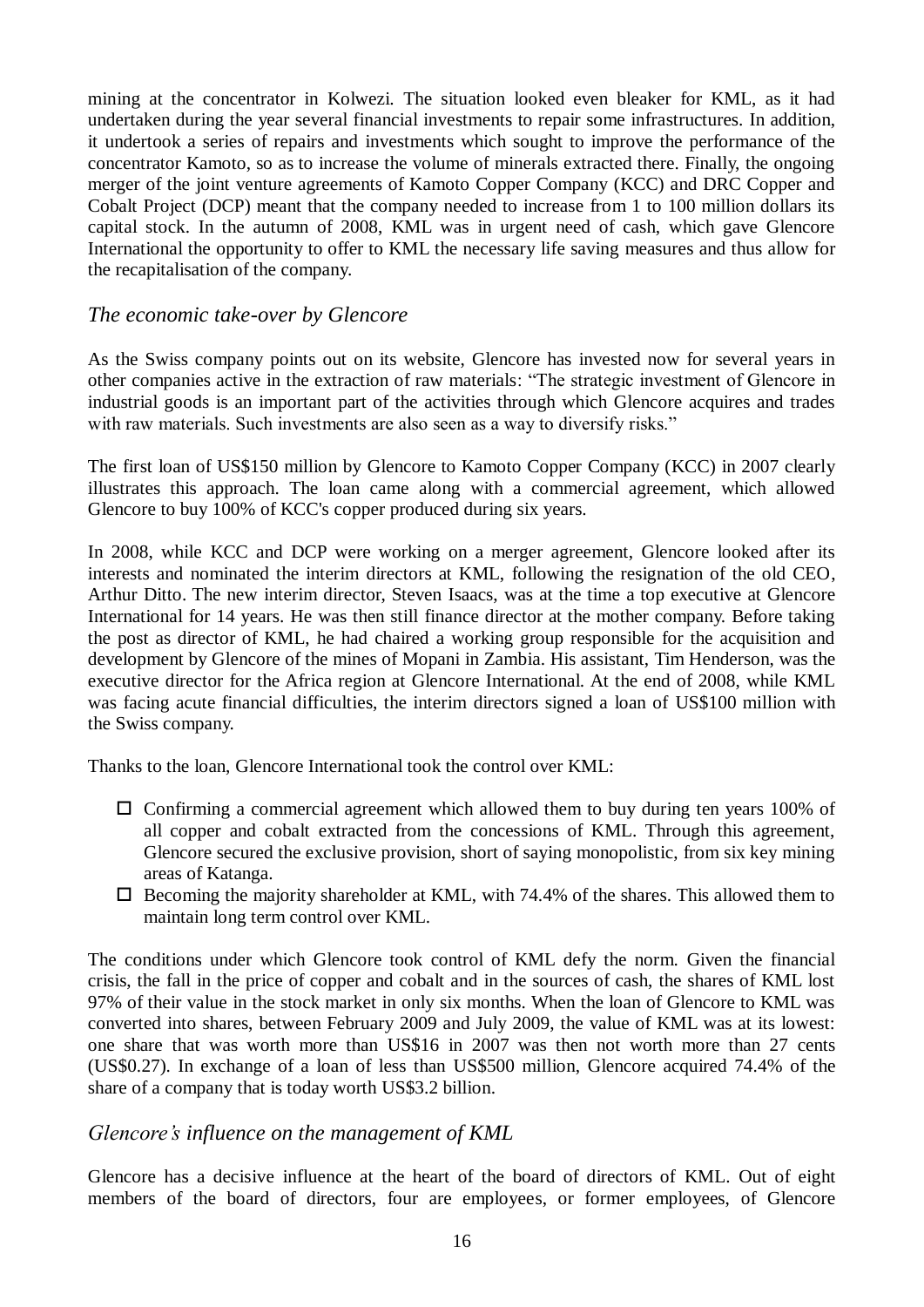International or of a company associated to Glencore:

- **Steven Isaacs**, mentioned above, was the interim director of KML from October 2008 to December 2009. He was a director at Glencore International for 14 years.
- **Cornelius Erasmus** is also a director of Glencore International AG. He is on the board of directors of KML since November 2009. He is also a member of the board of directors of the copper mines of Mopani in Zambia.
- **Aristotelis Mistakidis** is a director at Glencore International since 1993, who then become part of the board of directors of KML since January 2008. He is also president of the board of directors of the copper mines of Mopani in Zambia, and is also member of the board of directors of Recyclex SA (Anciennement Metaleurop SA).
- **John Ross** is the new executive director of KML since January 2010. Before taking on the directorship of the company in the DRC, he worked for eight years for companies linked to Glencore, and in particular for the copper mine of Mopani, and for the Mutanda and Mukonkota mine in the DRC. Before joining KML, he worked for Mopani Copper Mines, where he was a project manager.

Today, Glencore's remarkable control over KML is considered a risk factor, even in the official reports by KML: "Glencore and its subsidiaries own 74.4% of the shares of Katanga Mining Limited. In addition, two of the members of the board of directors, Mr. Mistakidis and Mr. Erasmus, are currently employed by Glencore. Since Glencore actually has the majority control at KML as well as links with two members of the board of directors, its position allows for a significant influence over the decisions taken at KML, in particular when approving shareholders. The control by Glencore could in fact prevent or slow down any changes in the ownership of KML, or could even hold back decisions by the director or board of directors, something that would conflict with the interests of other shareholders and, in consequence, have a negative impact on the course of shares of Katanga."



*Open pit mine T-17 Copyright: Katanga Mining*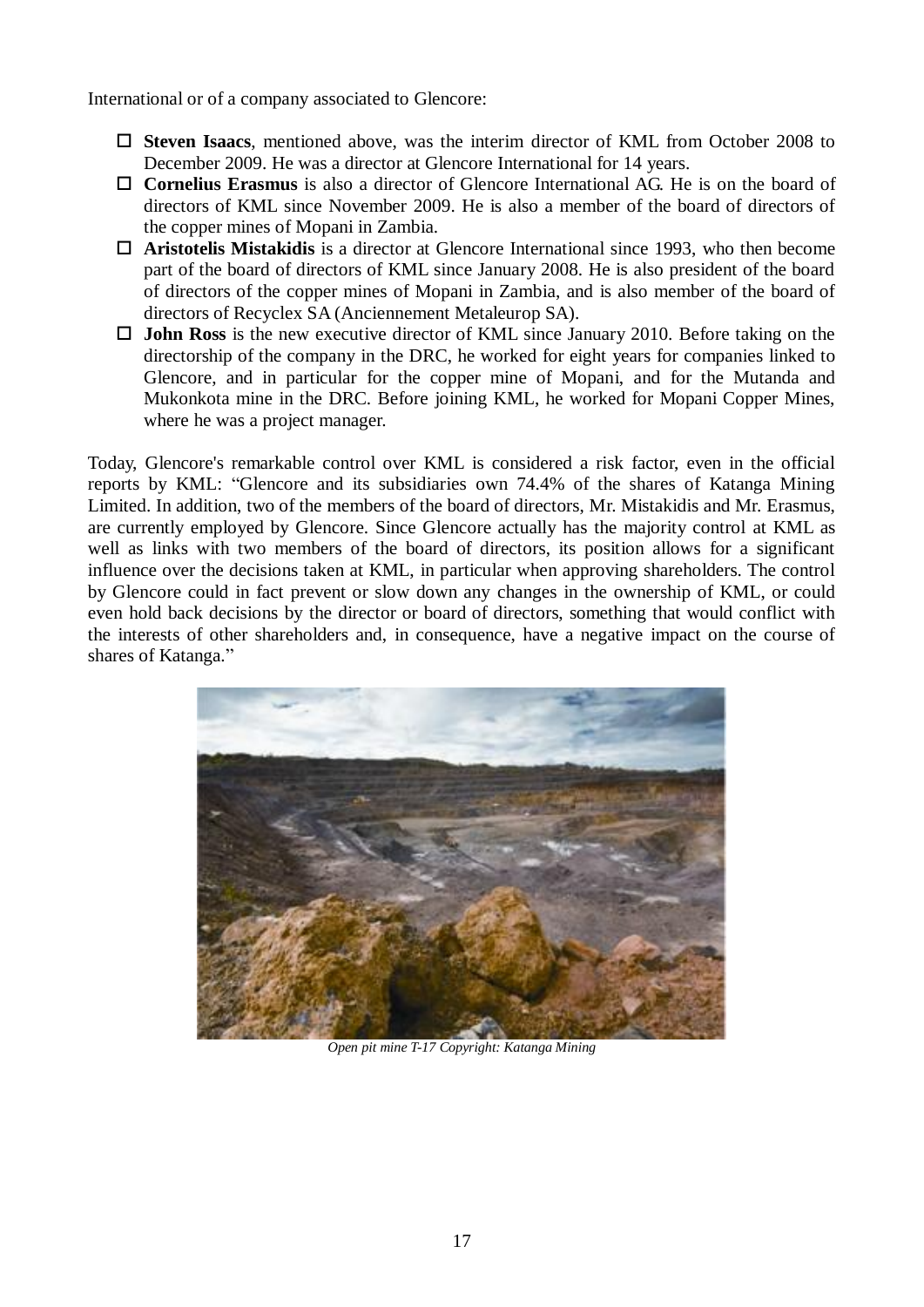# <span id="page-17-0"></span>**3. Contracts, human rights, environment and taxes: the negative balance sheet of Glencore**

# <span id="page-17-1"></span>**3.1 The allocation of rights: the looting of resources in the DRC**

The activities of KML in the region of Kolwezi are based on the mining rights acquired in a nontransparent process at the end of the war, in 2004 and 2005. Despite a long process of re-negotiating the mining contracts led by the Congolese government between 2007 and 2009, the terms of the concessions of KML did not change much. It fundamentally remains the same today: the contracts systematically favour the interests of private investors. And the people of Katanga have not had many opportunities to see improvement in their living conditions, despite the large profits made by Glencore's subsidiaries.



*Site in Gécamines*

#### <span id="page-17-2"></span>*Corruption and non-transparent negotiations*

According to the Congolese Mining Code, which was drawn up in 2002 with the support of the World Bank, the privatisation of the public company, Gécamines, must be done through an open and transparent tender. In fact, Article 33 of the Code specifies that for all mining areas whose reserves are of public interest, and its value has been proved, researched, or even started to exploit, the allocation must follow a public invitation to tender, based on a reliable and independent evaluation on the value of the commodities to be privatised.<sup>2</sup> In the case of the exploitation rights of the mines of KML, none of the above clauses were respected.

At the time, KML did not exist in its current form. The six mining areas exploited today by Glencore's subsidiaries (in particular Kamoto and KOV) were the subject, in 2005, of two separate joint venture agreements between Gécamines and Belgian (Kinross Forrest) and Canadian (Global Enterprise Corporate) investors. These two agreements later turned into one under the direction of KML in 2009.

<sup>1</sup> 2 See Law N0 007/2002 of 11 July supporting the mining code, article 3 : «L'appel d'offres est conclu dans un délai d'un an à compter de l'entrée en vigueur de l'Arrêté portant réservation du gisement à soumettre à l'appel d'offres. L'appel d'offres, précisant les termes et conditions des offres ainsi que la date et l'adresse auxquels les offres devront être déposées, est publié au Journal Officiel. Il peut également être publié dans les journaux locaux et internationaux spécialisés. Les offres déposées conformément aux termes et conditions de l'appel d'offres sont examinées promptement par une Commission Interministérielle dont les membres sont nommés et convoqués par le Ministre afin de sélectionner la meilleure offre sur la base de :a) programme des opérations proposées et des engagements des dépenses financières y afférentes ; b) ressources financières et techniques disponibles de l'offrant ; c) l'expérience antérieure de l'offrant dans la conduite des opérations proposées ; d) divers autres avantages socioéconomiques pour l'Etat, la province et la communauté environnante, y compris le bonus de signature offert. »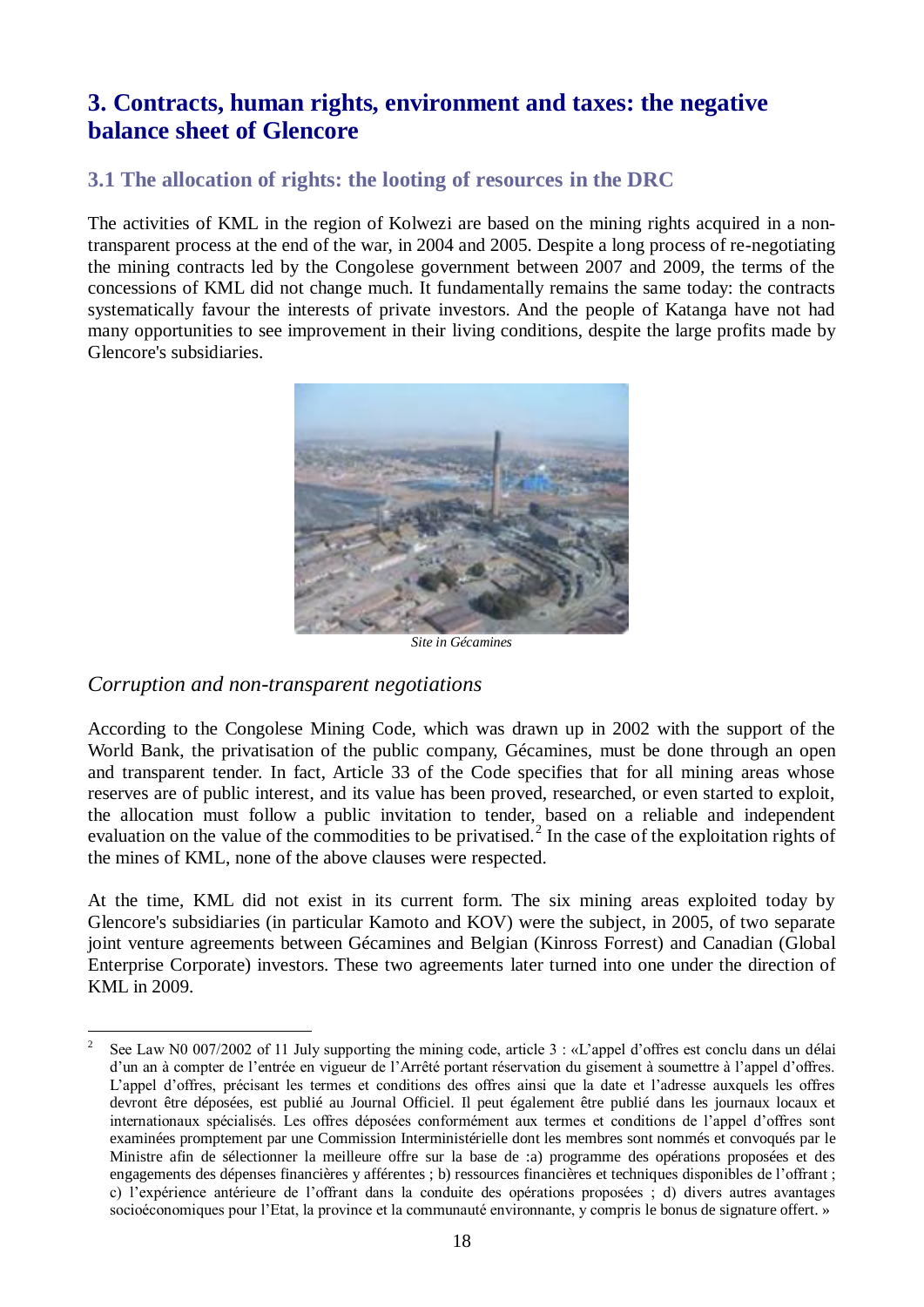<span id="page-18-0"></span>*History of the rights of KCC and DCP*



These two agreements were extensively documented and widely criticized in particular for the nontransparent process in which the rights were allocated. In the case of the mines of Kamoto, for instance, the negotiations between Kinross Forrest (KFL) and the public company Gécamines started in 2001. The director of KFL, the Belgian financier Georges Forrest, was then an important financial contributor of Joseph Kabila's political party;<sup>3</sup> as such, he enjoyed privileged relations with the Congolese elite.<sup>4</sup> When the negotiations with Kinross Forrest started, Georges Forrest was also the president of the board of directors of Gécamines, a job provided to him by Kabila and where he served from 1999 to 2001. This obvious conflict of interest, however, did not stop him from leading the negotiations.

From 2001 to 2005, several Congolese as well as international actors (see Charter below) denounced as unacceptable the contract proposed by KFL to Gécamines, which gave to the latter the exploitation rights to the mining areas of Kamoto and for the use of the plants attached to it. But this outcry was useless. The agreement was ratified by presidential decree in August 2005. The birth of Kamoto Copper Company was thus stained with corruption and collusion involving the networks of the Congolese elite. The company subsequently changed its name to Katanga Mining Limited in November 2005.<sup>5</sup>

<sup>&</sup>lt;u>.</u> 3 " L'Etat contre le peuple, la gouvernance, l'exploitation minière et le régime transitoire en République démocratique du Congo", Fatal Transaction, 2006, page 46.

<sup>4</sup> "Congo Siasa. The Richest Man in the Congo?" J.Sterns, 2010.

<sup>5</sup> See www.katangamining.com/kat/about\_us/history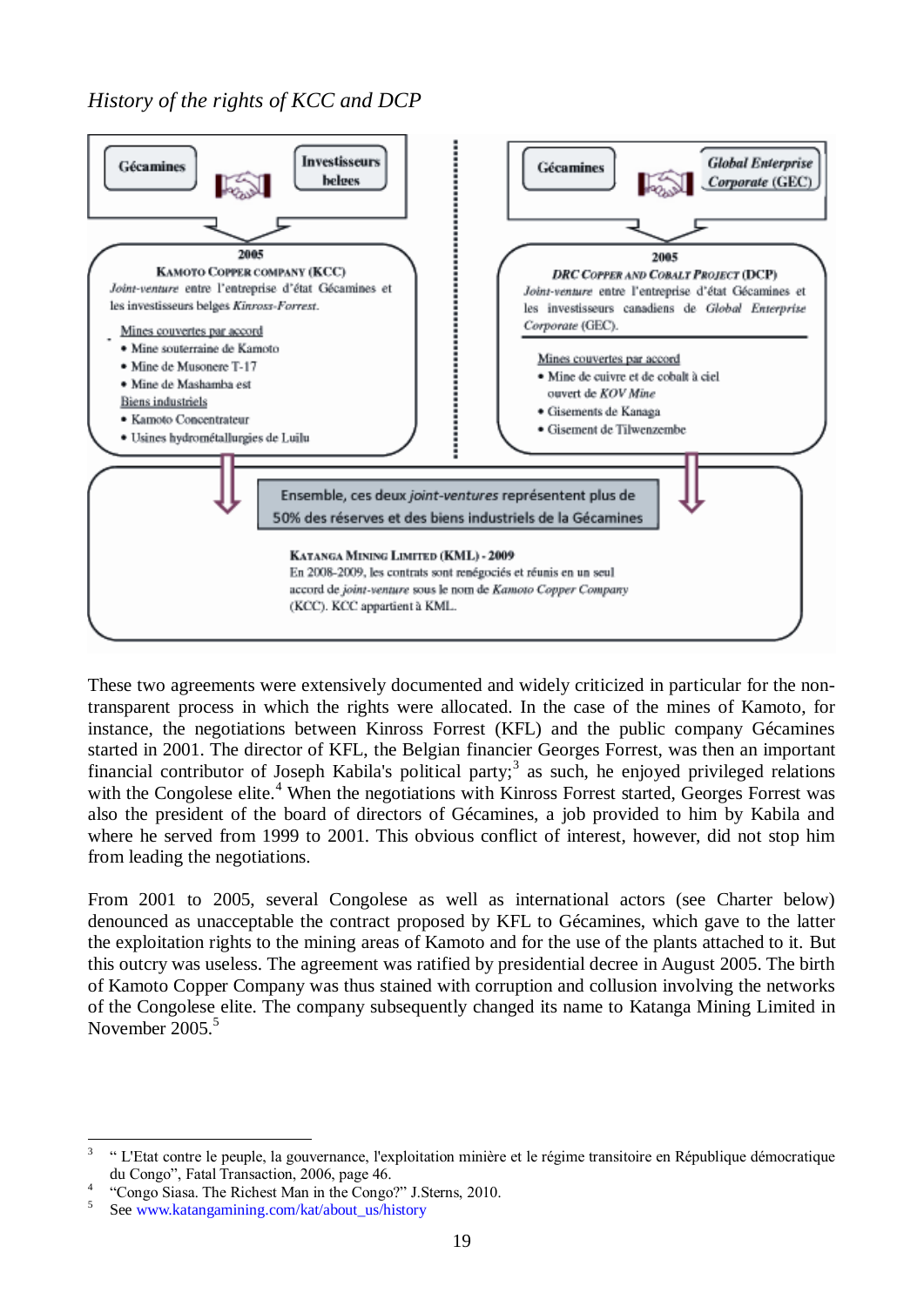#### <span id="page-19-0"></span>*Kamoto Copper Company: warnings against a biased contract*

| Date           | Event                                                                                                                                                                                                                                                                                                                                                                                                                                                                                  |
|----------------|----------------------------------------------------------------------------------------------------------------------------------------------------------------------------------------------------------------------------------------------------------------------------------------------------------------------------------------------------------------------------------------------------------------------------------------------------------------------------------------|
| 2001           | After announcing the negotiations between Kinross Forrest and Gécamines, the<br>Minister of Mining, Simon Tuma-Waku, sent a report to President Kabila, where<br>in his conclusion he pointed out the unfair and disadvantaged terms and<br>conditions of the contract to the Congolese people that weighed heavily in<br>favour of Kinross Forrest.                                                                                                                                   |
| September 2003 | An independent English company, International Mining Consultants (IMC)<br>confirmed the conclusions of that report. Based on an audit by the World Bank,<br>IMC presented to the Congolese authorities a plan of action to reform<br>Gécamines. In this context, IMC recommended the immediate suspension of the<br>negotiations between KFL and Gécamines and that the idea of a joint venture be<br>abandoned. The IMC also recommended the dismissal of all Gécamines<br>directors. |
| November 2003  | Following IMC's report, the Chief of Staff to the Presidency (Kabila) sent a letter<br>to the director of Gécamines, demanding that they end all negotiations with<br>Kinross Forrest as well as those involving the mines of Kamoto, Dima and the<br>Luilu plants.                                                                                                                                                                                                                    |
| February 2004  | The director and the president of Gécamines signed in February 2004 a joint<br>venture agreement with Kinross Forrest.                                                                                                                                                                                                                                                                                                                                                                 |
| June 2005      | The Lutundula Commission, in charge of evaluating mining contracts settled<br>during the war, submitted a report to the National Assembly which<br>recommended the suspension of the joint venture agreement with Kinross<br>Forrest. Two months later, the contract was accepted via presidential decree.                                                                                                                                                                             |

#### <span id="page-19-1"></span>*Congolese contributions undervalued*

Several observers denounced the joint venture agreement between Gécamines and Kinross Forrest because of the terms of the contract, which were obviously unfavourable to the Congolese. The commodities brought in by Gécamines to the joint venture agreement were systematically undervalued. As a result, the Congolese natural resources are cheaply sold with an agreement offering 75% of the dividends to the Belgian investor and 25% of the dividends to the Congolese investor.

The assets brought in by Gécamines to the joint venture:

- $\Box$  The reserves of the mining area of Kamoto have proved to be 15.9 million tons of copper and of almost one million tons of cobalt. In 2005, the price of one ton of copper fluctuated between US\$3 000 and US\$4 000. The value of the Kamoto reserves is thus worth several billion dollars.<sup>6</sup>
- $\Box$  The plants of Kamoto and Luilu, allowing for the processing of minerals, have residual value which is considerable.

The assets contributed by Kinross Forrest are:

 $\square$  US\$200 million as key money, or goodwill in South African language (but basically is

 $\frac{1}{6}$ In comparaison, the value of the reserves attributed to China in 2008, that is, 10 million tons of copper and 200 000 tons of cobalt, was estimated to be more than 9 billion dollars.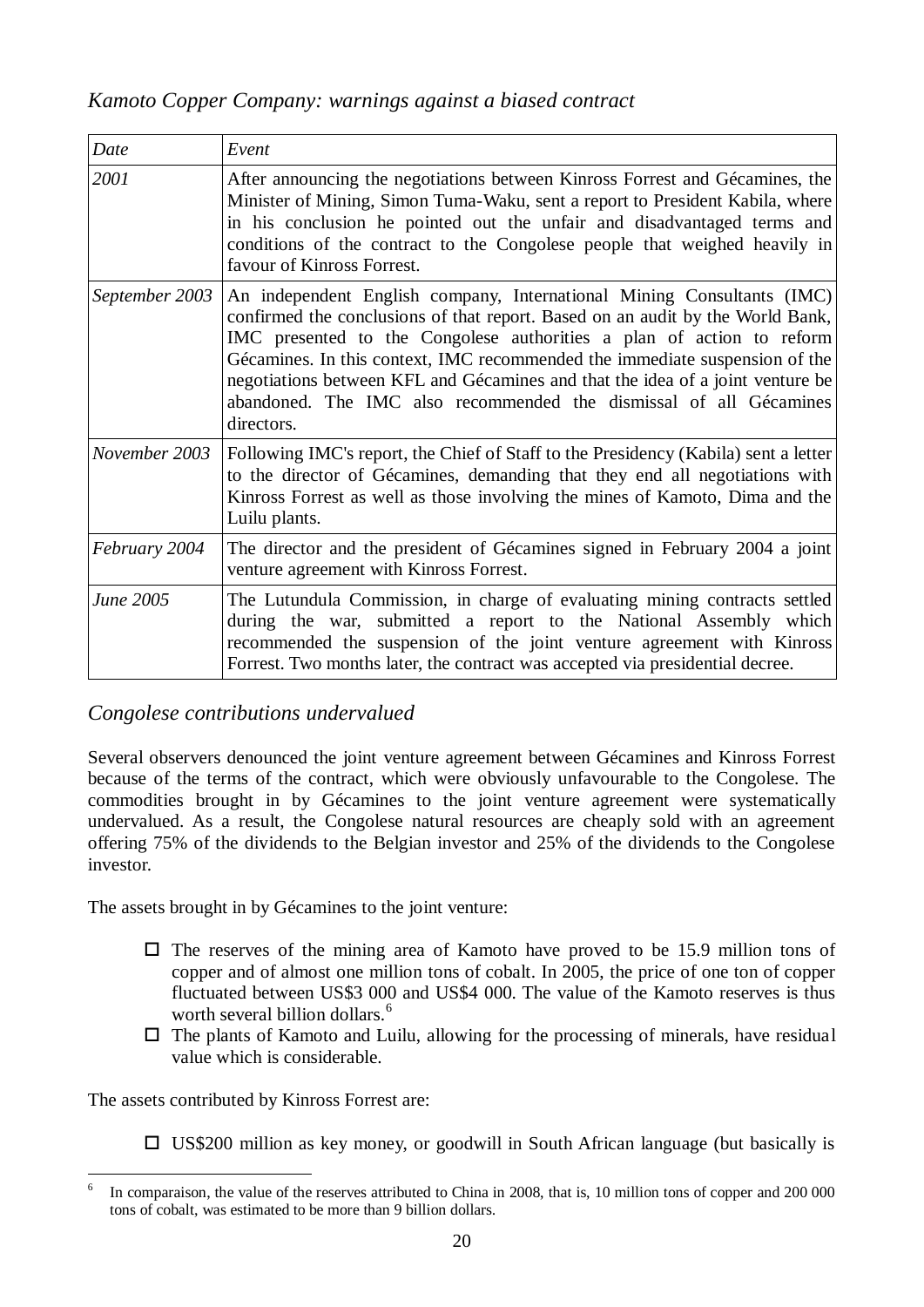defined as payment made by a potential tenant in an attempt to secure a desired tenancy).

- $\square$  Loans that will allow for the finance of investments to re-launch the production. According to the agreement, these loans will be entirely reimbursed by the joint venture.
- $\Box$  The expertise to conduct mining operations.

Given the assets that each of the partners bring in, it is difficult to understand the 25% shares agreed to by Gécamines: it should have been 50%, at least. At the end of the day, this will result in Gécamines only being able to receive 25% of the dividends or benefits of the joint venture.

The process of reviewing the mining contracts, led by the Congolese government from 2007 to 2009, yielded little change. The contracts of the Katanga Mining Limited (that is, of the Kamoto Copper Company (KCC) and the DRC Copper and Cobalt Project) were part of the contracts reviewed and evaluated by the board of enquiry and were found to be non-viable and nonacceptable in their present state.<sup>7</sup> However, these discussions between the government and the private corporations, party to the renegotiation of the contract, too did not lead to any change. Today, the distribution of the dividends between Gécamines and KML is still of 25% and 75%.<sup>8</sup> This means that the subsidiary of Glencore has the right to exploit one of the richest subsoils in the planet without having to give back a substantial part of the benefits to the Congolese state.

To put this into context, it is important to point out a recent contract between the People's Republic of China and the DRC, which sparked a lot of anger in Europe. The contract establishes conditions that are a lot more favourable to the DRC. Firstly, the Chinese part takes 68% of the dividends, leaving 32% of them to the Congolese counterpart: thus China clearly takes less than Western investors in other contracts. Secondly, in exchange for the access to the reserves (worth 10 million tons of copper and 200 000 tons of cobalt), China committed to undertake important infrastructure development projects, such as: 3 000 km of roads, as many railroads, 31 hospitals with 150 beds each, 145 health centres, and even universities! The infrastructural projects are said to be worth US\$6.5 billion. <sup>9</sup> With Glencore's investments, the conditions are not at all close to the above. The subsidiary of the Swiss corporation uses the limited electricity of the country and the precarious routes of the Katanga province and pollutes the air of the region, without any compensation or any real contribution to the development of the region.

#### <span id="page-20-0"></span>*A mining sector that does not benefit people*

1

Katanga Mining Limited is not the only foreign company in the DRC that acquired licenses that have been shrouded in controversy. The mining areas and plants currently exploited by KML account for more than 50% of the assets of Gécamines.

<sup>7</sup> See " Révision des contrats miniers and RDC. Rapports sur 12 contrats miniers", CEPAS, novembre 2007. Also see the speech of the legal adviser on mines Valery Mukasa in "Rapport de l'atelier sur l'évaluation du processus de revisitation et de renégociation des contrats miniers tenus au CEPAS, le 14 décembre 2009 ", pp.4-7.

The negotiations between the government and the private actors on the contracts of KCC and DCP have not been made accessible to the public, despite repeated demands from the Congolese civil society. The reports of Katanga Mining Limited, however, shed some light on the overall conclusions: (a) the distribution of the dividends is still of 25% and 75%, (b) KML will have to pay extra hey money, that is, 104 million dollars to Gécamines, and (c) the royalties paid for using industrial commodities as well as for the exhaustion of reserves will increase from 1.5% to 2.5%. See "A Technical Report on the Material Assets of Katanga Mining Limited Katanga Province, DRC", Tim Henderson, 31 March 2010, pp. 4-13.

<sup>9</sup> The contract signed with China also raises a few questions, in particular when it comes to tax exemptions, yet still the overall conditions are way superior to those contained in contracts signed with Western companies. Especially given the fact that Western corporations base their headquarters in tax havens in order to avoid paying taxes in DRC: see "DRC: les contrats chinois en 7 questions", by Congotribune, 24 May 2008. Or "RD Congo le contrat minier chinois divise", by Hanse Guye, Les Afriques, or even "Le contrat du siècle", Christian Colomba, Monde Diplomatique, February 2011.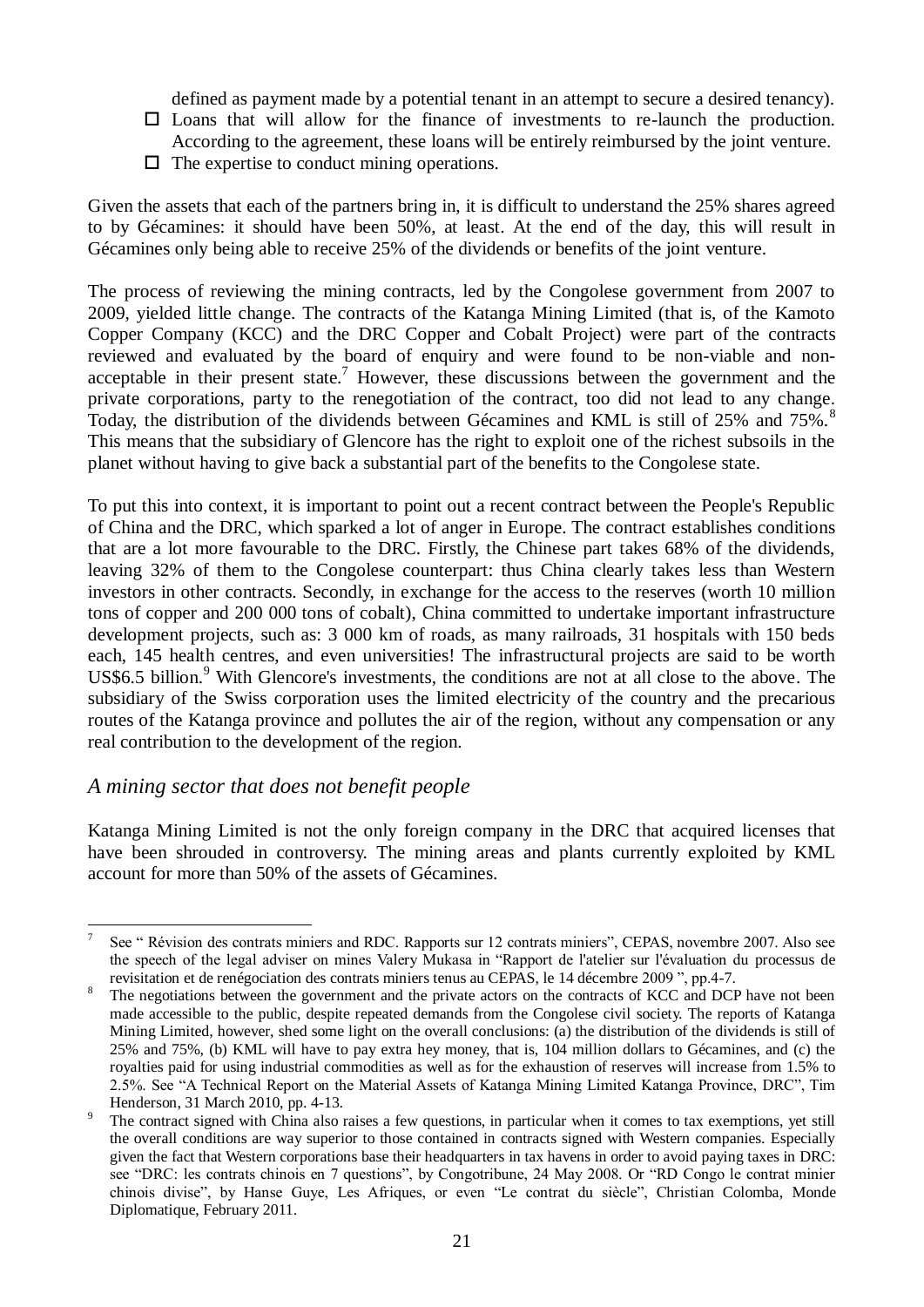Historically, it is important to note that Gécamines, under state hands, was amongst the world's top five largest producers of copper and cobalt. During the 1970s and 1980s, the company's turnover represented up to 70% of the Congolese budget and guaranteed approximately 33 000 jobs in Katanga. The company's dynamism to the provincial economy represented then a real plus value for the inhabitants of the region of Kolwezi. Gécamines employed large sections of the local population, built up roads, supplied the water and electricity provisions, contributed to the maintenance of schools and hospitals, and even put in place centres for the provision of food in the neighbouring regions. The hospitals or health centres of Gécamines were not exclusive for the company workers, but welcomed patients from neighbouring communities. The general hospital Jason Sendwe, for example, received annually up to a million patients who were not linked to Gécamines.<sup>10</sup> That is how, until the beginning of the 1990s, the region of Kolwezi represented "an island of development" as reflecting the country's highest rates of schooling, access to water as well as electricity.

Currently, the situation has completely changed: towns in the Katanga province are in a disastrous condition. The town of Kolwezi lacks basic infrastructure including drinking water, and access to food. The majority of the 500 000 inhabitants have no access to electricity and resort to charcoal for heating purposes, leading to serious problems of pollution and destruction of the neighbouring forests. Whilst the roads to the mines are always well-maintained, those in towns cry out for urgent rehabilitation. They are full of potholes, causing severe havoc particularly when it rains. The health situation in Kolwezi is also a cause for pain: there is only one doctor for every 100 000 inhabitants, which is one of the lowest rates in the African continent.<sup>11</sup> Finally, the social indicators have also dramatically dropped: the school enrolment rate now stands at 46%, which is 10% under the national average (56%).

In this precarious context, Katanga Mining Limited manages certain social programmes, but they are mostly anecdotal, and difficult to verify. What is clear, however, is that there is no global vision, nor a significant contribution to the development of the region. Health-wise, for instance, Katanga Copper has opened a health centre on the outskirts but, as it appears, only the company's workers have access to it. The quality of it is also not up to scratch, as field researchers confirm that, "even the workers of Katanga Copper would rather go for treatment to public hospitals, as they are not happy with the services offered at the company's health centre."<sup>12</sup>

# <span id="page-21-0"></span>**3.2 Human rights: repeated abuse**

In economic terms, the activities of Glencore's subsidiary in Katanga are based on contracts that constitute a form of looting of the region's resources. And what about the social policies of KML? Do they benefit the population and respect the rights of the workers of Kolwezi? The field researchers sent by the Bench Marks Foundation, Bread for All and Action de Careme, found Glencore's subsidiary to be little concerned with its social and environmental responsibility. They further found problems in three areas: violation of human rights and child labour in the artisanal mines from which KML buys its minerals; labour rights abuses in the KCC mines owned by KML; and environmental damage done to communities neighbouring the mines.

 $10\,$ <sup>10</sup> Press conference by Jean-Pierre Mutemba, in "Révision des contrats miniers en RDC. Rapports sur 12 contrats miniers", CEPAS, November 2007, p. 128.

<sup>&</sup>lt;sup>11</sup> "Corporate Social Responsibility and the Supply Chain in the Copper – Cobalt Mining Industry in Katanga : Glencore, Kolwezi", Freek Cronje, Jean-Didier Losambo Nzinga adn David van Dick on the behalf of the Bench Marks Foundation, Bread for All and the Swiss Catholic Lenten Fund, December 2010, p. 50.

 $12$  Idem, p. 50.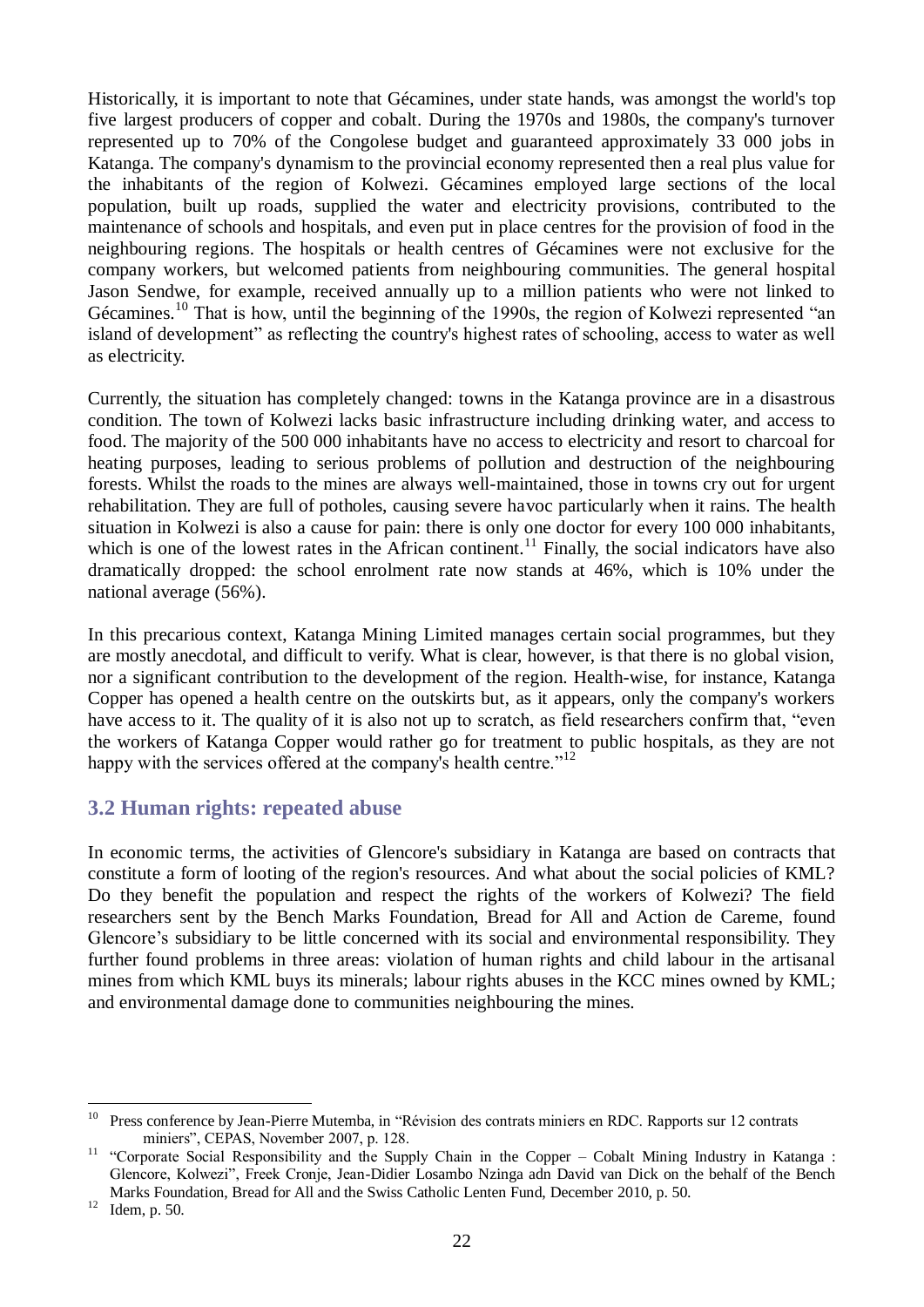#### <span id="page-22-0"></span>*KML, Glencore and the artisanal sector*

In Katanga, there are approximately 150 000 artisanal miners, of which 30 000 live in the region of Kolwezi. Considering that one miner feeds approximately five persons, the number of inhabitants that depend on artisanal mining extraction in Kolwezi is estimated to be approximately 750 000 people.

The mining code adopted back in  $2002<sup>13</sup>$  grants the right to work in an artisanal mine to any Congolese citizen that applies for it. Following the waves of retrenchments that affected Gécamines between 2002 and 2005, a large number of miners of Gécamines turned to artisanal mining to earn a living. In the main, the government is mandated to identify and define specific zones for the exploitation by artisanal miners. Each miner should be registered and obtain an identity card. On the practical side, however, artisanal exploitation is a bit restricted. The technical services lack the means for law enforcement, the buyers and the middlemen trade illegally, and artisanal miners are not aware of their rights. As a result, almost the majority of artisanal exploitation takes place outside of the law.<sup>14</sup> In addition, the living and labour conditions of artisanal miners in Katanga are extremely poor and sub-standard.

Glencore's subsidiary has bought a large quantity of minerals from the artisanal subsidiaries, according to several witnesses whom field research spoke to.<sup>15</sup> These minerals are an extremely good business for big corporations. Glencore's subsidiary does not get the copper and cobalt directly from the miners but rather they work with *negociants*, which act as intermediaries between the artisanal miners and some of the trading houses. The *negociants* are located in town, and in this case, in Kolwezi, where their service is in great demand. Certain companies even go so as far as offering loans to *negociants* to help them establish their "businesses". They, in return, are expected to deliver their minerals to their creditors, i.e. the companies which gave them their loans, at prices lower than real market rates. Various different sources, including the Bench Marks Foundation researchers, who interviewed the *negociants* in Kolwezi,<sup>16</sup> alleged that KML supply chains are:

- The *negociants*' trading houses, which are mostly Lebanese and Pakistani owned. They buy minerals extracted from the Quarry Basin of Luili and the concessions of Tilwezembe, 30km away from Kolwezi. Both concessions belong to Katanga Mining Limited.
- $\Box$  Two trading houses, Bazanu and Isamael, who buy minerals from the area of Tilwezembe and another called Mutanda Mining.

These minerals are partly refined in the concentration plants of KML and integrated in KML's official channels for processing and exporting. It is most probable that a part of these artisanal minerals are also exported in a non-concentrated form to Zambia, and that they are not declared, since they are not recorded in the official statistics of production and exportation.

#### <span id="page-22-1"></span>*Working conditions in artisanal mines: a dire situation*

The working conditions in artisanal mines are disastrous. The miners dig holes and tunnels, mostly with bare hands and with no safety equipment. They have no ladder to go down the mines, which sometimes are 40 metres deep. They go down alongside the rubble, risking injury every time. Inside the tunnels, the miners use flashlights or candles to see. In that semi-darkness, they work the soil to

<sup>13</sup> See "Loi no 007/2002 du 11 juillet 2002 portant code minier. Titre IV de l'exploitation artisanale des mines"

<sup>&</sup>lt;sup>14</sup> "Exploitation minière artisanale en RDC", Etude Promine, Pact, June 2010

<sup>&</sup>lt;sup>15</sup> In particular *negociants*, union members and civil society representatives in Kolwezi.

<sup>&</sup>lt;sup>16</sup> The Bench Marks Foundation researchers interviewed *negociants* of Kolwezi, civil society representatives of Kolwezi, as well as people close to the Kamoto Copper Company.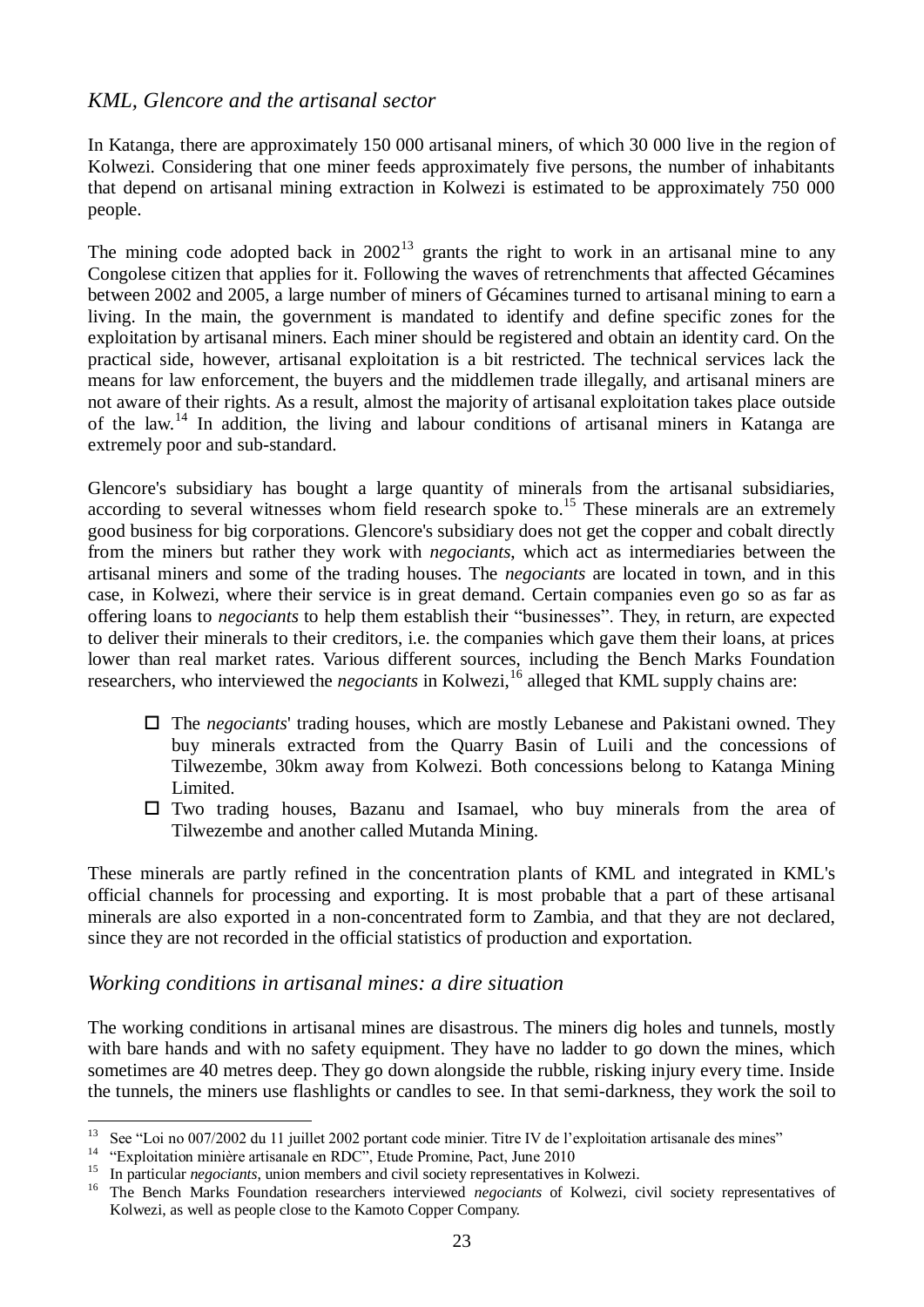bring minerals to the surface. In the mines, accidents are frequent. Yet miners are often not able to pay their medical bills, as they have no medical aid or social protection of any kind.

In terms of health, artisanal miners further face less visible dangers: according to a study by Pact Congo, $^{17}$  most of the areas surrounding Kolwezi present radioactivity levels harmful to human health. In addition, the groundwater and water of surrounding rivers contains heavy metals as well as uranium.

These artisanal mines look like anthills with dozens of miners relentlessly working until dawn. Amongst the miners are children who are small and agile and able to squeeze in certain holes or narrow gullies. They are also employed around the mines, along with the women, to clean the minerals or to carry bags as heavy as 20 kilograms. According to the International Labour Organisation  $(IIO)^{18}$  30 000 children are working in the mines in Katanga. These children, because of poverty, are forced to leave school to contribute to the family income. A whole generation is growing up in the violent reality of the sandpits. Beyond the physical consequences that these jobs generally entail – injuries linked to accidents or to the heavy bags they carry – there are social consequences and millions of children have no other future.



*Child labour in a copper mine in Katanga Copyright: Guilda Elmaguado*

During field research, the Bench Marks Foundation researchers observed many women and children around the mines of Kamoto, T17 and KOV, mines owned by KML. They also observed women and children by the mines of Tilwenzembe and the Basin of Luilu. According to a woman interviewed, they work 7 hours in the morning and 5 hours in the afternoon, for a salary of 1 000 Congolese francs per day (1 dollar). The women often suffer from kidney failure and ophthalmological problems. They are often witnesses of, as well as victims of sexual harassment.

#### <span id="page-23-0"></span>*Laughable wages*

The salaries of artisanal miners depend on the prices set by *negociants*, which are often very low.

<sup>17</sup> <sup>17</sup> "Report on Health Problems potentially linked to Exposure to Radio Active Substances in Kolwezi", Pact Congo, 2010.

 $18$  2006 statistics.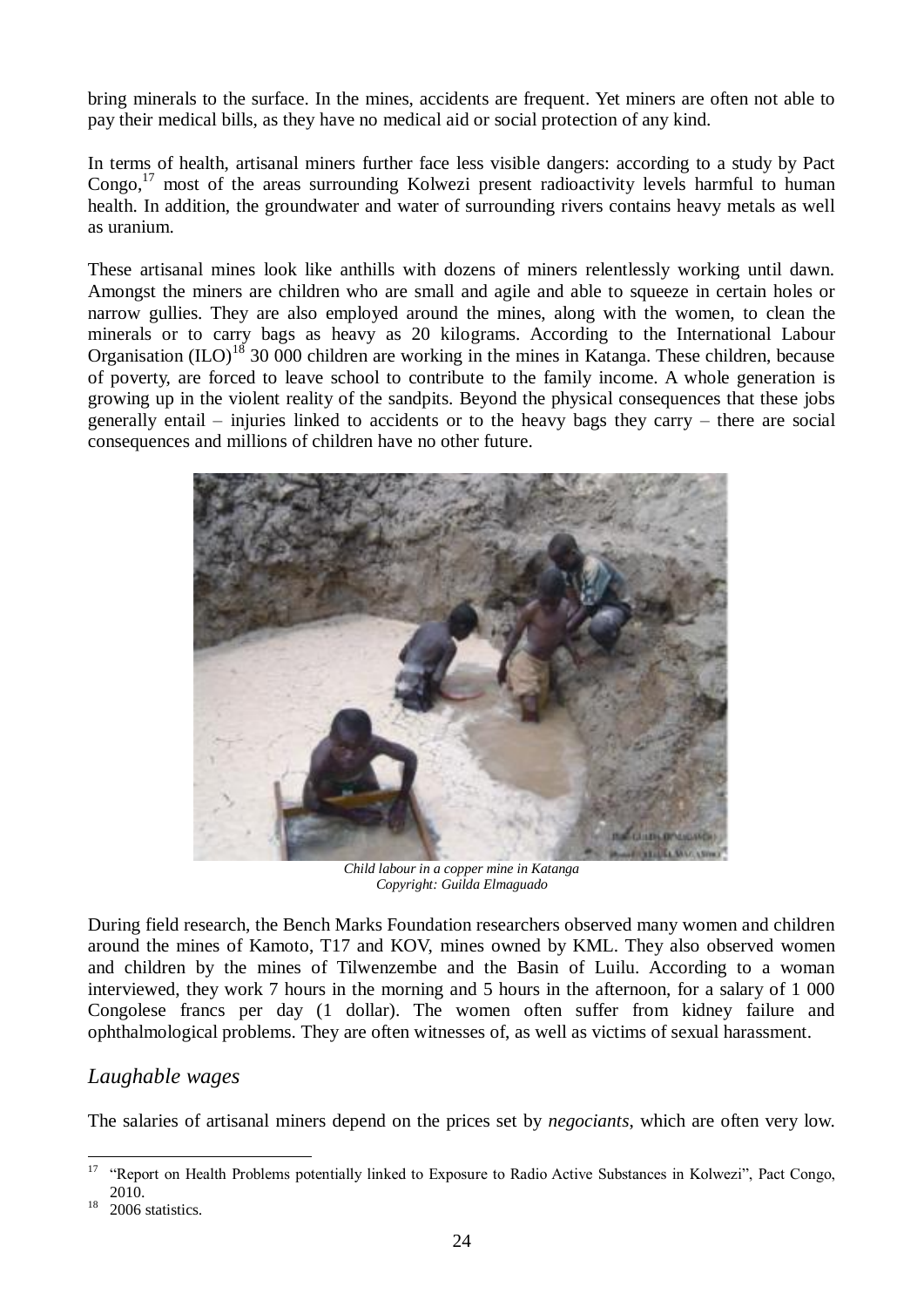The abundance of labourers, the lack of unions and the ignorance of the market make it difficult for the diggers to lead a real negotiation on prices. Diggers can get paid an average of US\$3 to US\$5 a day for their work. They can get US\$30 on their best days. *Negociants* earn better, but they are under the pressure of companies, such as KML, to sell at a cheaper rate. In October 2010, for instance, commercial companies would buy a ton of cobalt for US\$1 000, its concentration being of 8%. The profit margins made by big corporations are thus very large.

#### <span id="page-24-0"></span>*A road paved with corruption*

Corruption is another difficulty artisanal miners face. The majority of artisanal miners have no identity card, their status is thus illegal. And so they are quite vulnerable to the pressure coming from the police and official bodies. The corruption is extremely well organised and present in every phase of the process of extraction. It starts literally at the entering point of each mine, around the check points defining the exploitation areas, and even alongside each road leading to Kolwezi. In total, the bribes demanded by all those intermediaries add to a considerable amount. When the Bench Marks Foundation researchers visited the artisanal mines of the Basin of Luilu, owned by KML, more than 5 000 artisanal miners were working there. And the government was well "represented" in the area: the national agency of enquiries (the secret services), the mines police (the section of the national police responsible for enforcing the law in mines), as well as a private security company, contracted by KCC (thus by KML), are evident controlling the area. Each of these services demanded payments or kickbacks from miners. Apart from the actors present in the area, there are further official bodies demanding their piece of the cake: the Ministry of Mines, the Customs Office, Kolwezi's City Council, the local traditional leaders and even the representatives of EMAC, the Artisanal Miners Association of Katanga (created to defend the miners' interests), etc. For the artisanal miner, the road to the sale of the minerals is thus full of hazards and the salary of the work will be inversely proportional to the number of intermediaries the digger meets before selling.

#### <span id="page-24-1"></span>*Miners hunted ruthlessly*

1

Artisanal miners often work on old concessions of Gécamines or on land ceded by private companies. This state of affairs serves everyone: the government, who has no other jobs to offer to miners, and the private companies, who buy the minerals back at a good price. When the companies who own the concessions want to develop an industrial activity, the diggers will then be chased out unceremoniously. This often leads to violence and desperation. The field research led by Bench Marks Foundation reveals that artisanal miners – more than 10 000 – have been chased out of two mines of KML between August 2010 and February 2011, when Kamoto Copper Company (KCC) decided to recover its mining areas. In the summer of 2010, the police had to use force in the concession of Luilu, owned by KCC. They shot live bullets and the clashes ended with several people injured, although some local sources even talk of deaths.<sup>19</sup>

As they buy back the minerals of artisanal miners, without trying to improve the situation in the concessions, KML and Glencore not only support extremely precarious situations but also favour child labour. As they accept the use of live bullets by the police on the miners in order to chase them away from the concessions, these two companies play a role in acute human rights violations.

<sup>&</sup>lt;sup>19</sup> Evidence gathered by the Bench Marks Foundation researchers, substantiated by the article: "Kolwezi : violents combats entre policiers et creuseurs miniers artisanaux", radio Okapi, 22 June 2010.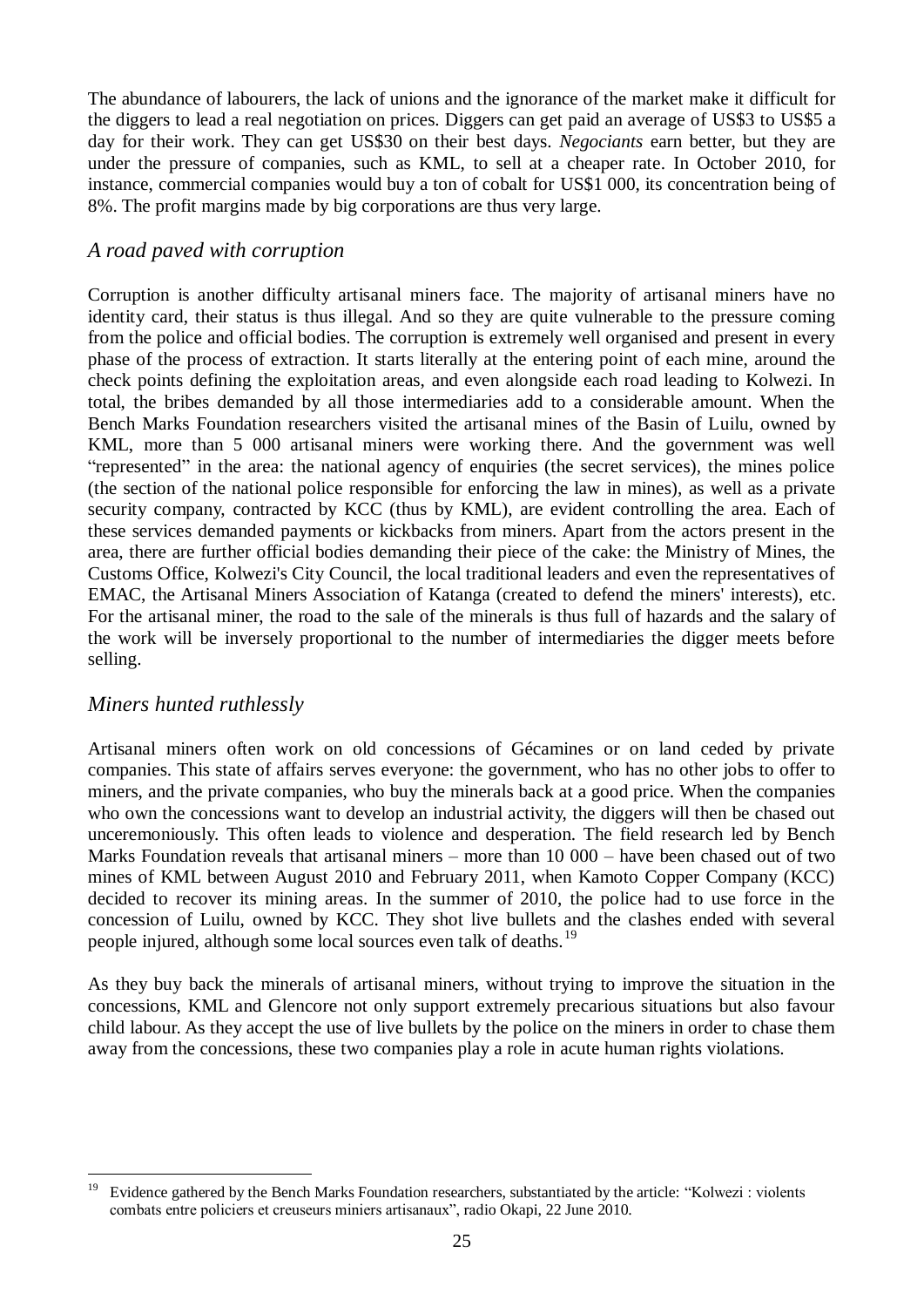# <span id="page-25-0"></span>**3.3 Labour rights in KML mines**

#### <span id="page-25-1"></span>*The precariousness of unions*

Labour rights including the right to strike do not sit well in the DRC, although the constitution guarantees workers the right to organise themselves and to join a union. In reality, these rights are often not respected. As a result, of the 24 million adults of working age, just 128 000 belong to a union.<sup>20</sup> Union members face two main problems: outright repression and also the existence of "phantom unions". According to the International Trade Union Confederation (ITUC-CSI), "the private sector is dominated by phantom unions, created by the employers using inactive members, in other to prevent any attempt of real organising."<sup>21</sup> Genuine union members often face repression, with arbitrary arrests, even torture.<sup>22</sup> Newspapers also write regularly of brawls and strikes that are broken up by the police. In some plants, they do not even hesitate to call the police, renown for their repressive methods to stop protests in the mines or plants. In other cases, intimidation, and even violence, is used to repress workers by the private security services contracted by the mining companies.

Previous to Kamoto Copper Company and DRC Copper and Cobalt receiving the concessions, a union existed in Gécamines. It opposed the contracts, especially taking issue with a clause stating that the new joint venture societies were not obliged to inherit the debts and delayed salaries Gécamines owed to the workers.<sup>23</sup> Currently unions are hardly present in the mines of Katanga Mining Limited. According to a union representative of Kolwezi, the relation between the unions and Kamoto Copper Company (KCC) has become strained. It is thus difficult for workers to defend their rights. It is even rendered harder, according to a former human resources employee, by the close relationship that the company maintains with the local elites. According to several witnesses, "the mining code, whose main purpose is to guarantee the respect to certain norms, is not executed. Issues such as closure plans of some mines, human rights or the development of human resources are not discussed but completely ignored."

#### <span id="page-25-2"></span>*Work contracts*

In the mines of Kamoto Copper Company (KCC), owned by Katanga Mining Limited, 30% of the workers are sub-contractors. This number increases to 40% when it comes to the underground mine of Kamoto. The high percentage of sub-contracting workers increases the insecurity of working in the mines and is worsened by dangerous mine accidents. In fact, the workers have little knowledge when it comes to the constraints of their job and to what health and safety norms to follow.

<sup>1</sup> <sup>20</sup> "2009 Country report on Human Rights Practices – Democratic Republic of Congo", UNHCR, March 2010, section 7, point a.

<sup>&</sup>lt;sup>21</sup> "Internationally recognised core labour standards in the Democratic Republic of Congo. Report for the WTO General Council Review of the Trade Policies of Democrtic Republic of Congo", International Trade Union Confederation, November 2010

<sup>&</sup>lt;sup>22</sup> See in this regard the account given by ITUC: "On 19 January 2009, the president of the CCT, Nginamau Malaba, and two other trade union leaders were arrested by agents of the National Intelligence Agency after signing a memorandum denouncing the misappropriation of public funds by the Ministry of the National Economy and Trade. The three unionists were held captives for a month and tortured. They were released on 23 March for 150 dollars bail each but the magistrate refused to examine the unionists' complaint on torture" in "Internationally recognised core labour standards in the Democratic Republic of Congo. Report for the WTO General Council Review of the Trade Policies of Democrtic Republic of Congo", International Trade Union Confederation, November 2010

<sup>&</sup>lt;sup>23</sup> "Internationally recognised core labour standards in the Democratic Republic of Congo. Report for the WTO General Council Review of the Trade Policies of Democrtic Republic of Congo", International Trade Union Confederation, November 2010.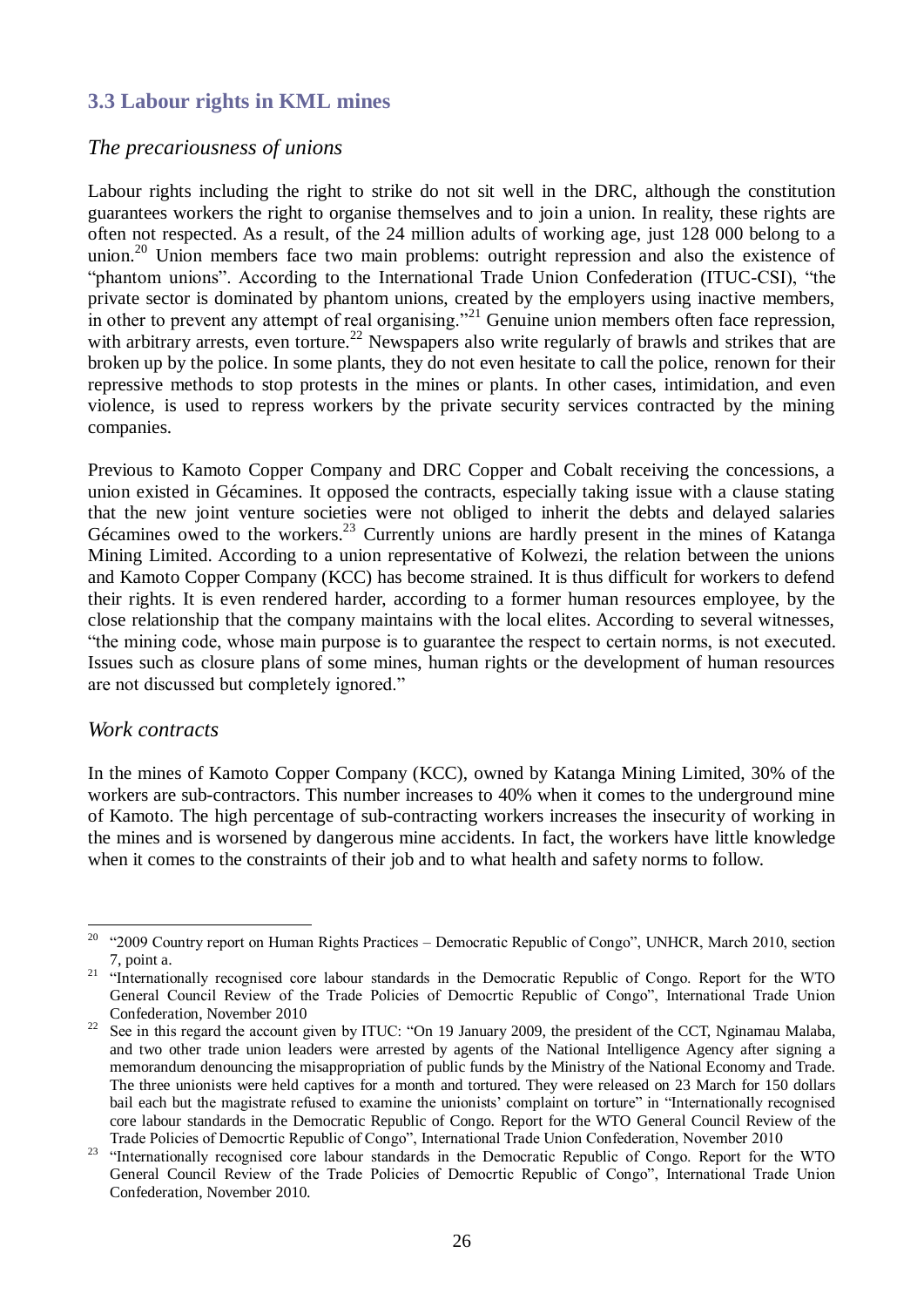#### <span id="page-26-0"></span>*Health and safety in KML mines*

According to the president of the trade union in the Kolwezi mines, the mines of Katanga Mining Limited would be amongst the most dangerous exploitations of Africa's copper belt. This has resulted in most miners trying to avoid working for this company. In particular, the underground mine of Kamoto stands out, due to the high risks of floods and falling rocks. These accusations are confirmed by the statistics of KML who report that between 2009 and 2010, in the space of eleven months, 3 fatalities were reported in the mines of KML. In February of 2009, in the mine of Kamoto, one worker was killed by a falling rock. In March, in an open pit mine, a mineworker was killed by a mudslide. In January of 2010, a temporary worker died while working in a furnace of the minerals processing plant. The company reports do not include the number of non fatal accidents that take place in its mines and plants, which are several every month according to the union representatives.

Despite the risks incurred by workers, KML does not undertake many safety measures. The Bench Marks Foundation researchers, who managed to anonymously access the mine in Kamoto, noted that there are no prevention signs in the area. Hence, there are no warnings about the dangers incurred by workers and very little information about measures of precaution to observe in order to limit the risk of accidents.

The researchers also noted that workers did not receive appropriate protective clothing. In the mines of Kolwezi, the levels of uranium radiation are extremely high. But workers are not informed about the danger nor do they receive tools to measure the radiation levels in the underground mines of Kamoto. They do not have access to protective clothing to neutralise the effects of radiation. Yet exposure to the radiation of uranium may carry serious health problems, from a simple skin irritation to serious burns, also kidney and fertility problems.  $24$ 

#### <span id="page-26-1"></span>*Surrounding communities*

When it comes to the impact of mining in local communities, KML has yet to implement a credible dialogue with the communities located close to the mines. The field researchers met several community members who complained about damages caused to their environment.

#### <span id="page-26-2"></span>*Abandoned villages*

1

The village of Musonoi, located on the outskirts of Kolwezi, is home to over 2 000 inhabitants. Successive mining areas surround the village. It is next to the mine T-17, owned by Kamoto Copper Company (KCC) and, thus, by Katanga Mining Limited. The village of Musonoi was created at the end of the 1930s. Since the 1960s, many workers of Gécamines established their homes there. Nowadays, life in Musonoi is precarious: the unemployment rates have increased dramatically and the infrastructures are no longer looked after. After the collapse of Gécamines, the majority of former workers did not find jobs in KCC, having to resort to artisanal mining.

<sup>&</sup>lt;sup>24</sup> Regarding companies and uranium, see: "Africa offers Easy Uranium", Julio Godoy, IPS, 26 December 2010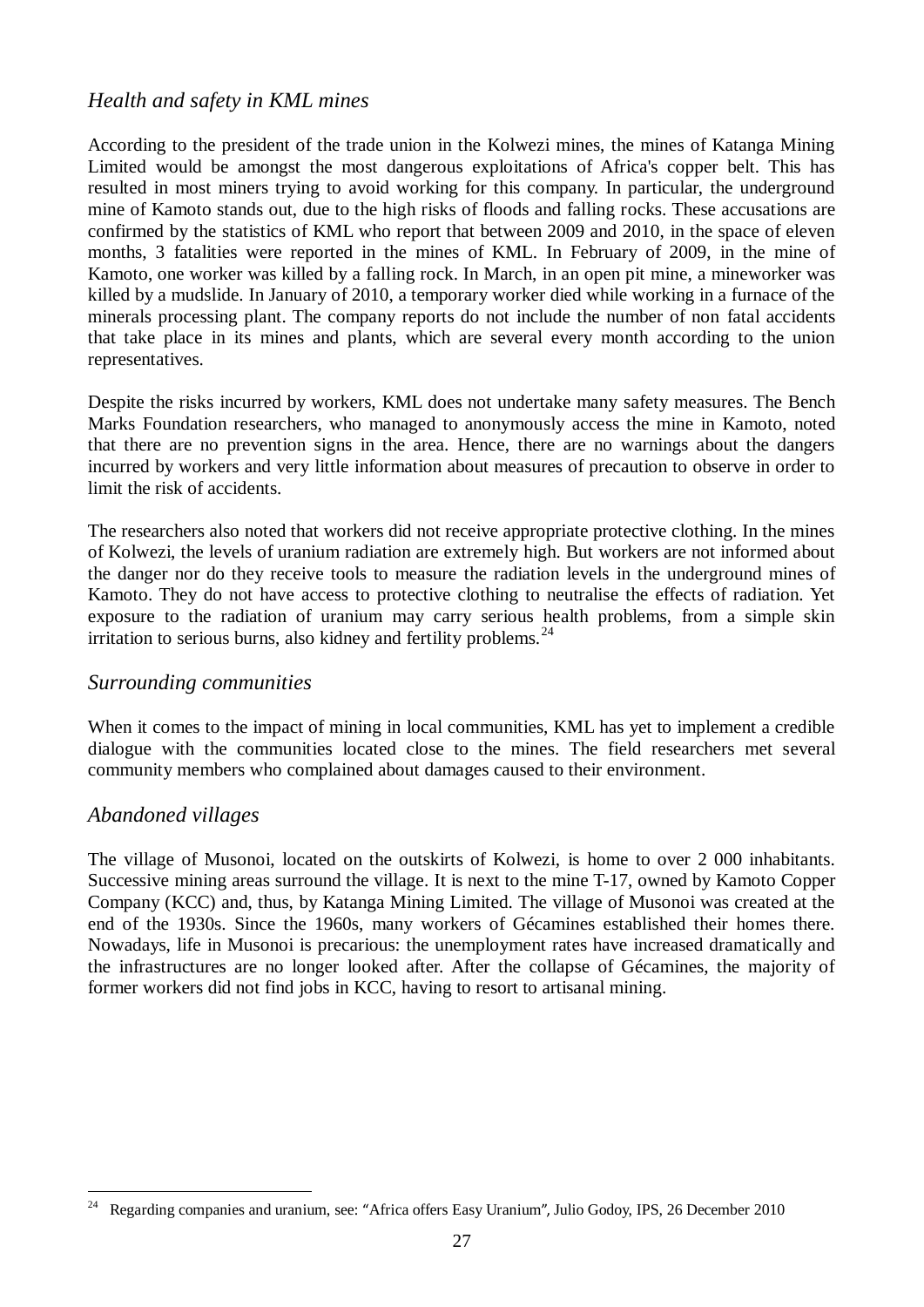

*The town of Musonoi with the mine T-17 in the background Copyright: Bench Marks Foundation*

During the field research of the Bench Marks Foundation, the chief and a group of villagers denounced the negative impact in their homes of the mine T-17. Numerous houses show cracks and some roofs are collapsing due to blasting of the mine. Coughing is also common place due to the dust coming from the mine as the air often carries many particles. At certain points in the village there are piped water outlets where inhabitants fetch water. The quality of the water is questionable, especially with the tailings dam in the immediate vicinity. A nurse at Musonoi's clinic informed the research team that respiratory problems and diarrhoea are most prevalent in the village. According to her, these diseases could be linked to the mining activities.



*House in Musonoi. The cracks due to blasting of the mine T-17 are clear. Copyright: Bench Marks Foundation*

In May 2010, with the assistance of an NGO in Kolwezi, the residents of Musonoi wrote a letter to Kamoto Copper Company complaining about the damages caused by the neighbouring mining activity. Glencore never responded to the letter.

#### <span id="page-27-0"></span>*The scourge of polluted water*

In the village of Musonoi, and more generally in the whole of the mining region, the pollution of the water carries dangerous consequences for the health of the population. During their visit to the mining areas of KCC, the researchers noted the disastrous state of the water drainage pipes. As a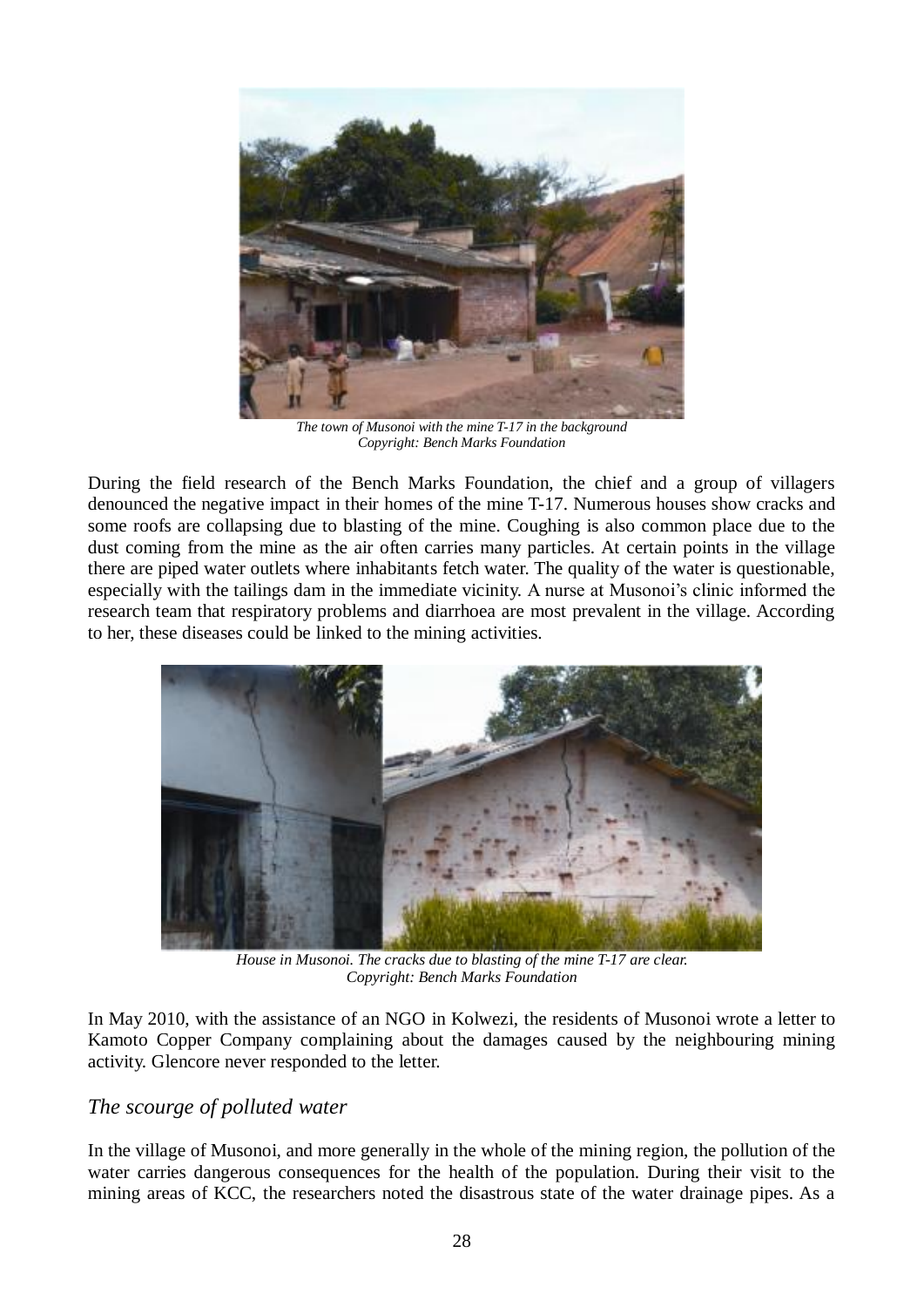result, there are frequent leaks, and the polluted water coming from the mine ends up spreading to the groundwater and to the surrounding fields. The piping of water that forms flooded pits is also highly problematic as it would seem as if the water is simply discharged into the river system. Water in flooded pits, having stood still for months, or even years, in inactive mines, could be contaminated with toxic substances, particularly uranium, sulphur, residues of blasting and diesel. According to local sources, the rivers of Musonoi and of Luilu are dangerously polluted. Tailings waste from the mines flow freely. Rock falls are frequent, whereby remnants of soil and waste, which may contain high levels of heavy metals, land in the nearby villages, fields and rivers.

According to the Congolese mining code, Katanga Mining Limited must assess the social and environmental impact of its activities regularly.<sup>25</sup> The company claims to have commissioned such assessment back in 2008<sup>26</sup> Yet the efforts of a civil society worker in Kolwezi to get hold of a copy of the study proved to be in vain as she never managed to gain access to the documents. The lack of transparency makes it tough for civil society actors to undertake follow up as well as control activities.

The situation in the DRC is complicated: companies are required to submit environmental and social impact plans and assessments to the national authorities in Kinshasa. According to the Minister of Mines of the province of Katanga and of the division of Kolwezi, whom the researchers met in October 2010, the national Ministry of Mines never gives a copy of such assessments to local governments. Nor has the national Minister of Mines ever visited the mines of Kolwezi to verify that the companies implement their social responsibility programmes.

# <span id="page-28-0"></span>**3.4 Katanga Mining Limited and Glencore: companies carefully avoiding paying tax**

#### <span id="page-28-1"></span>*Tax evasion: how does it work?*

According to Tax Justice Network (of which Action de Careme and Bread for All are members), almost two thirds of the trade transactions take place amongst the different subsidiaries of the same company.<sup>27</sup> Through these internal trade transactions, the companies manage to move their profits to tax havens, where they will not be taxed. That means that, for example,  $28^\circ$  a ton of copper produced in Africa is sold by an African subsidiary of the company to the subsidiary of the same company based in Bermuda, who will then sell that ton of copper in the international market to a client in China. In order to push down the profits of the African subsidiary, the copper is first sold to the subsidiary in Bermuda for a "transfer price", lower than the real market price. The African subsidiary will then record a considerably low profit and thus will pay almost no taxes. The subsidiary in Bermuda has not paid much for the copper but will sell it at market prices... thus making a considerable profit... which will not be taxed! The OECD guidelines establishes that "transfer prices" calculated by companies should correspond to market prices. But such guidelines are not compulsory but voluntary and thus have not been enforced.

#### <span id="page-28-2"></span>*Consequences of tax evasion*

Tax evasion by big multinational corporations prevents developing countries from receiving much needed revenues which could be used for meeting its developmental challenges. According to

<sup>25</sup> <sup>25</sup> See "Loi N0 007/2002 du 11 juillet portant code minier", first Title, first chapter, point 19 (page 30).

<sup>26</sup> See "A Technical Report on the Material Assets of Katanga Mining Limited Katanga Province, DRC", Tim Henderson, 31 March 2010, p.52.

 $27 \text{ http://www.taxjustice.net/cms/front content.php?ideal=144}$ 

<sup>&</sup>lt;sup>28</sup> For other examples, see Bread for All/Action de Careme, "Le commerce des matières premières apporte richesse à quelques-uns et misère à beaucoup", Repères 02/2010.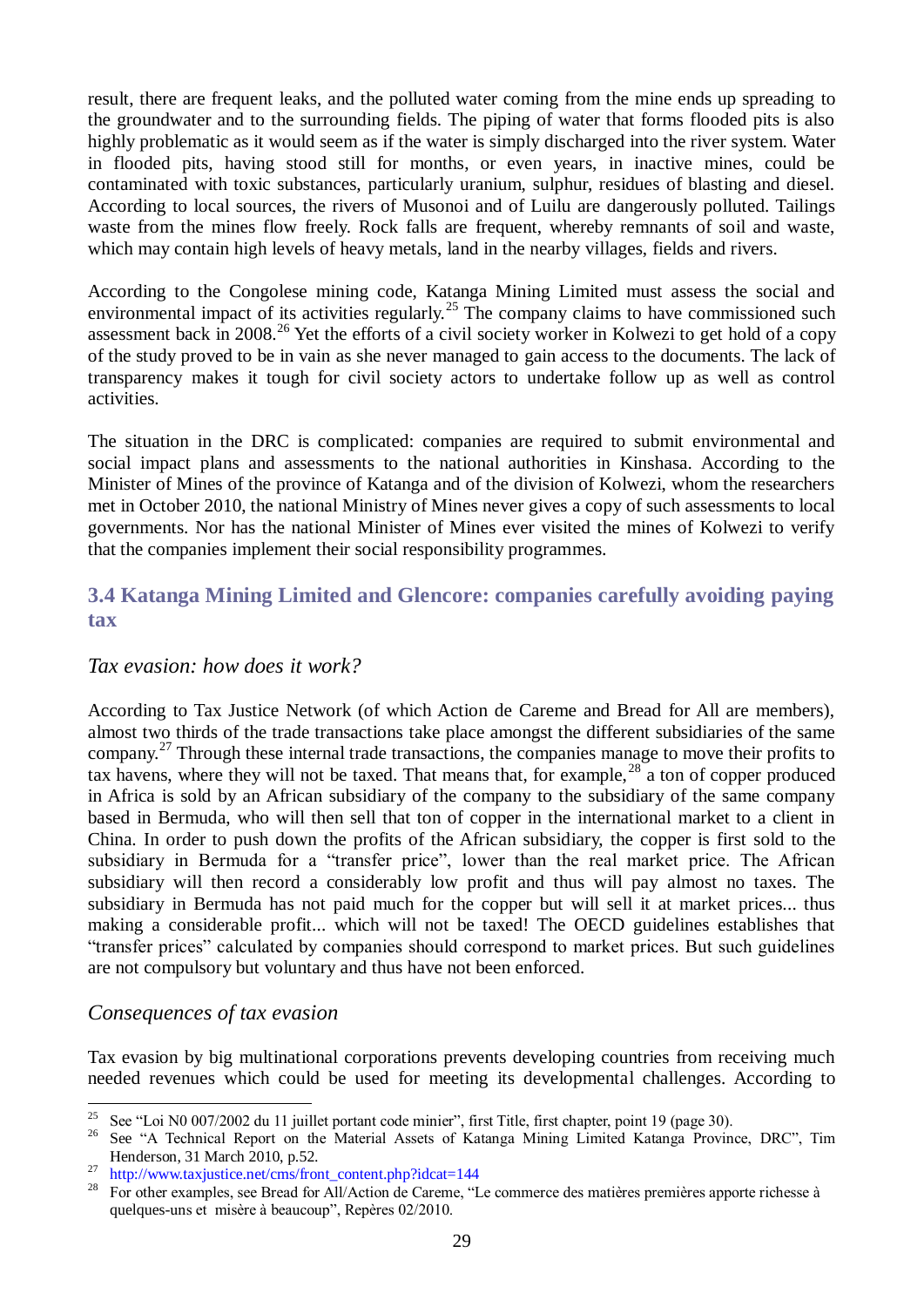Christian Aid, a UK-based Non Governmental Organisation, developing countries lose close to US\$160 billion per year due to tax evasion!<sup>29</sup> This amount is far larger than the development aid of US\$120 billion, by the OECD countries in  $2009$ <sup>30</sup>

#### <span id="page-29-0"></span>*Mining revenues in the DRC*

During the past decades, the revenues from the mining sector in the DRC have decreased. While the mining sector represented 70% of the revenues of the government of the Province of Katanga in the 1980s, and 30% in 2002, the percentage fell to 7% in 2006.<sup>31</sup> This is so despite the production of minerals having increased over the last few years. The reasons can be found at the door of both the Government and the corporations. Corruption and lack of coordination amongst the different state services responsible for the collection of taxes make it difficult for the collection of all due taxes to the Congolese government.<sup>32</sup> On the other hand, the corporations use many tricks, aimed at avoiding the payment of taxes: falsified documents, illegally exported minerals and underestimated calculations of the quantity and quality of the minerals.

Companies in the mining industry also take advantage of the confusion and proliferation of different laws and regulations to avoid the payment of taxes. A Senate report published in 2007 accused mining companies of "unduly profiting from the advantages of the Mining Code to the detriment of the State Treasury".<sup>33</sup> According to the report, the Congolese Treasury Department failed to collect US\$92 million from a total amount due of US\$205 million.<sup>34</sup> Thus, the DRC lost 55% of the tax money due to it.

However, according to the World Bank, the revenues of the mining sector could, if collected, represent between the 20% and the 40% of the public budget<sup>35</sup> (that is, between US\$200 million and US\$400 million). The potential revenues for the State are thus significant.

#### <span id="page-29-1"></span>*The Glencore "system"*

Glencore has a long history of controversial relations with the tax man in other countries as well. The US Justice wanted Marc Rich, the founder of Glencore, back in 1983, accused of evading taxes to the value of more than US\$48 million (see Section 2.1). Glencore has its social base in Baar, a Swiss canton of Zug, which is known for its low tax rates. Furthermore, Glencore owns several subsidiaries in tax havens, such as Glencore Finance (Bermuda), Glencore Limited in Bermuda or Carlisa Investments in the British Virgin Islands. Through them, the corporation enjoys a great freedom of movement, in search of profits and tax optimisation.

In February 2011, the "Glencore system" was under the spotlight in Zambia. Its subsidiary there, Mopani Copper Mine (MCM), which is an important producer of copper and cobalt, was suspected

 $\sqrt{29}$ <sup>29</sup> Christian Aid, "Death and Taxes: the true toll of tax dodging", May 2008. Access under: http://www.christianaid.org.uk/images/deathandtaxes.pdf

 $\frac{30}{10}$  http://www.alliancesud.ch/de/ep/eza/quantitaet/entwicklungshilfe-schweiz-2009<br> $\frac{31}{10}$  "RDC : Banque mondiale et multinationales ont organisé le super pillage des ma

<sup>31</sup> "RDC : Banque mondiale et multinationales ont organisé le super-pillage des matières premières", Tony Busselen, CongoTimes, 5 April 2008

<sup>&</sup>lt;sup>32</sup> "Can Katanga's mining sector drive growth and development in the DRC?", Garrett, Nicholas, Lintzer, Marie, Journal of East African Studies, October 2010. Accessed under:

http://www.informaworld.com/smpp/content~content=a928458486~db=all~jumptype=rss

<sup>&</sup>lt;sup>33</sup> http://www.lepotentiel.com/afficher\_article.php?id\_edition=&id\_article=86716

<sup>&</sup>lt;sup>34</sup> "Sénat de la République Démocratique du Congo, Rapport de la Commission d'Enquête sur le Secteur Minier (Rapport Mutamba) ", September 2009. http://storage.canalblog.com/09/31/201811/45329150.pdf

<sup>&</sup>lt;sup>35</sup> "Can Katanga's mining sector drive growth and development in the DRC?" Garrett, Nicholas, Lintzer, Marie, Journal of East African Studies, October 2010. Accessed under: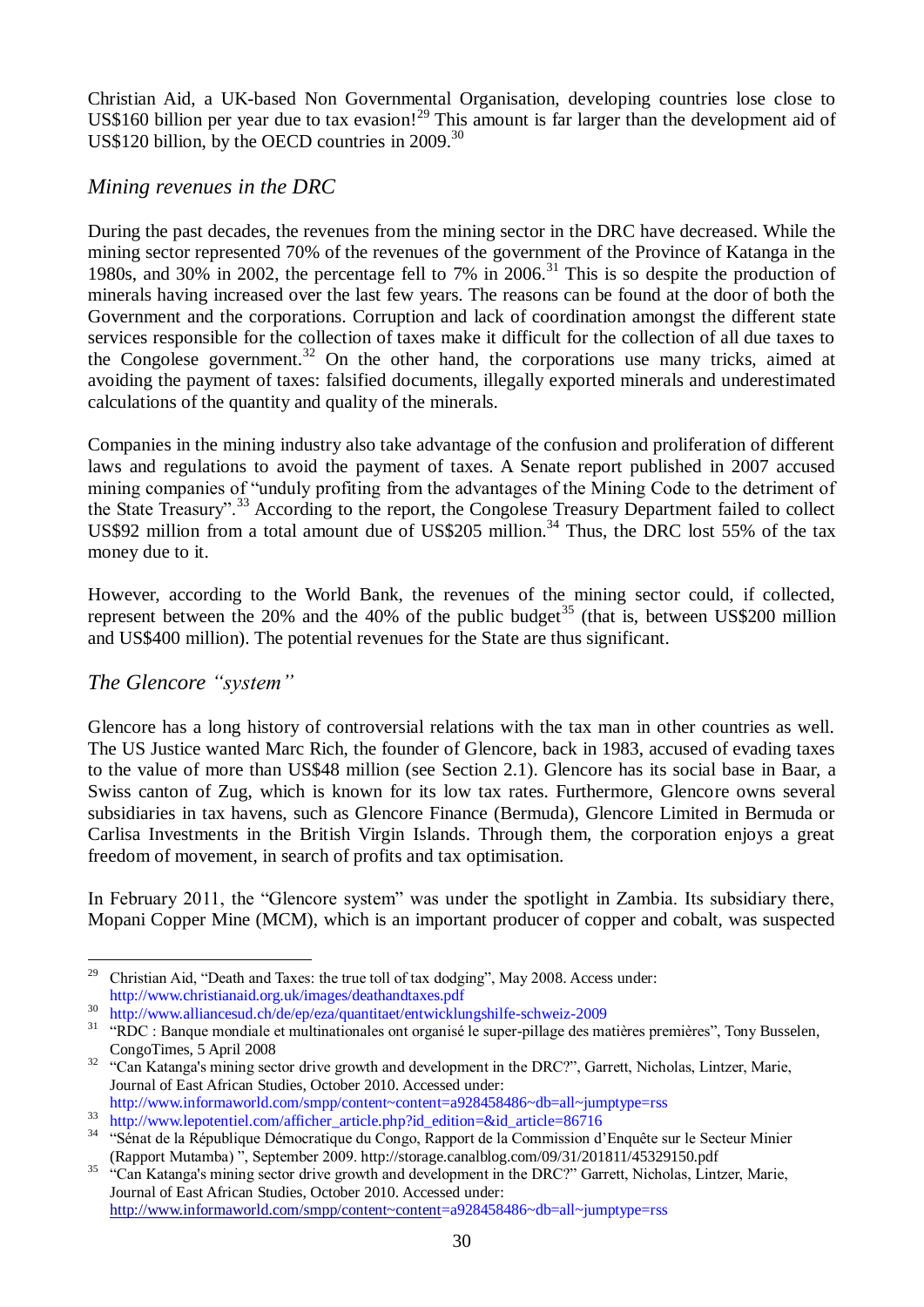of being guilty of possible tax evasion at a large scale. The Zambian tax man realised that MCM was paying much too low taxes and subsequently mandated an audit report be done by a tax specialist on Mopani's activities between  $2006$  and  $2008$ .<sup>36</sup> While the report was done, Glencore's subsidiary did everything possible to stop or make the task of the auditors more difficult. The conclusions of the report are very enlightening as they found:

- $\Box$  Inflated operational costs
- $\Box$  Irregularities in the declared volumes of production by MCM
- $\Box$  Under-pricing of copper and cobalt when selling to Glencore
- $\Box$  Price arbitration used by MCM is abnormal and seems to purposely move out the profits from the country.

Through inflated operational costs, undeclared production and under-priced exports, MCM would be seeking to decrease their profits in the country and avoid paying taxes to the Zambian Treasury. An observer of the mining sector, quoted by Reuters,  $37$  declared that "it is common knowledge that Glencore never leaves crumbs on the table."

#### <span id="page-30-0"></span>*The taxes and royalties of KML*

KML's organisational chart is extremely interesting. It shows that Katanga Mining Limited (KML), same as Glencore, manages a network of subsidiaries in three tax havens:<sup>38</sup> Bermuda, Virgin Islands and Isle of Mann. With these subsidiaries, KML can make use and abuse of transfer prices and lower the taxes due to the DRC. The chart also mentions one subsidiary in Baar, in the Swiss canton of Zug. According to the Swiss companies register, Katanga Mining Services AG is a service provider in the mining industry as well as trade.<sup>39</sup> The director of KML Services in Zug, Nicholas Brodie, is also responsible for the finances of the parent company, Katanga Mining Limited, based in Bermuda.<sup>40</sup> This structure would mean that the company based in Zug is "producing" bills or service fees, in order to lower the profits of KML in DRC.

<span id="page-30-1"></span>*Structure of Katanga Mining Limited*<sup>41</sup>



<sup>36</sup> <sup>36</sup> "Counter Balance, Summary or the Pilot audit report – Mopani Copper Mine", February 2011.

 $\frac{37}{18}$  http://news.yahoo.com/s/nm/20110225/ts\_nm/us\_glencore\_1

 $\frac{38}{38}$  "Counter Balance, Summary or the Pilot audit report – Mopani Copper Mine", February 2011.

 $39$  See " Katanga Mining Services" at www.moneyhouse.ch

<sup>&</sup>lt;sup>40</sup> See www.katangamining.com, about us, senior management.

<sup>&</sup>quot;Katanga Mining Limited, Annual Information Form 2009", p. 4.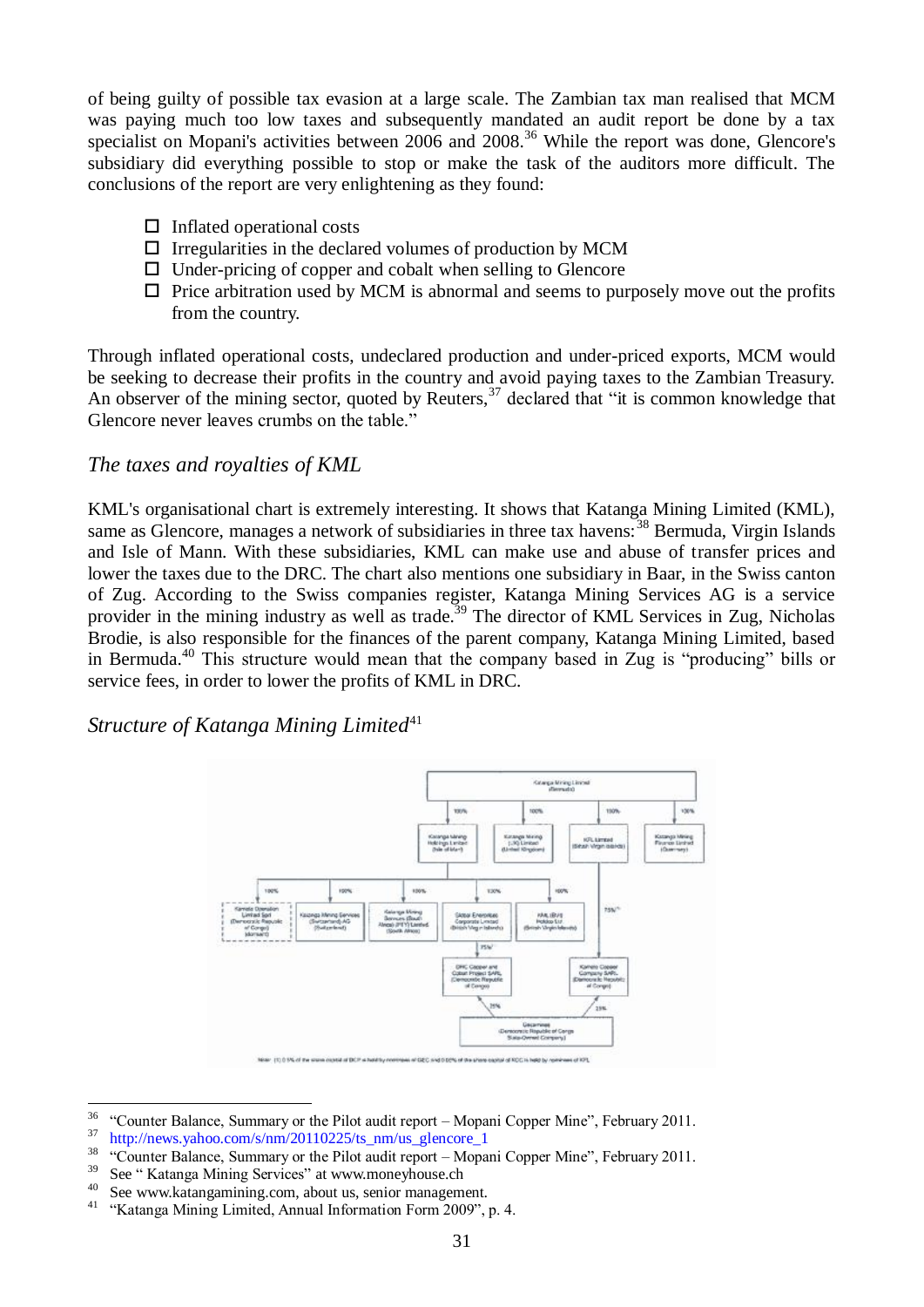Katanga Mining Limited (KML) is about to become the largest producer of copper in the DRC, but it will just pay minimal taxes (only US\$1 million) between 2010 and  $2013.^{42}$  In contrast, other competitors of similar size have paid higher taxes in the last years: First Quantum Minerals (FQM) paid US\$57 million in taxes in  $2009<sup>43</sup>$  and Tenke Fungurume Mining (TFM) claims to have paid more than US\$180 million in taxes between 2006 and 2009.<sup>44</sup>

KML paid royalties to Gécamines, but they were negotiated to a very low level. KML pays 2% of the net revenues during the first four years. The percentage then decreases to 1.5%. The net revenues are calculated as follows: the total of the sales minus the transport costs, the quality control, the insurance as well as the marketing. Thanks to such deductions, the concept of "net revenues" may be a bit manipulated to the company's advantage.

Hence, it seems that the "Glencore system" applied in Zambia by Mopani is quite close to that applied in the DRC by Katanga Mining Limited. That should not come as a surprise, if one realises that that two members of the executive board of KML, appointed by Glencore, are also members of the executive board of the Mopani mines in Zambia. In fact, one of them, Aristotelis Mistakidis, is the president of Glencore! In addition, before being appointed the executive director of KML, John Ross was project manager at the Mopani mines (see Section 2.3). Following the example of Mopani, KML sells its whole production to Glencore.

KML and Glencore have highly profitable companies thanks to the rich subsoil of the DRC. Yet these profits are not shared equitably: the local population is not profiting from this.



*Glencore's headquarters in Baar, in the canton of Zug*

 $42^{\circ}$  $^{42}$  "KML Technical Report", March 2010, p. 57.

<sup>43</sup> "Can Katanga's mining sector drive growth and development in the DRC?", Garrett, Nicholas, Lintzer, Marie, Journal of East African Studies, October 2010.

<sup>44</sup> http://www.fcx.com/operations/downloads/TFM\_CONTRACT\_FACTS.pdf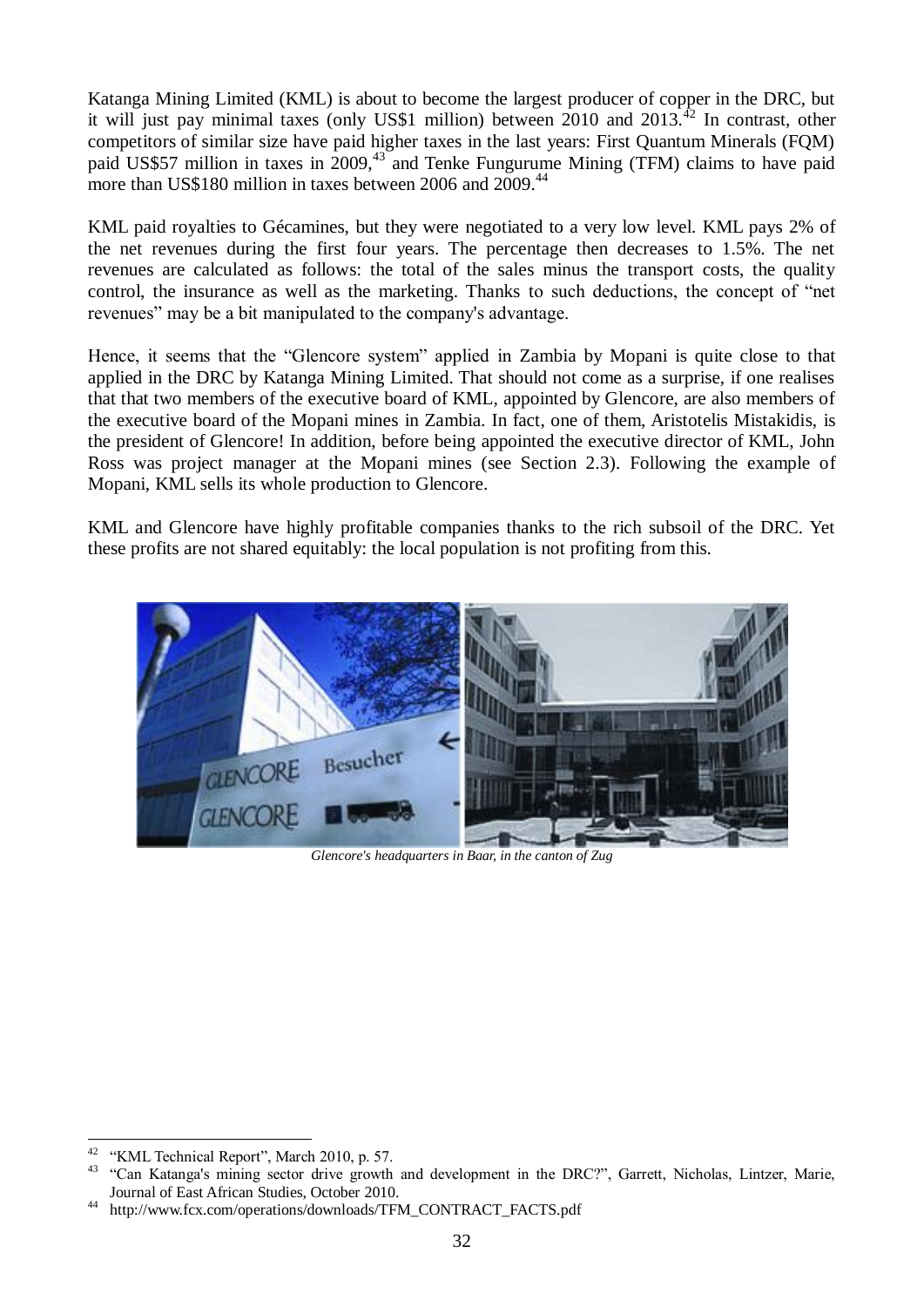# <span id="page-32-0"></span>**4. Social and environmental responsibility: a comparative analysis of Glencore International AG and of Katanga Mining Limited**

# <span id="page-32-1"></span>**4.1 Human rights in the DRC**

Human rights in the DRC are at high risk. In several reports, the UN, as well as NGOs and trade unions have documented human rights violations, workers rights and environmental norms abuse, by armed groups, governmental authorities and private companies. These reports also record the existing collusion within the elite networks and the pressure that potential whistleblowers experience. Human rights activists often go through arbitrary arrests, torture and receive frequent death threats. On 2 February, 2011, the Observatory for the Protection of Human Rights Defenders (OBS) published a public statement on the death threats received by Jean-Claude Katende and Georges Kapiamba, the national president and vice-president of the African Association for the Defence of Human Rights (ASADHO). The death threats followed their participation in a press conference to denounce the regime's intolerance to its political opponents.<sup>45</sup> This was not the first time that publicly denouncing the regime had led to death threats. Back in May 2006, Jean-Claude Katende and Jean-Pierre Muteba, secretary general of the trade union Nouvelle Dynamique Syndicale (NDS), were threatened when speaking out against corruption, child labour, environment abuses and the violation of international law on social responsibility by mining corporations.<sup>46</sup>

The field researchers of the Bench Marks Foundation recorded several abuses of human rights, workers rights and environmental norms. In this complex context, what were the responses from Glencore and Katanga Mining Limited? Did they put in place precautionary measures to stop such violations? Did they have a credible social responsibility policy? In this last chapter, Bread for All and Action de Careme have attempted to answer these questions.

# <span id="page-32-2"></span>**4.2 Glencore and KML: CSR policies lack credibility**

The analysis of Glencore International SA and of Katanga Mining Limited has been based on the following criteria: transparency, human rights, worker rights, relations with the community, business ethics and respect for the environment. These criteria are inspired by the Global Reporting Initiative (GRI), a multiparty initiative whose objective is to provide companies with guidelines when reporting their activities from a social and environmental point of view. The policies of Glencore and KML are also compared with other companies of similar size in the mining sector.

In the mining sector, several companies are showing some degree of social responsibility in their willingness to be more transparent and committed to dialogue. On the ground and in their extracting chains, these companies often meet with problems; they can be denounced for their human rights abuses or environmental violations. Yet, on paper, they have in place policies and systems of social responsibility and present themselves as open to dialogue.

# <span id="page-32-3"></span>*Transparency*

**Best practices** – The most transparent companies in the mining sector publish very detailed reports on sustainable development, which cover all the social and environmental aspects of their performance. These reports provide information on their policies and management systems; they include quantitative indicators to measure the company's progress, for instance, in professional

 $45$ <sup>45</sup> "Appel urgent de l'observatoire pour la protection des droits de l'homme, Menaces de mort en RDC", 2 February 2011

<sup>&</sup>lt;sup>46</sup> "Menaces de mort contre des activistes qui ont dénoncé des abus dans le secteur des ressources naturelles en RDC", media release by the network *Publish What You Pay,* 5 May 2006.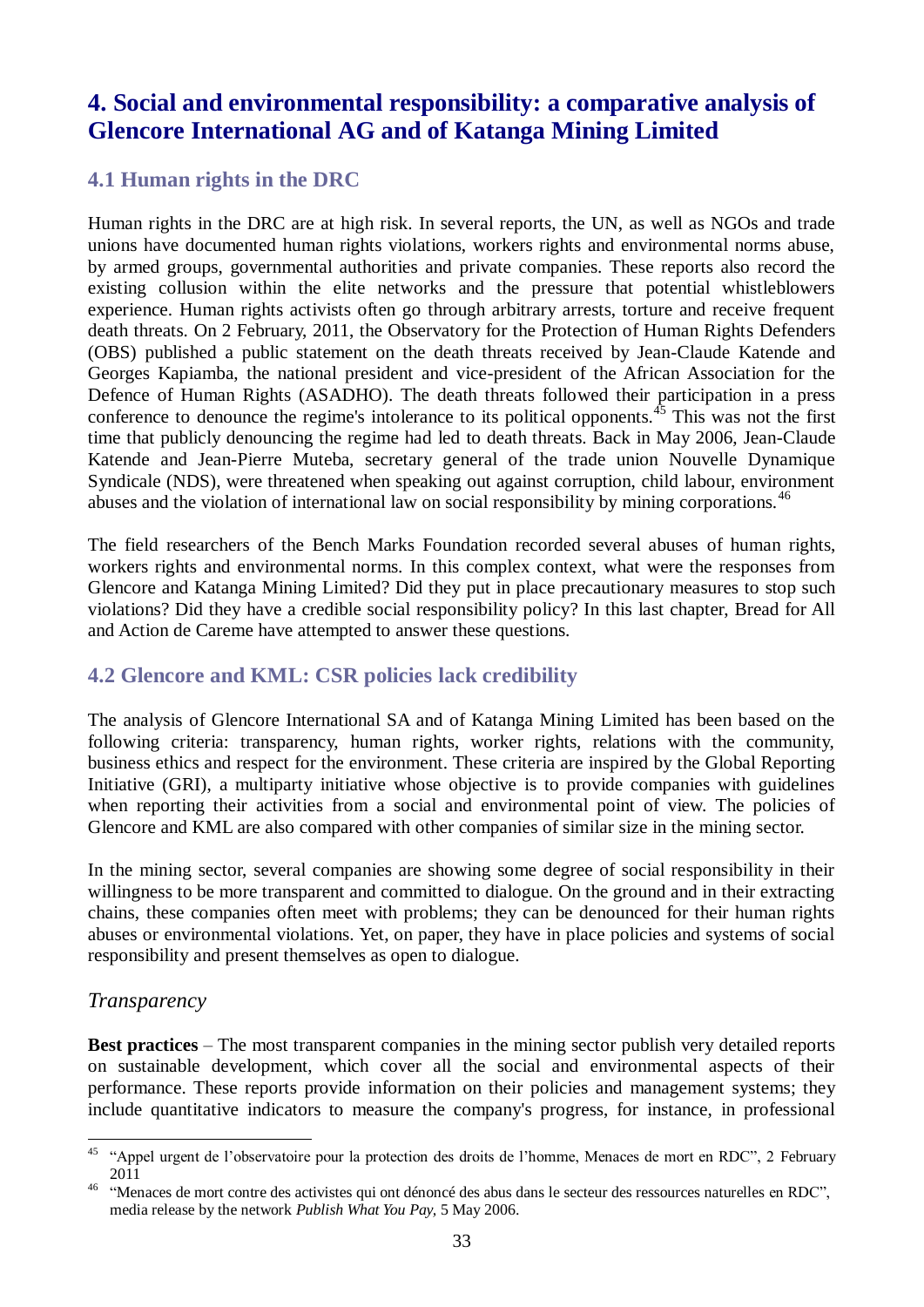accidents. Most of these reports follow the recommendations of the Global Reporting Initiative. Some reports are made by independent auditors, thus increasing the viability or integrity of the information as well as the credibility. The example of Freeport – McMoRan is interesting. This company publishes an annual report of approximately 50 pages, along with a second report based on the indicators proposed by the Global Reporting Initiative.<sup>47</sup> The BG Group even keeps a website presenting all detailed statistics classified into different subjects.<sup>48</sup>

Glencore and KML – are amongst the least transparent companies in their sector. Glencore publishes only three pages of general principles under the headline "sustainability". The company provides no statistics, no indicators, nor any concrete description of their activities. KML publishes 10 pages of general information on their social and environmental policies and programmes. No wonder the precise statistics, information about implementation measures and results achieved are lacking.

#### <span id="page-33-0"></span>*Human rights*

**Best practices** – Companies are compelled to respect the principle of human rights included under national law. The best companies also refer to international law, that is, the Universal Declaration of Human Rights, the Conventions of the International Labour Organisation, etc. Prior to investing in a country, these companies undertake various impact studies, adopt clear human rights policies and regularly control the implementation of such policies.

The companies commit to make their areas secure while avoiding human rights violations yet they often use police and private security forces to do their dirty work for them. The violation of human rights takes place despite their commitment to control the private security forces they contract, and the signing of a Memorandum of Understanding with public security forces. These companies are part of the initiative Voluntary Principles on Security and Human Rights (PVSDR), launched in 2000 and specifically targeting companies in the mining sector.

**Glencore and KML** – Glencore claims to uphold the Universal Declaration of Human Rights, but it does not mention any other international law. And it is not part of the Voluntary Principles on Security and Human Rights.

In 2008, KML gave a mandate to an independent firm to undertake an impact study on its activities in social and environmental terms. From the beginning, the firm wanted to use international standards (IFC performance standards and Equator Principles) for that purpose, yet it had to lower such ambitions. At the end of the day, the evaluation mainly sought to guarantee the DRC legislation.<sup>49</sup> The results of the study are not public. KML claims to adhere to the Voluntary Principles on Security and Human Rights, but the company is not listed amongst the members of the initiative and gives no precise information on any implementation measures undertaken! This lack of engagement contrasts with the activities of Freeport-McMoRan, for instance, an American society working in the DRC with Tenke Fungurume Mining, one of the main competitors of Katanga Mining Limited.<sup>50</sup> In 2009, Freeport-McMoRan, a member of the Voluntary Principles on Security and Human Rights, organised 1 300 hours of training for private security forces involved in its operations in Katanga. The company also asked the governmental police forces to sign a Memorandum of Understanding to make sure they respect a code of conduct when operating in the company's areas.

1

See www.fcx.com/envir/sus\_reports.htm

<sup>48</sup> See www.bg-group.com/sustainability

<sup>&</sup>lt;sup>49</sup> "A Technical Report on the Material Assets of Katanga Mining Limited Katanga Province, DRC", Tim Henderson, 31 March 2010, p.52.

<sup>50</sup> See "Working Towards Sustainable Development, Report 2009", Freeport-McMoran, page 17.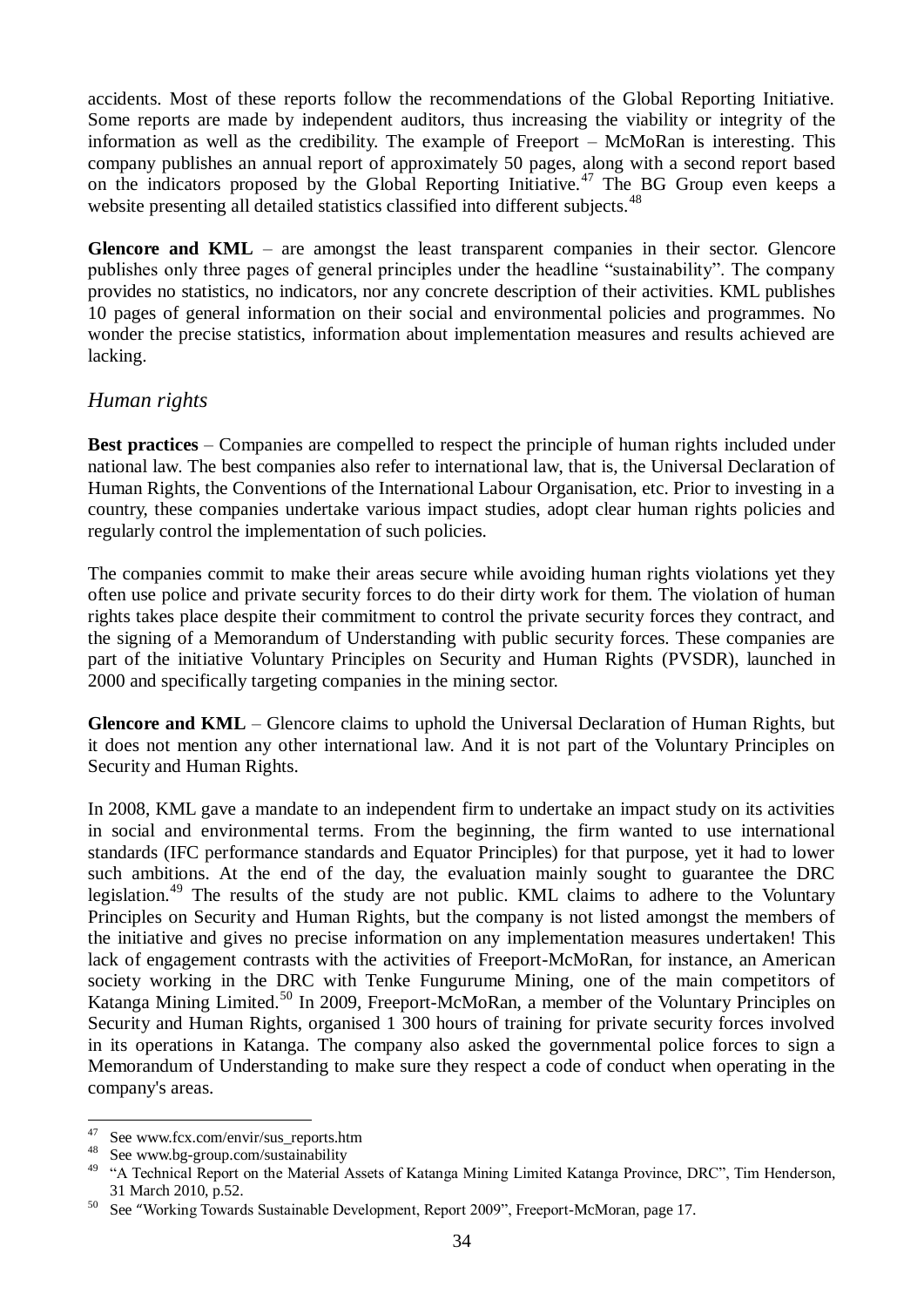

*Police actions to break a strike at the Katanga plant Copyright: Thierry Michel*

# <span id="page-34-0"></span>*Labour rights*

**Best practices** – All companies are expected to respect the ILO's basic rights in particular the right of freedom of association and the right to bargain collectively, two of the fundamental labour rights. The most pro-active companies sign collective labour agreements with trade unions or staff associations or committees. These agreements offer working conditions above the average within the field, be it for salaries, working hours or social benefit payments. The mining sector is known as a dangerous sector for its employees – there are many accidents, even deadly ones. The best companies have management systems in place to reduce the impact of their activities on the health and safety of their employees. These companies also produce low statistics when it comes to accidents and deaths.

**Glencore and KML** – Glencore does not refer to the Conventions of the International Labour Organisation and does not claim to dialogue with staff representatives. It does claim to have management systems as well as health and safety programmes "fit to international standards", but provides no detail about such policies and programmes.

KML does not refer to the Conventions of the International Labour Organisation nor does it claim to dialogue with staff representatives. Yet it has developed a detailed policy on health and safety. Also its management systems adhere to an internationally recognised norm (OSHAS 18001). There are teams in every area tasked with the implementation and control of the health and safety performance. But the company provides no indication on the frequency or seriousness of accidents. It is thus impossible to ascertain the reliability of the implementation of all these programmes. This lack of transparency contrasts with the statistics provided, for instance, by First Quantum. Their statistics include the number of deaths as well as the number of accidents in each of the mines the company has worldwide. 51

#### <span id="page-34-1"></span>*Community relations*

**Best practices** – The most advanced companies in this aspect put in place programmes of voluntary

<sup>1</sup> <sup>51</sup> See "Corporate Sustainability report 2010", First Quantum Minerals LTD.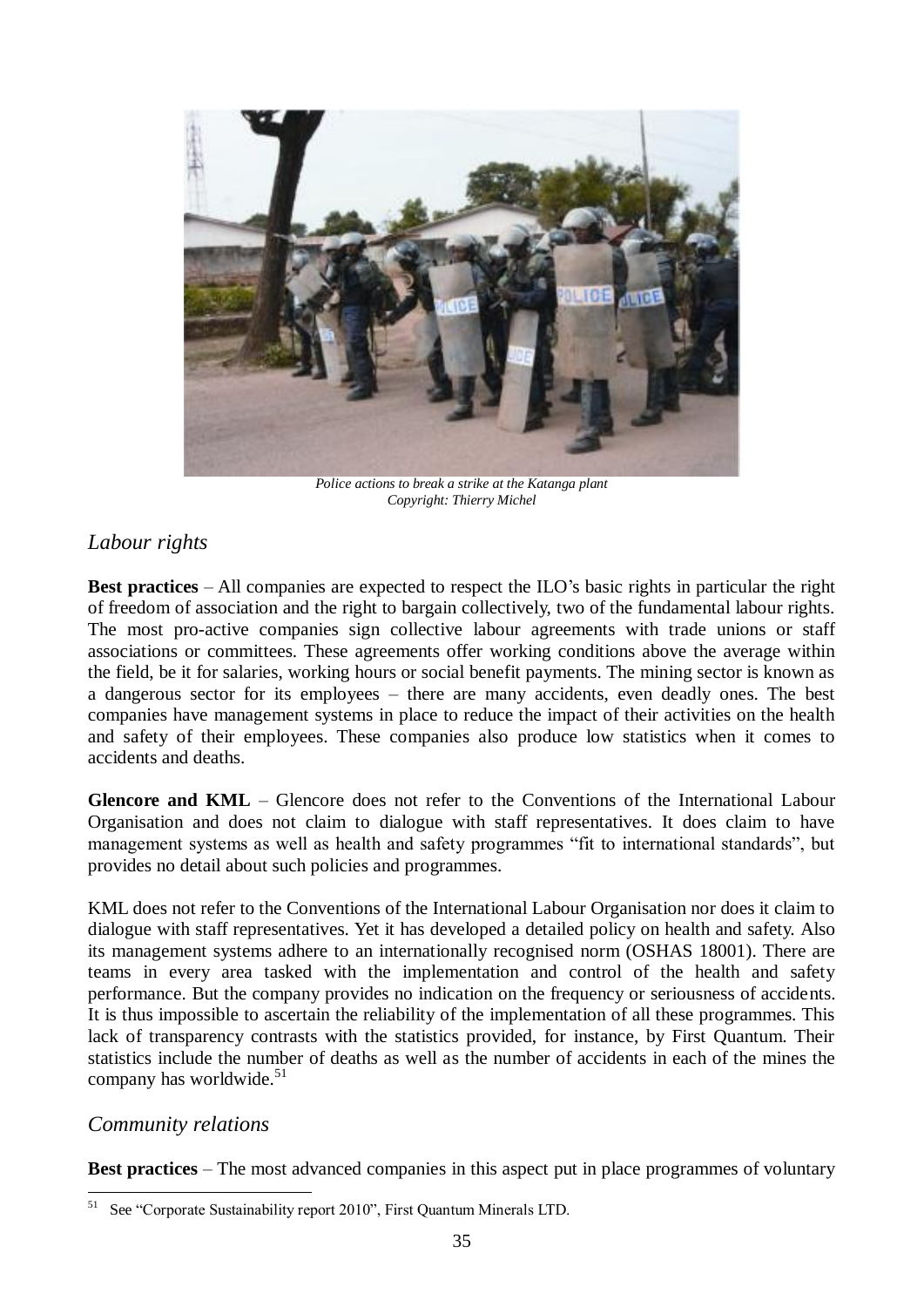dialogue with the stakeholders and redistribute part of their profits to the neighbouring communities. They publish reports that record the donations made to the communities as well as the taxes they pay to the governments of the countries where they are active. They cooperate with the Initiative for the Transparency of Extractive Industries (ITIE), which promotes the publication of the money that companies in the mining sector pay to governments.

Glencore and KML – Glencore claims that its presence has a positive impact on the local communities and that it promotes real dialogue with them. The company says it has put in place a mechanism to collect the complaints of these communities. But again they provide no details about the functioning of such mechanisms, the number of complaints they receive, nor the way the latter are treated. Glencore is not a member of the Initiative for the Transparency in Extractive Industries (ITIE).

KML does not mention any systematic dialogue policy with the communities affected by its activities. KML mainly provides information about donations to, for instance, one hospital and one school. It claims to have donated US\$20 million. KML is part of the Initiative for the Transparency of Extractive Industries (ITIE). Yet on their website, the company fails to provide any information about the amounts paid to the government. This lack of precision contrasts with the information provided, for instance, by Freeport-McMoRan in its annual report on social responsibility: the society details the taxes on its revenues, the taxes on its salaries, the dividends or even the royalties to the government of each country. $52$ 

#### <span id="page-35-0"></span>*Business ethics and corruption*

**Best practices** – The most proactive companies in the sector design policies to fight corruption: they appoint people internally in charge of their implementation. They suggest trainings and "hotlines" to managers in order to make it easy for employees to receive advice and to report corruption. Some companies publish the number of corrupt activities unveiled and the measures taken to fight them (for example, sanctions or dismissals).

**Glencore and KML** – Glencore and KML do not give out much on such information and content themselves with declarations of intention such as "we do not pay kickbacks", "we abide by the law", or "we do not take part in criminal, fraudulent or corrupt activities". Glencore claims to prevent problems through its procedures and internal policies, without giving further detail. KML provides no information on its procedures!

#### <span id="page-35-1"></span>*Respect for the environment*

<u>.</u>

**Best practices** – Given its pollutant emissions (affecting air, water and ground), the mining sector carries huge environmental impacts. The most proactive companies have completed and perform management systems which allow them to limit the environmental impact of their activities. They set themselves ambitious goals to reduce their impact and actually reach them. They can prove with quantitative indicators that their environmental impacts per ton of minerals extracted have been reduced to the minimum. In this aspect, some companies subscribe to initiatives such as ISO 14001. This is the case, for instance, of BG Group, which provides on its website detailed statistics on the number of oil or water leaks recorded in the pipes of its exploitations.<sup>53</sup>

Glencore and KML – Glencore admits that its activities have an environmental impact and it claims to have management systems and programmes to reduce its environmental impact "fit to the

<sup>52</sup> See "Working Towards Sustainable Development, Report 2009", Freeport-McMoran, page 19.

<sup>53</sup> See www.bg-group.com/sustainability/environment/Pages/environment\_performance.aspx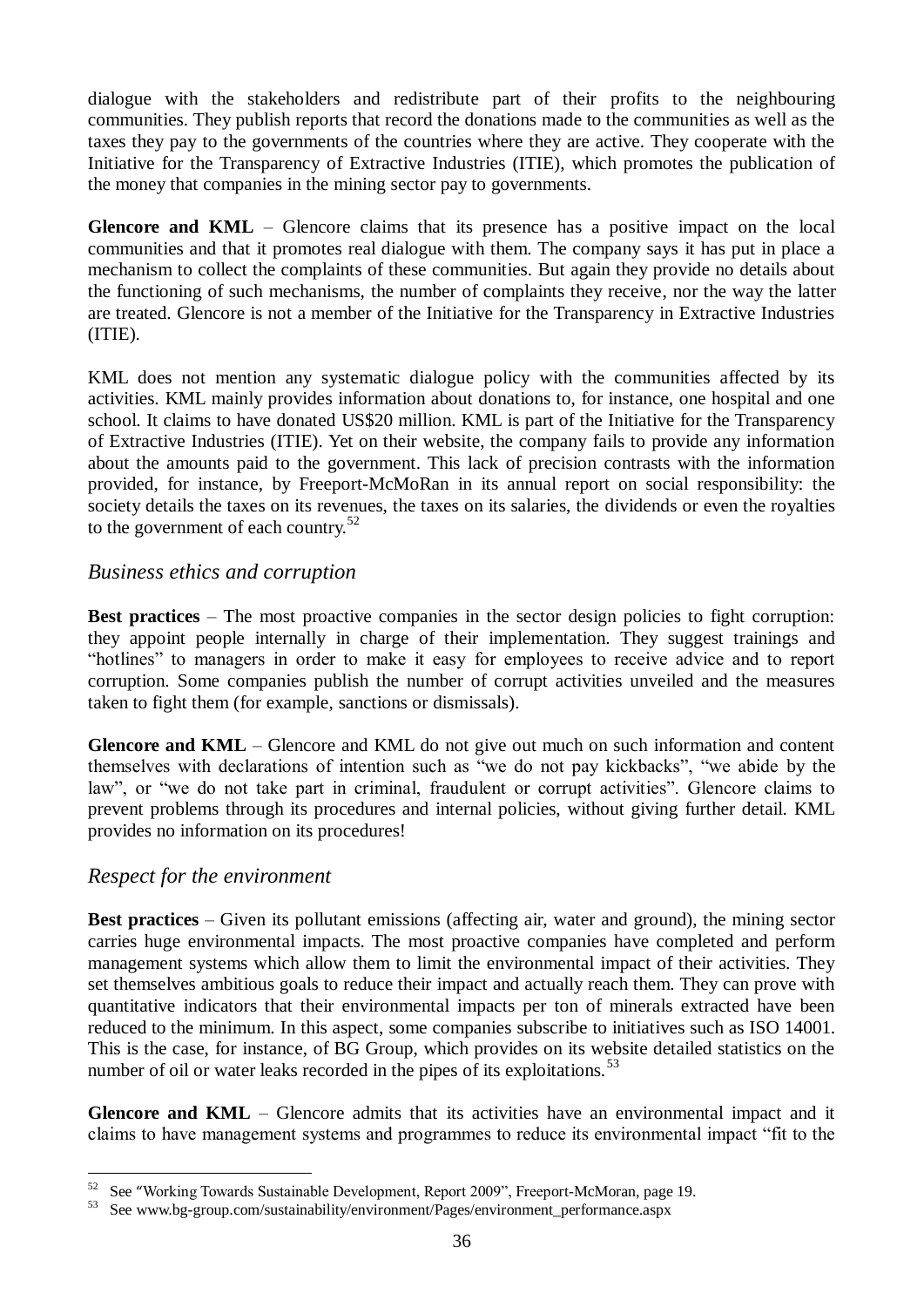best international practices." Again this is unsubstantiated. KML undertook a study of its environmental impact in 2008, through an independent auditing house. It also claims to set itself goals, but such goals are never published.

None of these two companies publish any data on the impact of their activities on the air, the water or the ground, nor on their residues. It is thus impossible to evaluate their environmental performance. Yet their activities do have a huge environmental impact. For instance, Glencore indirectly emits huge quantities of  $CO<sub>2</sub>$  (because of the burning of charcoal that it sells to customers) – the indirect emissions are three times the total of  $CO<sub>2</sub>$  emissions in Switzerland.<sup>54</sup>

<sup>54</sup> The burning of charcoal produced annually by Glencore emits the equivalent to more than 150 million tons of CO2. Estimations by Bread for All and *Action de Carême*, based on the amounts of the productions of charcoal of Glencore and of its shares.